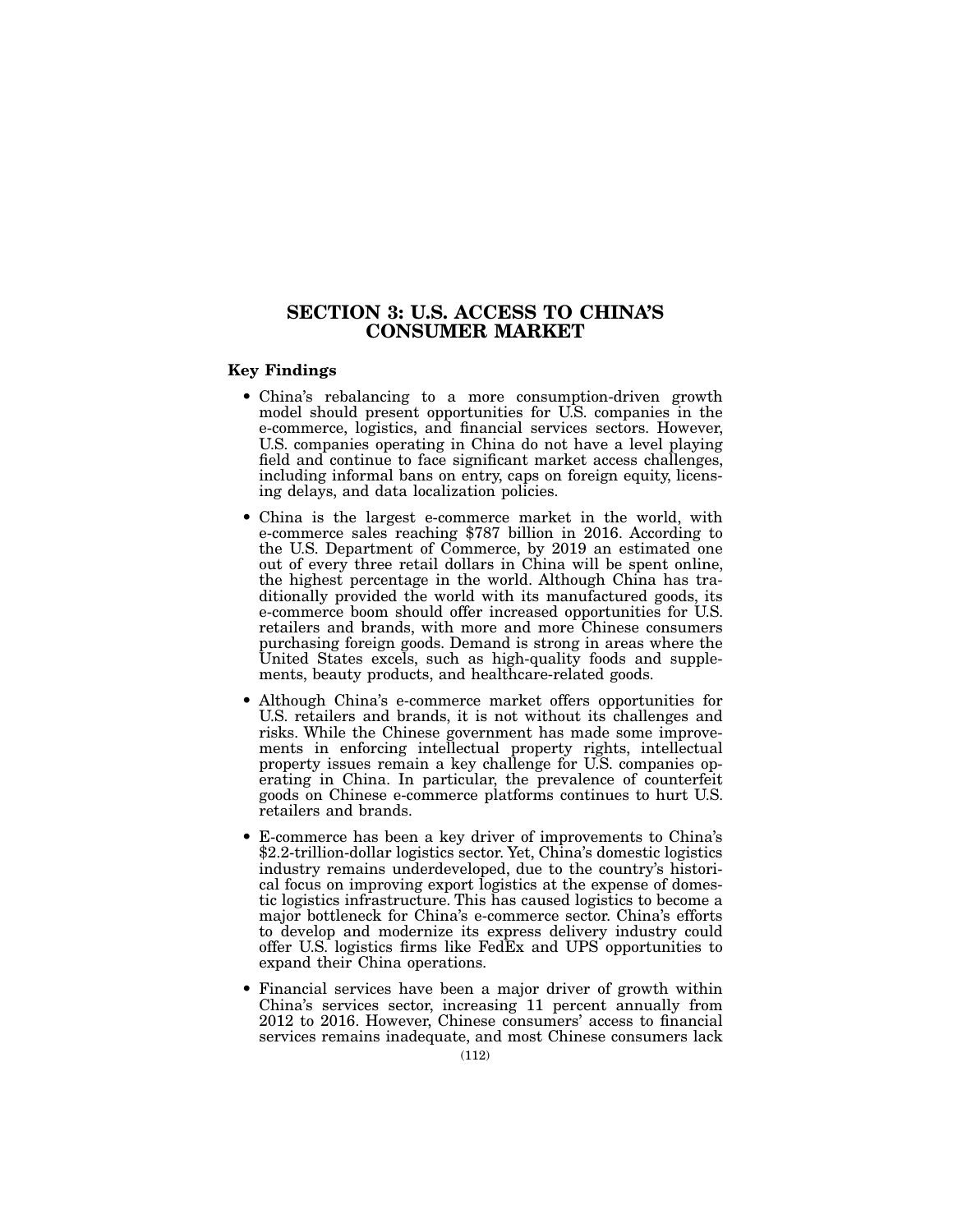formal credit histories. Improving their access to financial services will be critical for raising domestic consumption levels. In addition, China has made limited progress in implementing reforms to improve the market orientation and efficiency of its financial sector.

- Financial services are a mainstay of the U.S. economy and a major services export to China. While China has taken some steps to expand foreign firms' access to its financial markets since joining the World Trade Organization, U.S. financial services companies continue to face significant market access barriers in China. These include informal and formal bans on entry, equity caps, licensing restrictions, and data localization requirements. China's new cybersecurity law poses additional challenges for U.S. financial institutions operating in China. As a result, U.S. firms' market share in China's financial sector has been stagnant or declining in recent years.
- China has become a global leader in financial technology. China's Internet giants have emerged as significant players not only in e-commerce and logistics, but also in China's financial services sector, particularly in payments and lending.

## Recommendations

The Commission recommends:

- Congress direct the Office of the U.S. Trade Representative to develop criteria for the Notorious Markets List to ensure listed companies can be held accountable for engaging in or facilitating copyright piracy and trademark counterfeiting.
- Congress require the Office of the U.S. Trade Representative to expand the National Trade Estimate's coverage of China's digital trade barriers to include an assessment of their impact on U.S. industries and whether they comply with China's World Trade Or- ganization commitments.

## Introduction

Rising incomes in China are expanding a massive new class of consumers. According to management consulting firm McKinsey & Company, in 2016 there were 116 million middle-class and affluent households in China, compared with just 2 million such households in 2000.\* Chinese consumption is projected to increase by about half—to \$6.5 trillion—by 2020, and a growing amount of domestic consumption is being driven by purchases

<sup>\*</sup>McKinsey defines China's middle-class and affluent households as having annual disposable income of at least \$21,000. The income threshold for this broad category is significantly higher than China's per capita disposable income, which reached \$3,520 (RMB 23,821) in 2016. In com-<br>parison, U.S. national per capita disposable income was \$43,914 in 2016. The number of high<br>net worth individuals in China has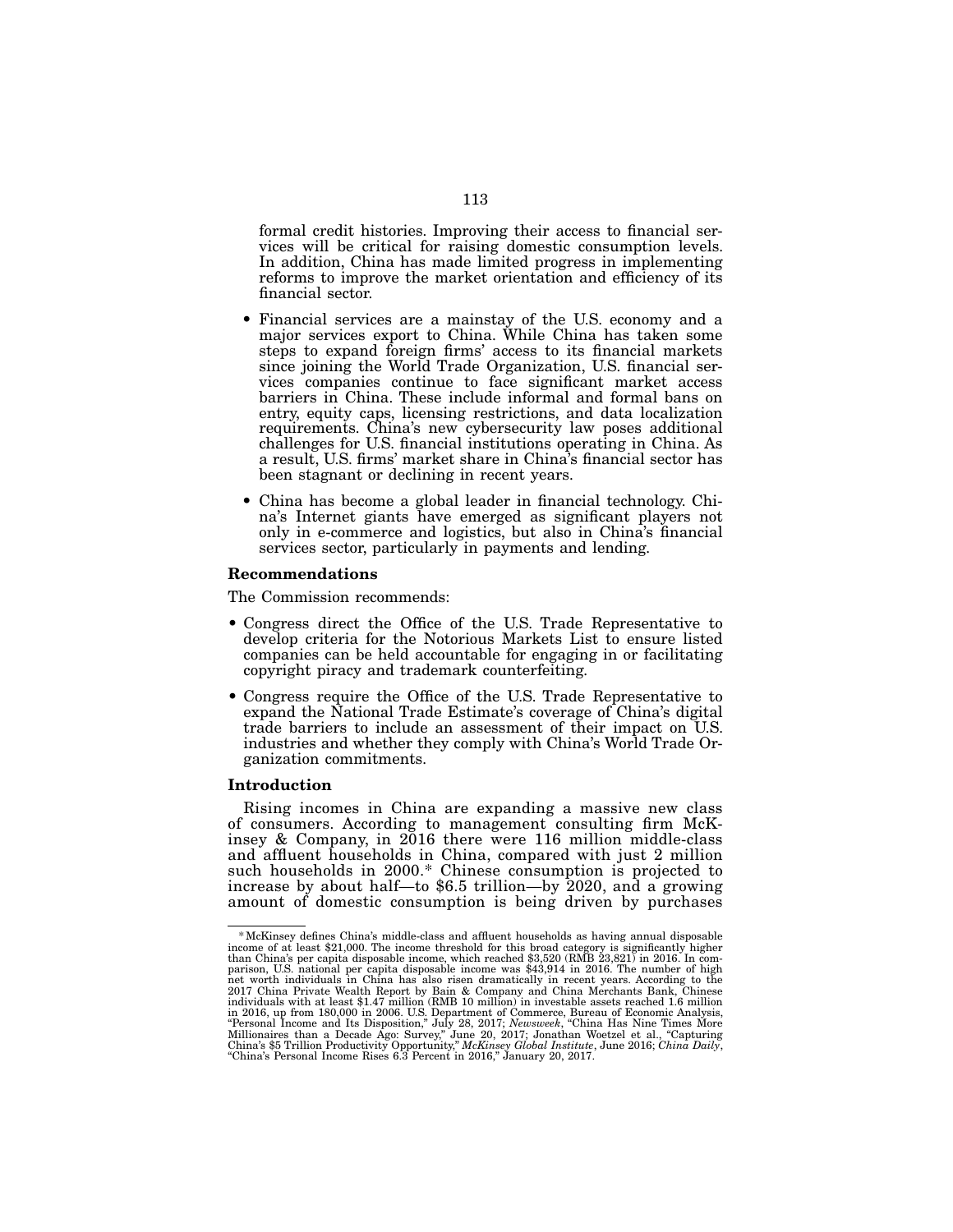made online.\* China's stated plans to rebalance to a more consumption-driven economy should present opportunities for U.S. companies operating in the e-commerce, logistics, and financial services sectors.

However, U.S. service industries operating in and exporting to China face an uneven playing field and continue to contend with significant market access challenges, including informal bans on en- try, caps on foreign equity, licensing delays, and data localization policies (see Addendum I).<sup>1</sup> U.S. services companies have also strug-<br>gled to acquire market share in China's consumer market due to tough competition from local firms, which had an advantage by en- tering the market first and continue to benefit from state support. As a result, it may be increasingly difficult for U.S. companies to be significant players.

This section analyzes recent developments in China's e-com-<br>merce, logistics, and financial services sectors and identifies op-<br>portunities and challenges for U.S. companies. It examines how China's major technology companies are driving innovation in the country's consumer market, particularly in the e-commerce mission's June 2017 hearing on U.S. access to China's consumer market, consultations with industry experts, and open source re- search.

### E-Commerce

#### *Overview of China's E-Commerce Sector*

One of the most dramatic changes in China's consumer economy has been the remarkable growth of e-commerce—the buying and selling of goods and services over the Internet. China is the largest e-commerce market in the world, with e-commerce sales reaching \$787 billion (renminbi [RMB] 5.3 trillion)† in 2016, a 39 percent increase from 2015 (see Figure 1).‡ By 2019, an estimated one out of every three retail dollars in China will be spent online, the highest share in the world.§ 2

<sup>\*</sup>Online transactions made up a mere 3 percent of total private consumption in 2010; by 2015, e-commerce accounted for 15.9 percent of all retail sales. Private online consumption in China is projected to grow by 20 percent annually through 2020 (compared with 6 percent annual growth<br>in offline retail sales), reaching \$1.6 trillion annually, or 24 percent of private consumption. U.S.<br>Department of Commerce, 2016; Youchi Kuo, "3 Great Forces Changing China's Consumer Market," *World Economic Forum*, January 4, 2016.

<sup>†</sup>Unless noted otherwise, this section uses the following exchange rate throughout: \$1 = RMB 6.77.

<sup>‡</sup>In comparison, online retail sales in the United States reached \$390 billion in 2016. China overtook the United States to become the world's largest e-commerce market in 2013, with \$278<br>billion in online retail sales, compared to \$260 billion in the United States. China E-Business<br>Research Center via CEIC databas May 16, 2017.

<sup>§</sup>In 2016, e-commerce sales in China accounted for 16 percent of total retail sales, compared to 8 percent of all retail sales in the United States. China E-Buchas Research Center via CEIC<br>to 8 percent of all retail sales i Census Bureau, *Quarterly Retail E-Commerce Sales, 4th Quarter 2016,* February 17, 2017.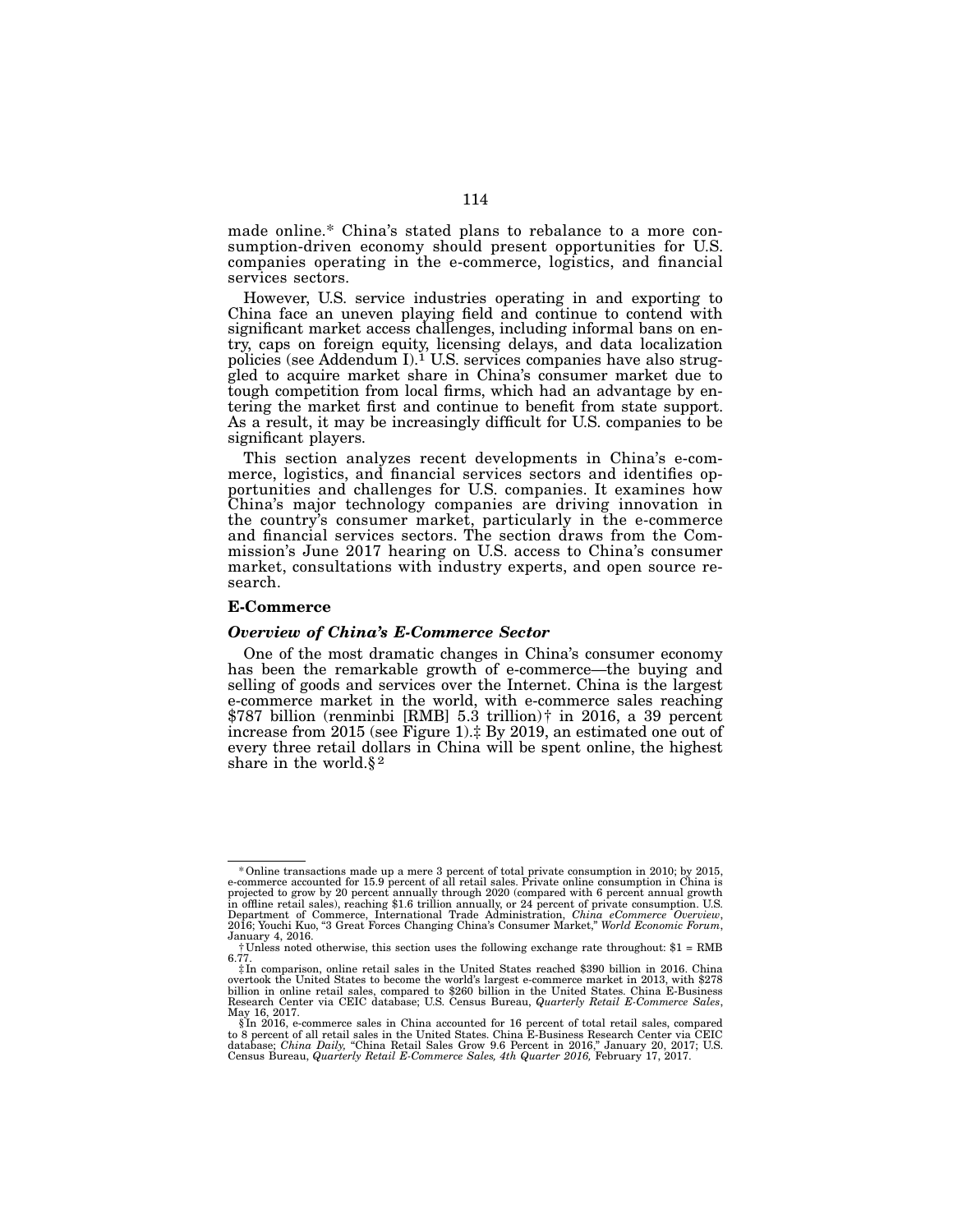



*S ource:* China E-Business Research Center via CEIC database; U.S. Census Bureau, *Quarterly Retail E-Commerce Sales*, May 16, 2017.

# What Is E-Commerce?

The Organization for Economic Cooperation and Development (OECD) defines e-commerce as "the sale or purchase of goods and services, conducted over computer networks by methods specifically designed for the purpose of receiving or placing of orders. The goods or services are ordered by those methods, but the payment and the ultimate delivery of the goods or services do not have to be conducted online."<sup>3</sup> E-commerce can involve physical goods, services purchased online but delivered in person, and digital goods and services. The three main types of e-commerce transactions are:4

- Business-to-business (B2B): B2B e-commerce involves electronic transactions of goods and services conducted between companies. B2B transactions account for the dominant share of e-commerce sales globally.
- Business-to-consumer (B2C): B2C e-commerce involves sales by e-commerce companies, or traditional brick-and-mortar retail and manufacturing firms with online sales channels, to consumers. Businesses reach consumers through social networks, dedicated e-commerce websites, crowdfunding platforms, and mobile applications (e.g., Amazon or Alibaba's Tmall).
- Consumer-to-consumer (C2C): C2C e-commerce involves electronic transactions of goods and services conducted between consumers. These transactions are generally conducted through a third-party platform (e.g., eBay or Alibaba's Taobao).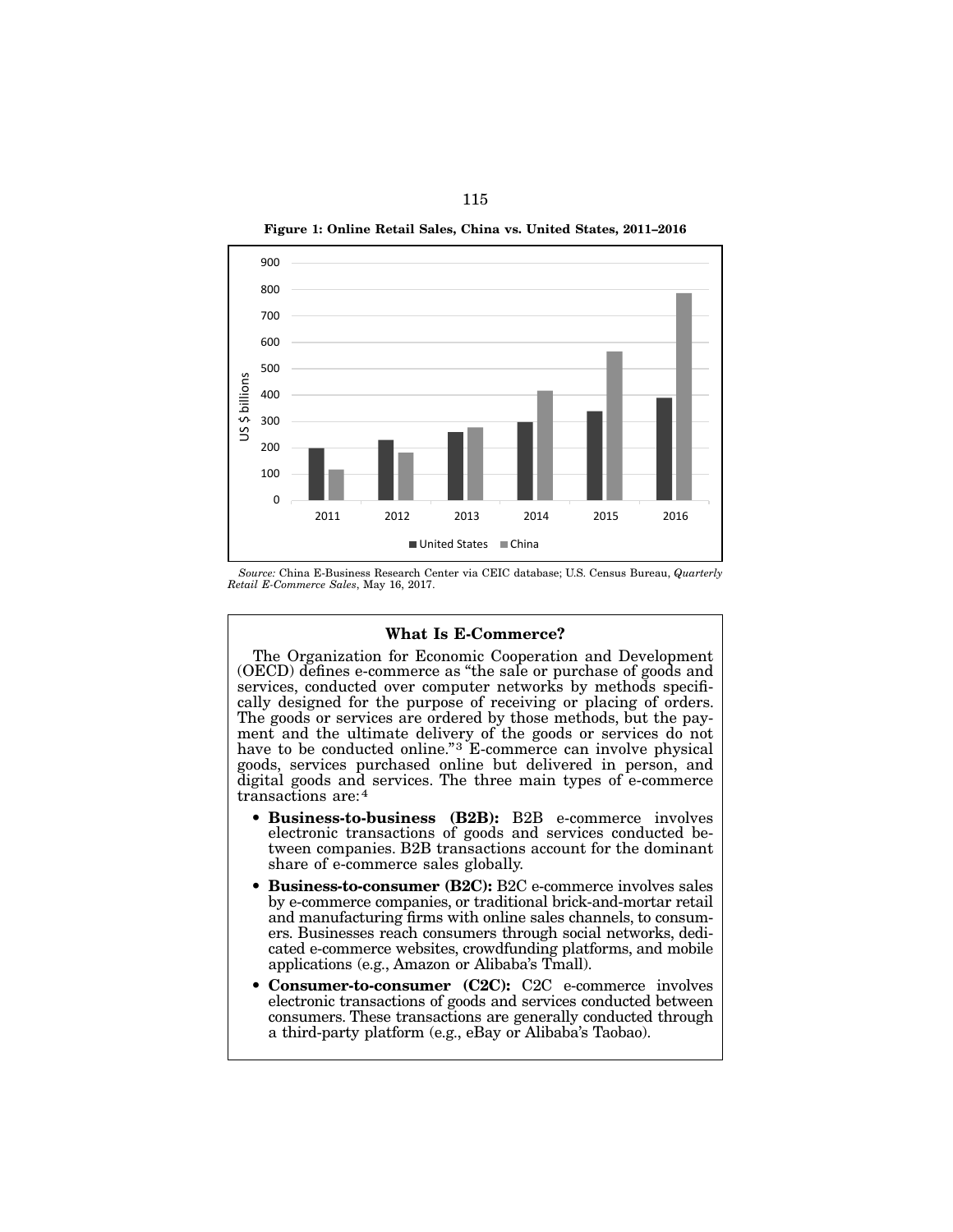#### What Is E-Commerce?—*Continued*

E-commerce can be difficult to measure due to varying definitions, the speed of its growth, and the fact that many companies conduct both e-commerce and traditional commerce concurrently.5 A 2016 UN Conference on Trade and Development (UNCTAD) report notes, "In general, there is scant information on cross-border e-commerce. Most estimates of e-commerce do not make a clear distinction between whether it is domestic or international. What official statistics that exist are typically derived from either enterprise surveys or consumer surveys. The former can capture B2C and B2B e-commerce, while consumer surveys capture B2C and C2C transactions."6

E-commerce's impressive growth in China is largely due to an underdeveloped and fragmented traditional retail market, rapid Internet penetration, a large and expanding middle class, and government support for the sector.7 E-commerce provides consumers, particularly those in lower-tier cities and rural areas, with an abundance of choice and accessibility.<sup>8</sup> China's rapidly growing Internet penetration, driven primarily by increasing smartphone adoption, is also contributing to e-commerce growth. At the end of 2016, China had 731 million Internet users, or 53.2 percent of the population; 95 percent of China's Internet users had mobile access to the Internet.<sup>9</sup> Mobile e-commerce sales made up half of all online sales in China in 2015—compared with a global average of 35 percent—and are projected to account for 74 percent of all online sales in 2020.10 China's middle class largely urban, well-educated, and tech savvy—is fueling demand for foreign-made goods and high-quality products.\* 11 Finally, the Chinese government has prioritized e-commerce development as an important element of China's "Internet Plus" strategy, which seeks to upgrade China's economy by integrating the Internet with traditional industries.† 12

China's e-commerce ecosystem consists of online marketplaces and third-party service providers that support companies with payment fulfillment, logistics, information technology support, and other areas.13 This ecosystem has a number of key features:

• *China's e-commerce landscape is dominated by the marketplace model*. Around 90 percent of Chinese e-commerce takes place on online marketplaces—platforms where products are listed by manufacturers, retailers, and individuals, and the transactions are facilitated and processed by the marketplace operator.14 Alibaba's Tmall and Taobao are well-known Chinese online marketplaces; their counterparts in the United States include Amazon and eBay.15 In contrast, most online shoppers in North America and Europe buy from the online stores of brick-and-mortar re-

<sup>\*</sup>Key e-commerce product categories in China include apparel, consumer electronics, cosmetics, food and beverage, and infant care. Mark Ray, "An Introduction to E-Commerce in China," *Sov-ereign Group*, 2016, 9.

<sup>†</sup>For more on China's "Internet Plus" strategy, see U.S.-China Economic and Security Review Commission, Chapter 1, Section 3, "13th Five-Year Plan," in *2016 Annual Report to Congress*, November 2016, 150.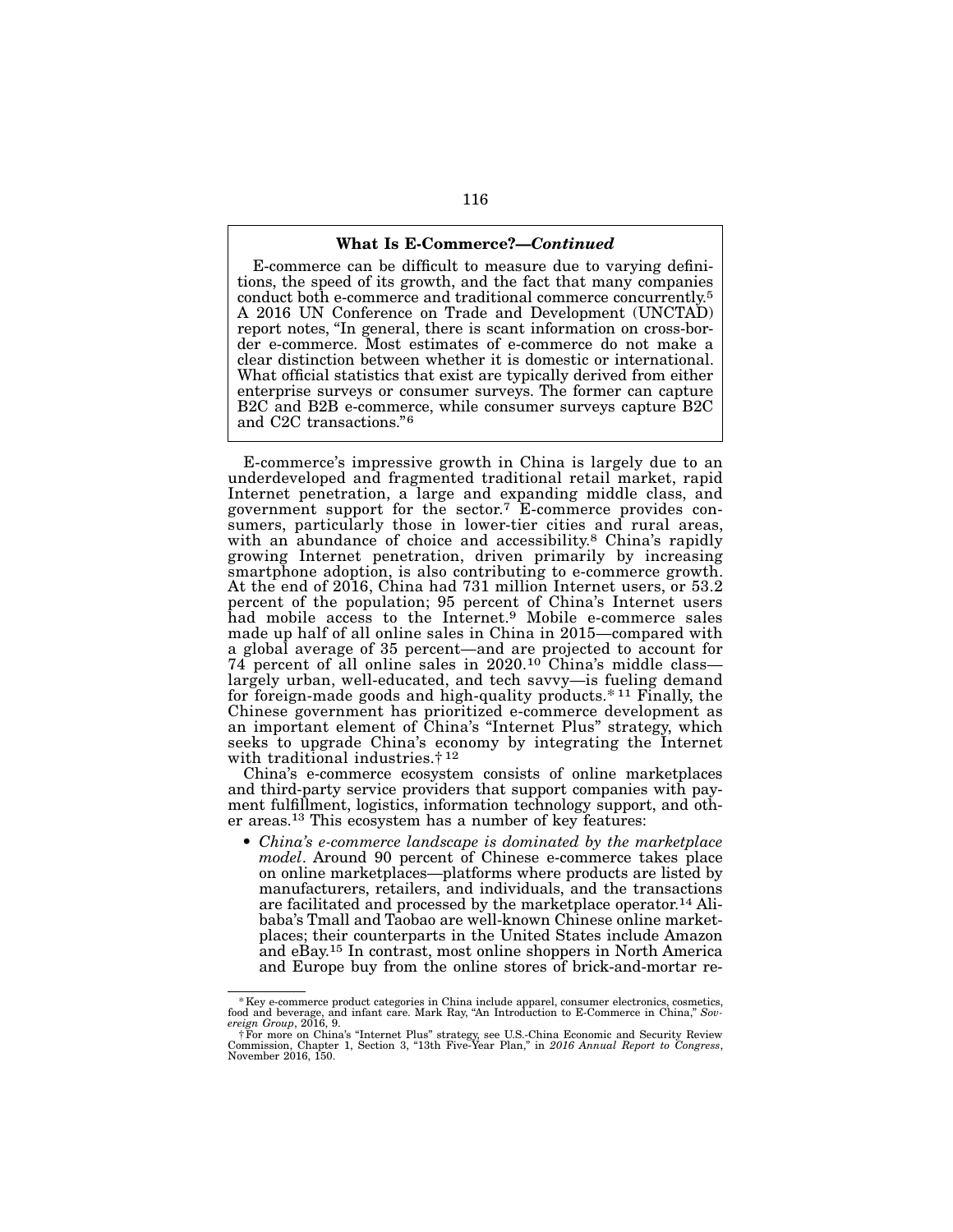tailers (e.g., Best Buy, Walmart, and Nike) or online merchants that manage their own websites, payments, and logistics (e.g., Amazon).16 JD.com, China's second-largest e-commerce compa- ny after Alibaba, employs an Amazon-style direct sales model, where the company sources products from brands and suppliers and sells them directly to customers through its website.\* By selling direct to customers, JD.com is responsible for delivering items to customers.†

- *E-commerce is tightly integrated with social media*. Unlike in the United States, where consumers use separate websites for specific purposes (e.g., Amazon for shopping, Facebook for social functions), Chinese e-commerce companies have intesocial functions), Chinese e-commerce companies have inte- grated social media functions into their platforms (see Figure 2).17 In testimony to the Commission, Michael Zakkour, vice president at global consulting firm Tompkins International, described China as having "many of the most robust social media platforms in the world." <sup>18</sup> For example, Alibaba's Tao-<br>bao platform functions as a hybrid of Facebook and Amazon, offering users the ability to interact with their peers and oth- er shoppers. JD.com teamed up with Chinese Internet giant Tencent to launch a shopping channel on Tencent's WeChat, China's top social media app.<sup>19</sup> According to a 2016 survey from McKinsey & Company, half of Chinese digital consum- ers use social media for researching products and making purchases.‡ 20
- *Cross-border e-commerce is a fast-growing part of China's e-commerce market.* Cross-border e-commerce purchases reached \$40 billion in 2015—6 percent of China's total e-commerce market—and are expected to triple to 15 percent of the total market by 2020.21 The United States, followed by Japan and South Korea, are the most popular countries of origin for Chinese cross-border e-commerce purchases.22 Rapid growth in China's cross-border e-commerce market has been spurred by middle- and upper-middle-class consumers looking to buy higher-quality goods, generally in niche offerings like infant milk formula, health supplements, and cosmetics.<sup>23</sup> Favorable government policies, such as lower tariff rates on products purchased through cross-border e-commerce, have also contributed to its growth.24

<sup>\*</sup>JD.com also offers an online marketplace for third-party sellers to sell their products to customers, but it accounts for just 6 percent of its revenue; most of JD.com's revenue comes from direct sales. *Business Insider*, "JD.com Is Gaining Ground on Alibaba," *Business Insider*, March 6,

<sup>2017;</sup> JD.com, "How to Partner with JD.com." *http://corporate.jd.com/forPartners.*<br>
†In contrast, Alibaba and other e-commerce companies that operate under the marketplace<br>
model are not responsible for delivering items t

pared to 19 percent of non-millennial consumers. Kasey Lobaugh, Jeff Simpson, and Lokesh Ohri, "Navigating the New Digital Divide: Capitalizing on Digital Influence in Retail," *Deloitte*, 2015, 7.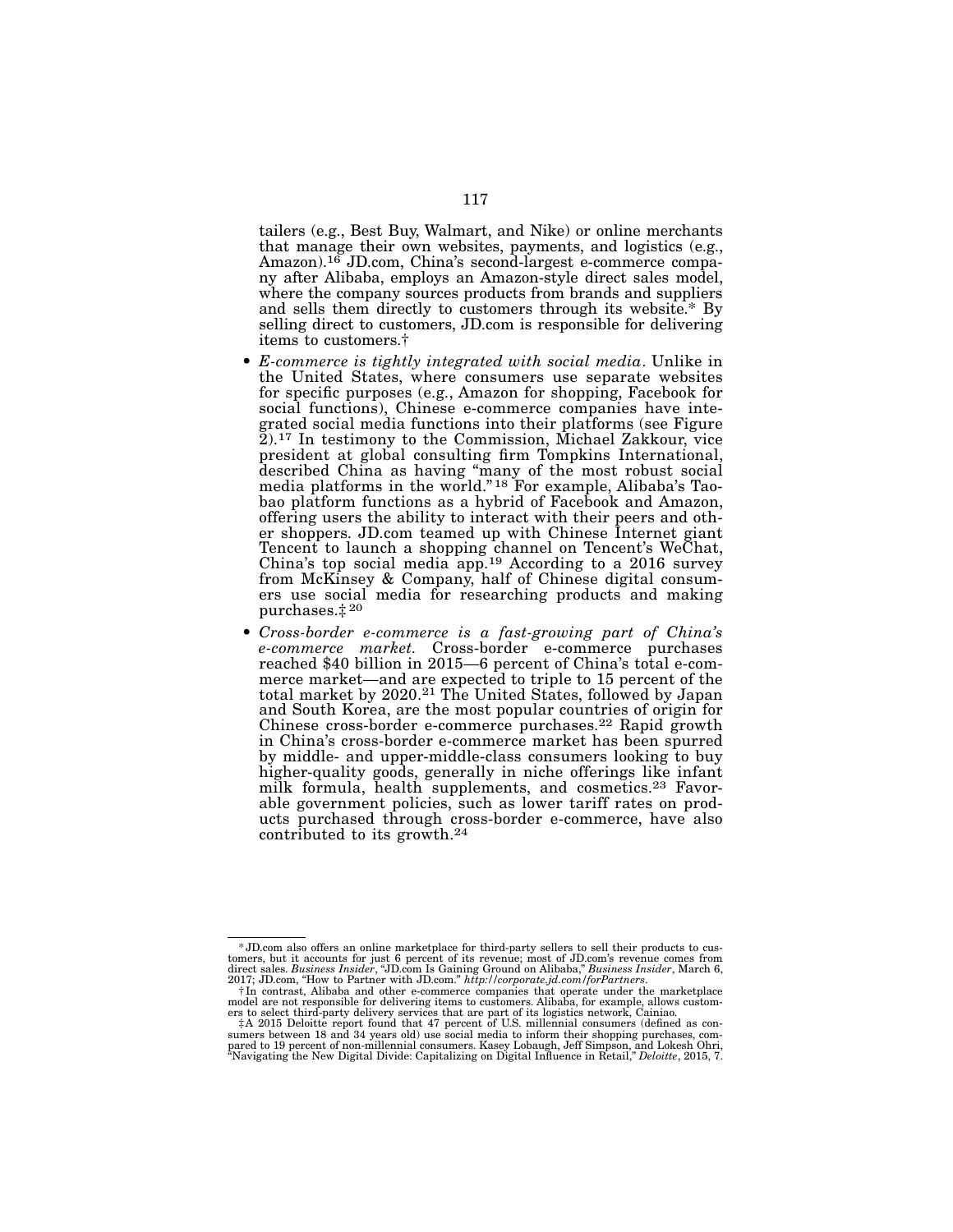Figure 2: A Day in the Life of a Chinese Consumer



*Source:* Adapted from Hannu Verkasalo, "Why the Mobile Industry Needs to Watch China's Unique Ecosystem," *Verto Analytics*, May 24, 2016.

# *U.S. Access to China's E-Commerce Market*

# *Market Access for U.S. E-Commerce Companies*

China's digital ecosystem is extremely integrated—social media, search, e-commerce, and payments are all linked together through major online platforms (see Table 1).\* Success in one segment facilitates success in the other. Although foreign companies can operate e-commerce platforms, they face restrictions in other segments of China's digital ecosystem, putting them at a decided disadvantage.

Nonetheless, China's regulatory framework for foreign investment in the e-commerce sector has undergone significant liberalization over the last two years. In China, e-commerce falls under the value-added telecommunications services subcategory of "online data processing and transaction processing business."26 In June 2015, the Ministry of Industry and Information Technology (MIIT) lifted foreign ownership restrictions in e-commerce businesses, allowing foreign investors to establish wholly foreign-owned e-commerce entities in China.27 Previously, foreign investors were limited to joint ventures with equity ownership capped at 50 percent.† The change means the process for setting up an e-commerce entity in China is the same for domestic and foreign companies: a company has to first obtain a business license from Chi- na's Ministry of Commerce and then obtain a value-added telecommu-

<sup>\*</sup>The Boston Consulting Group explains, "As consumers move seamlessly through its various sites, Alibaba collects information on their shopping habits, digital media consumption, logistics needs, payment and credit history, search preferences, social networks, and Internet interests to better understand their behaviors and needs—using a 'unified ID' to link consumer data across different sites." Chris Biggs et al., "What China Reveals about the Future of Shopping," *Boston Consulting Group*, May 4, 2017.

t In China, e-commerce business is divided into two categories: (1) retailing e-commerce, where a company sells its own merchandise on a website, and (2) platform e-commerce, where the com-<br>a company sells its own merchand investors have been allowed to operate wholly-owned online trading websites; this entails filing for an Internet content provider (ICP) registration with MIIT. Platform e-commerce, however, required a value-added telecommunications services permit for online data and transaction processing; prior to June 2015, foreign investors were restricted to joint ventures with shareholding capped at 50 percent. Jack Cai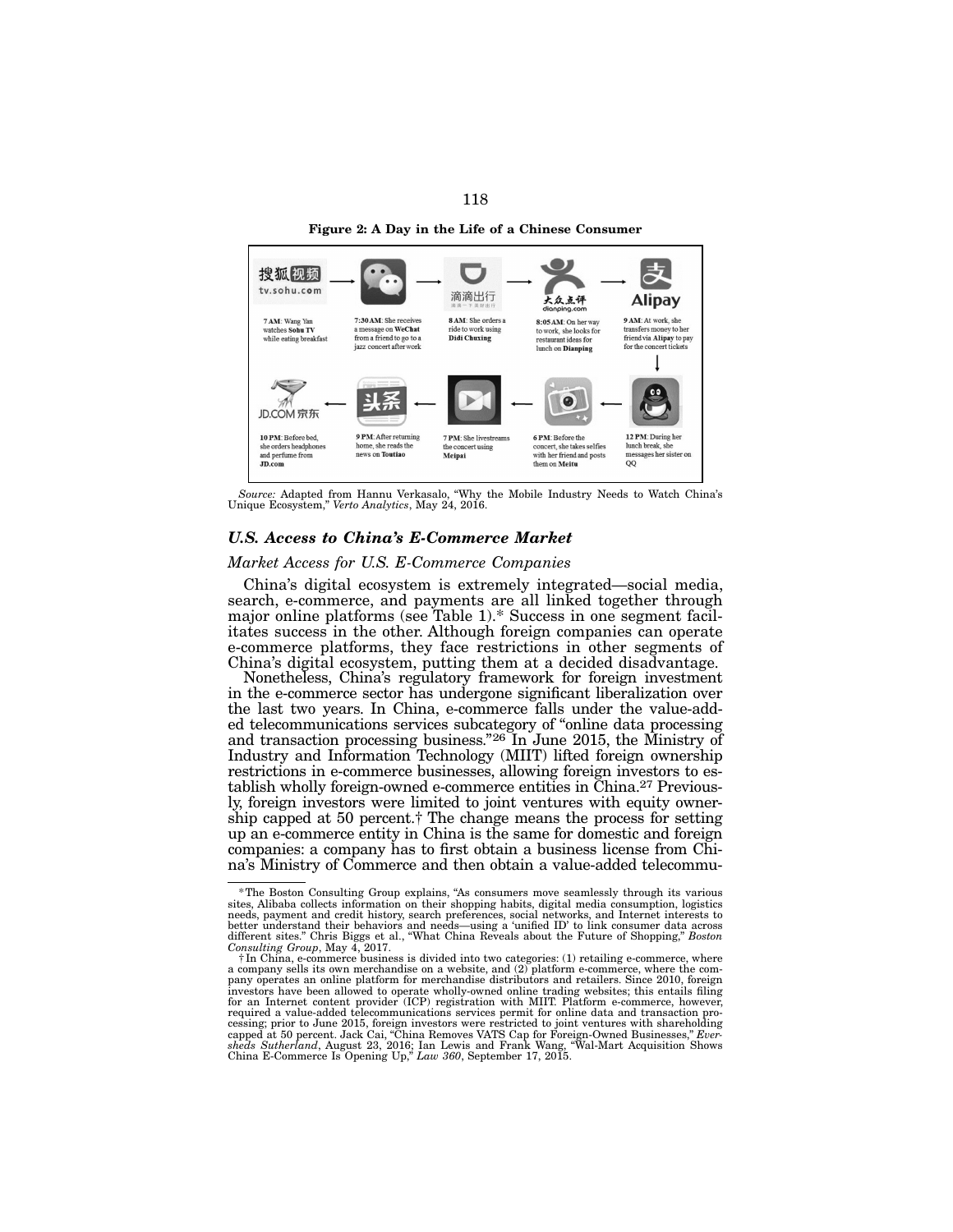|                                                                   | <b>E-Commerce</b>                                                                                                                                                                                                                                                                                                                 | Payments                                                                                                                                                                                                                                                                                        | <b>Social Media</b>                                                                                                                                                                                                               | <b>Search</b>                                                    |
|-------------------------------------------------------------------|-----------------------------------------------------------------------------------------------------------------------------------------------------------------------------------------------------------------------------------------------------------------------------------------------------------------------------------|-------------------------------------------------------------------------------------------------------------------------------------------------------------------------------------------------------------------------------------------------------------------------------------------------|-----------------------------------------------------------------------------------------------------------------------------------------------------------------------------------------------------------------------------------|------------------------------------------------------------------|
| Alibaba or<br>Alibaba-<br>invested<br>service                     | Taobao<br>China's largest<br>mobile com-<br>merce platform,<br>with integrated<br>entertainment<br>and social<br>features<br>Tmall<br>China's largest<br>third-party<br>platform for<br>brands and<br>retailers<br>80% market<br>share<br>Gross mer-<br>chandise value<br>(GMV), 2016:<br>\$556 billion<br>(RMB 3,767<br>billion) | <b>Alipay</b><br>China's<br>largest online<br>third-par-<br>ty payment<br>system, with<br>more than 450<br>million active<br>users, compared<br>with about<br>12 million for<br>Apple Pay<br>55% market<br>share<br>Total payment<br>volume, 2016:<br>\$1.7 trillion<br>(RMB 11.5)<br>trillion) | Sina Weibo<br>China's biggest<br>social me-<br>dia platform<br>(Twitter-like<br>microblog)<br>310 million<br>monthly users                                                                                                        | <b>Shenma</b><br>Mobile search<br>engine<br>6% market<br>share   |
| <b>Tencent or</b><br>Tencent-<br>invested<br>service              | JD.com<br>Direct sales<br>e-commerce<br>platform (simi-<br>lar to Amazon)<br>15% market<br>share<br>GMV, 2016:<br>\$97.2 billion<br>(RMB 658.2)<br>billion)                                                                                                                                                                       | <b>TenPay</b><br>Payments<br>integrated into<br>popular mes-<br>saging app<br>37% market<br>share<br>Total payment<br>volume, 2016:<br>\$1.2 trillion<br>(RMB 8.5)<br>trillion)                                                                                                                 | WeChat<br>Messaging app<br>with integrat-<br>ed shopping<br>features<br>890 million<br>monthly users<br>QQ<br>Popular mes-<br>saging app with<br>a focus on in-<br>tegrated games<br>and blogging<br>870 million<br>monthly users | Sogou<br>Search engine<br>3% market<br>share                     |
| <b>Baidu</b>                                                      |                                                                                                                                                                                                                                                                                                                                   | <b>Baidu Wallet</b><br>Payment<br>system from<br>largest search<br>engine<br>$1\%$ market<br>share                                                                                                                                                                                              |                                                                                                                                                                                                                                   | Baidu<br>China's largest<br>search engine<br>80% market<br>share |
| Services in-<br>dependent<br>of Alibaba,<br>Tencent,<br>and Baidu | Suning, Vip-<br>shop, Gome<br>$~5\%$ market<br>share                                                                                                                                                                                                                                                                              | 1qianbao,<br><b>Union Mobile</b><br>Financial,<br>LianLian Pay,<br>UnionPay,<br>Yeepay, 99Bill<br>7% market<br>share                                                                                                                                                                            |                                                                                                                                                                                                                                   |                                                                  |

Table 1: China's Digital Ecosystem Is Highly Integrated

*Source:* Various.25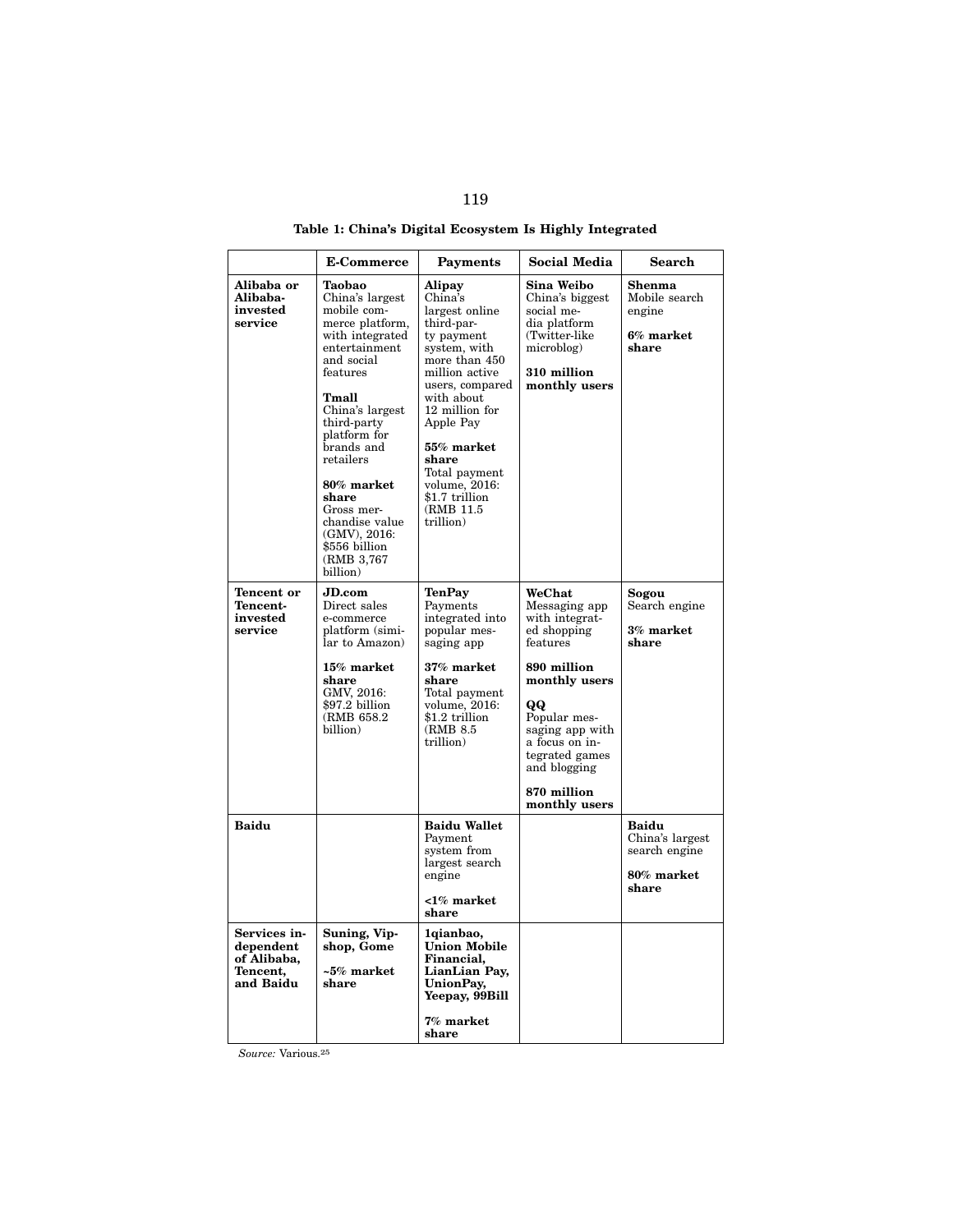nications services permit for online data processing and transaction processing business from MIIT.28

Walmart was among the first to take advantage of this liberal- ization, acquiring full ownership of its Chinese e-commerce venture Yihaodian in July 2015.29 Walmart first invested in Yihaodian in 2012; the website developed a niche in grocery sales but has strug-<br>gled to gain market share.<sup>30</sup> Yihaodian accounted for just 1.1 percent<br>of China's retail e-commerce market sales in 2016, or \$8.7 billion.<sup>31</sup> In June 2016, Walmart shifted gears with its China strategy, selling Yihaodian to JD.com for a 5 percent stake in JD.com.32 Under the deal, Walmart continues to operate the platform and stands to gain a significant amount of traffic from JD.com's massive customer base as well as access to its delivery network services.33

However, foreign companies continue to face numerous legal and regulatory challenges. Value-added telecommunications services oth- er than e-commerce, such as social network sites, search engines, and cloud computing, are still subject to the foreign shareholding cap of 50 percent.34 In addition, many goods and services open to foreign investment still require other permits. For example, the online sale of pharmaceutical products requires a separate permit from China's Food and Drug Administration.35

Ultimately, the recent liberalization of China's e-commerce sector may have come too late for foreign e-commerce companies. China's e-commerce market has become saturated, leaving little room for for- eign or smaller local players to compete.36 Alibaba dominates China's e-commerce market, accounting for 57 percent of the online B2C market with Tmall in  $2016$  (see Figure 3).<sup>37</sup> JD.com, Alibaba's main competitor, holds 25 percent market share, while other players—including Suning, VIPShop, Gome, Walmart-invested Yihaodian, and Amazon's China operation—have a combined 18 percent market share.38



Figure 3: Market Share of Retail E-Commerce Players in China, 2016

*Note:* Total e-commerce sales in China reached \$787 billion in 2016.

*Source:* iResearch Consulting Group, "Retail E-Commerce Sales Share in China, by Site, 2016," February 21, 2017.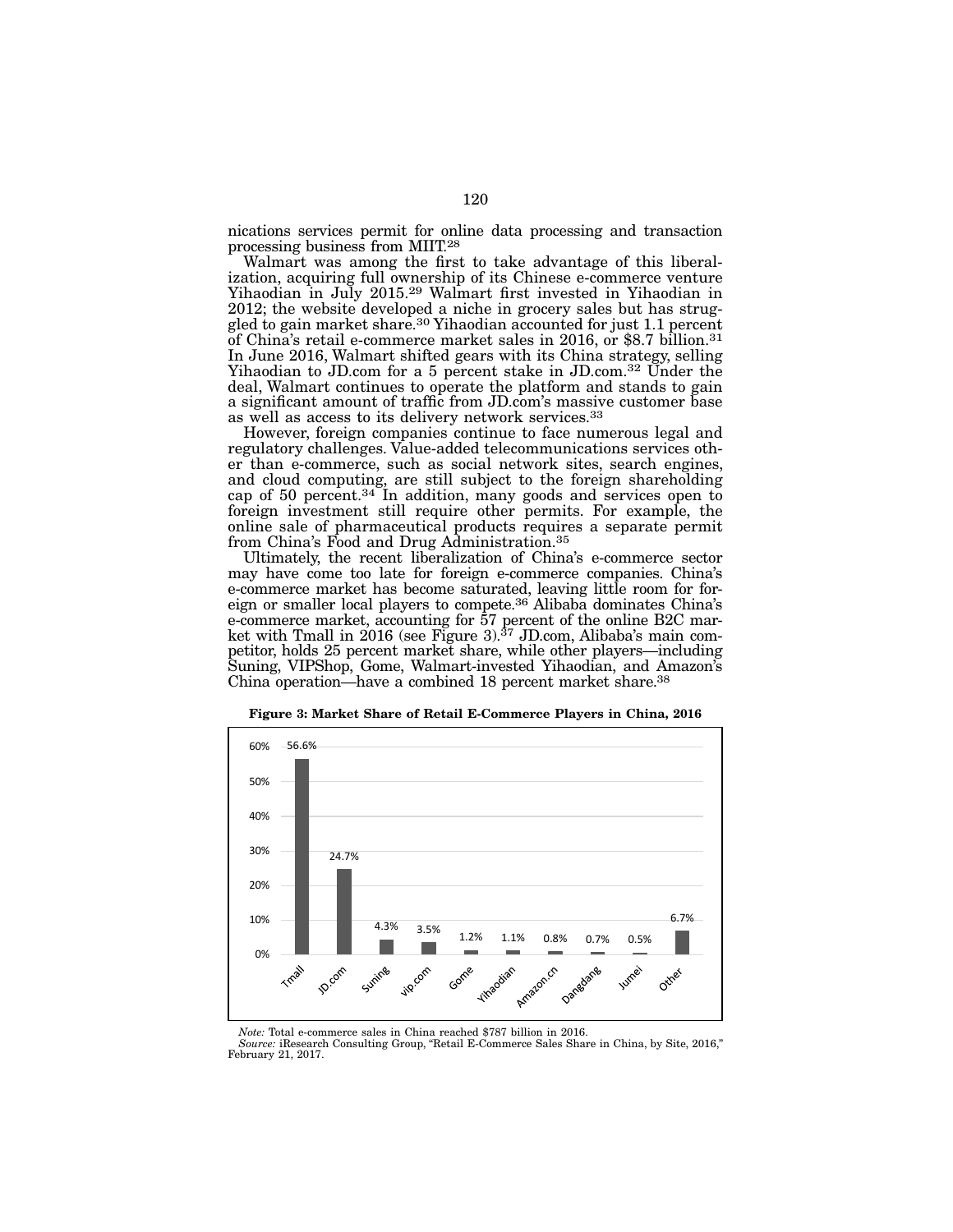Meanwhile, Chinese Internet companies—in particular, Alibaba are beginning to establish a presence in the United States. Since the failed debut of 11 Main in 2014—Alibaba's online retail site catering to U.S. consumers—Alibaba's e-commerce strategy has focused on encouraging U.S. companies to sell to Chinese consumers through its e-commerce platforms while making strategic investments in U.S. e-commerce companies to gain familiarity with the U.S. market.<sup>39</sup> Alibaba founder and executive chairman Jack Ma is seeking to cultivate ties with senior U.S. government officials. In a January 2017 meeting with then President-elect Donald Trump, Mr. Ma discussed Alibaba's plans to bring one million U.S. small and medium-sized businesses to its platform over the next five years.40 Alibaba followed this outreach by holding a conference in Detroit in June 2017 to educate U.S. small businesses and agricultural producers about the company and opportunities in China's e-commerce market.<sup>41</sup> In July 2017, Mr. Ma co-chaired a gathering of 20 leading business executives from the United States and China, attended by U.S. Secretary of Commerce Wilbur Ross, a day prior to the U.S.-China Comprehensive Economic Dialogue.<sup>42</sup> In addition to e-commerce, Alibaba is pursuing ventures in cloud computing services and financial services in the U.S. market.43

#### *Sales Channels for U.S. Retailers and Brands*

While China has traditionally provided the world with its manufactured goods, its e-commerce boom should offer increased opportunities for U.S. retailers and brands, with more and more Chinese consumers purchasing foreign goods.44 According to estimates from research firm eMarketer, 15 percent of Chinese consumers bought foreign goods online in 2016; that share is expected to rise to 25 percent by 2020.45 These consumers are typically younger and middle class.\* Rising incomes and persistent quality and safety problems with domestic products are contributing to a growing demand for foreign products, particularly in areas where the United States excels, such as high-quality foods and supplements, beauty products, and healthcare-related goods.46

U.S. retailers and brands can sell to Chinese consumers through several channels:

• *Direct sales from a website hosted outside of China*. In his testimony to the Commission, Richard Cant, Asia counsel at ADX Net Inc., noted this was the easiest way for foreign companies to sell products to Chinese consumers. This approach does not require the company to set up a legal entity in China.<sup>47</sup> The main drawback, however, is that Chinese consumers rarely purchase products on foreign websites, deterred by the language barrier, different payment methods, high shipping costs, and long delivery times.48 Foreign websites also run the risk of being blocked by Chinese authorities, who maintain an extensive Internet censorship regime. (For more on China's censorship regime, see

<sup>\*</sup> For example, Alibaba reported 70 percent of customers on Tmall Global, its cross-border e-commerce platform, are between the ages of 24 and 32, live in first- and second-tier cities, and have an annual income of at leas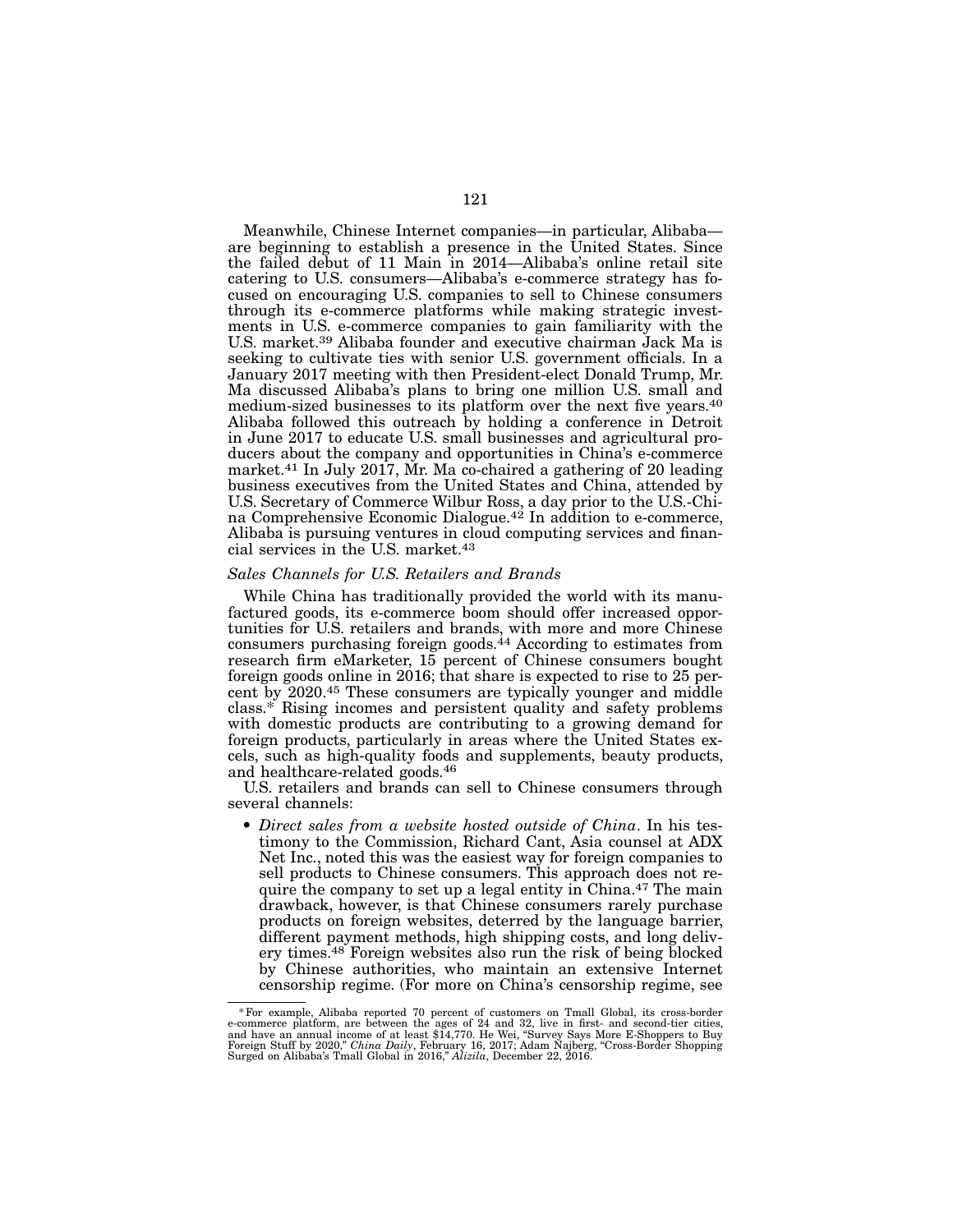Chapter 3, Section 5, "China's Domestic Information Controls, Global Media Influence, and Cyber Diplomacy.")

- *Direct sales from a self-owned website hosted in China*. Companies can sell directly to Chinese consumers by setting up a local Chinese website with order processing capabilities.<sup>49</sup> To set up a website hosted in China, foreign companies are required to establish a legal entity in China; the legal presence could be a joint venture or a wholly foreign-owned enterprise.<sup>50</sup> The company then needs to apply for an Internet content provider (ICP) license.\*
- *Sell through a Chinese third-party platform*. The most common approach for foreign brands is to establish a presence on a domestic third-party platform like Tmall and JD.com. This approach allows sellers to take advantage of a domestic platform's customer base and traffic flow.51 However, Mr. Cant explained, these platforms encourage the presence of major international foreign brands and retailers, but not smaller foreign companies.52 Although Chinese law places no explicit restrictions on foreign companies selling through a domestic e-commerce platform, each platform has developed its own requirements for foreign businesses that represent "very high barriers to entry."53 Chinese platforms generally require sellers to have a local Chinese business license, locally registered trademarks, and tax registration documents before they are able to set up a store.54 Foreign sellers also need to maintain local inventory, fulfilment, and customer support, which means they either need to establish a local Chinese entity or find a local partner to provide those services on the seller's behalf.55
- *Sell through cross-border pilot platforms*. China has established pilot cross-border e-commerce zones in 15 Chinese cities, which offer preferential tax policies and streamlined customs clearance procedures.† Chinese e-commerce companies have set up cross-border e-commerce platforms to meet growing demand for foreign products, with Alibaba launching Tmall Global in 2014 and JD.com launching JD Worldwide in 2015.56 Foreign companies selling through these platforms can ship products directly from their own warehouse or through a bonded warehouse in China; this allows foreign companies to bypass the need to establish a legal entity in China or work through a local distributor.57

<sup>\*</sup>There are two types of ICP licenses: commercial and noncommercial. A commercial ICP license allows the company to engage in online sales and payment transaction, while a noncommercial ICP license allows the company to do just brand promotion and business development (i.e., information functions). In June 2015, MIIT announced that wholly foreign-owned enterprises

can apply for a commercial ICP license; previously, wholly foreign-owned enterprises could only<br>apply for noncommercial ICP licenses. Richard Hoffmann, "WFOE Can Apply for a Commercial<br>ICP License for E-Commerce Business," Spokesman Comments on the General Supervision Arrangement after Transitional Period of<br>Cross-border E-Commerce Retail Import, March 19, 2017; Tom Brennan, "How Foreign Brands<br>Can Find Fortune in China Right Now," Alizila,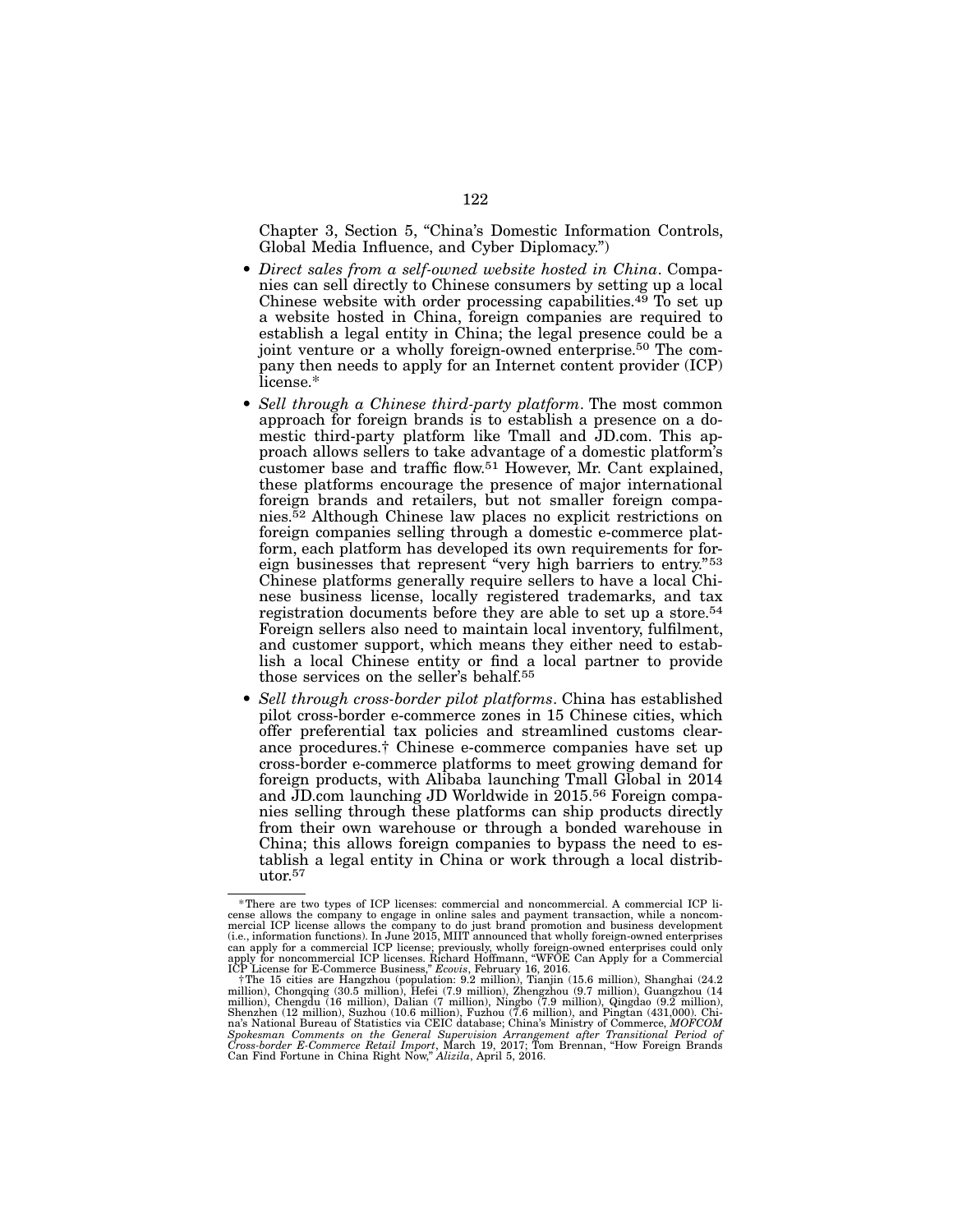# *Challenges for Foreign Retailers and Brands*

While the size of China's e-commerce market offers opportunities for foreign retailers and brands, it is not without its challenges and risks. Key challenges include uncertainty over the evolving regulatory framework for cross-border e-commerce, intellectual property rights enforcement, and data localization policies.

- *Changing regulatory environment for cross-border e-commerce*. Cross-border e-commerce's rapid growth in recent years has drawn the attention of Chinese regulators. Facing pressures from traditional retailers at home and the loss of tax revenue, in April 2016 the Chinese government announced several new tax policies targeting cross-border e-commerce.\* The new policies would subject goods purchased through cross-border e-commerce platforms to tariffs, value-added tax, and consumption taxes, instead of the postal parcel tax previously applied.58 In addition, China's Ministry of Finance announced it would create a "positive list" of foreign products allowed for purchase through cross-border e-commerce and some products on the list would have to obtain import licenses.<sup>59</sup> In response to concerns from cross-border e-commerce stakeholders, Chinese regulators suspended the policy for a one-year grace period, which has subsequently been extended to the end of 2018.<sup>60</sup>
- *Intellectual property rights enforcement*. The sale of counterfeit and pirated goods on Chinese e-commerce platforms remains a challenge for U.S. retailers and brands.<sup>61</sup> Mr. Zakkour noted in his testimony to the Commission, "While the Chinese government has ample laws regarding intellectual property on the books, enforcement efforts have at times been uneven."62 In 2016, the Office of the U.S. Trade Representative (USTR) added Alibaba's Taobao back to its list of "notorious markets" known for selling counterfeits, citing brand owners' complaints about the proliferation of fakes on the company's platform and hurdles to removing counterfeit items from the site.63 According to the USTR report, Taobao "is an important concern due to the large volume of allegedly counterfeit and pirated goods available and the challenges right holders experience in removing and preventing illicit sales and offers of such goods."64 Alibaba argues counterfeit goods are an industrywide problem in China and it has increased measures to remove fake goods from its e-commerce platforms.† While legal remedies for intellectual property infringement are improving and the Chinese government has increased enforcement efforts to crack down on online sellers of fraudulent goods, fake goods remain widespread.<sup>65</sup> According to Fortune Magazine, U.S. sneaker maker New Balance estimates as much as 90 percent of the company's listings on

<sup>\*</sup>Previously, goods imported through cross-border e-commerce were exempt from certain import duties, consumption tax, and value-added tax, and were liable only for personal postal articles<br>tax. Generally, personal postal article taxes were lower than taxes for the same item sold through<br>conventional trade. Bloombe rowing," May 18, 2017; Mark Ray, "An Introduction to E-Commerce in China," *Sovereign Group*, 2016, 25.

<sup>†</sup>These measures include introducing a program to expedite the notice-takedown process for brands and taking legal action against sellers of counterfeit goods. Alibaba Group, "Alibaba Group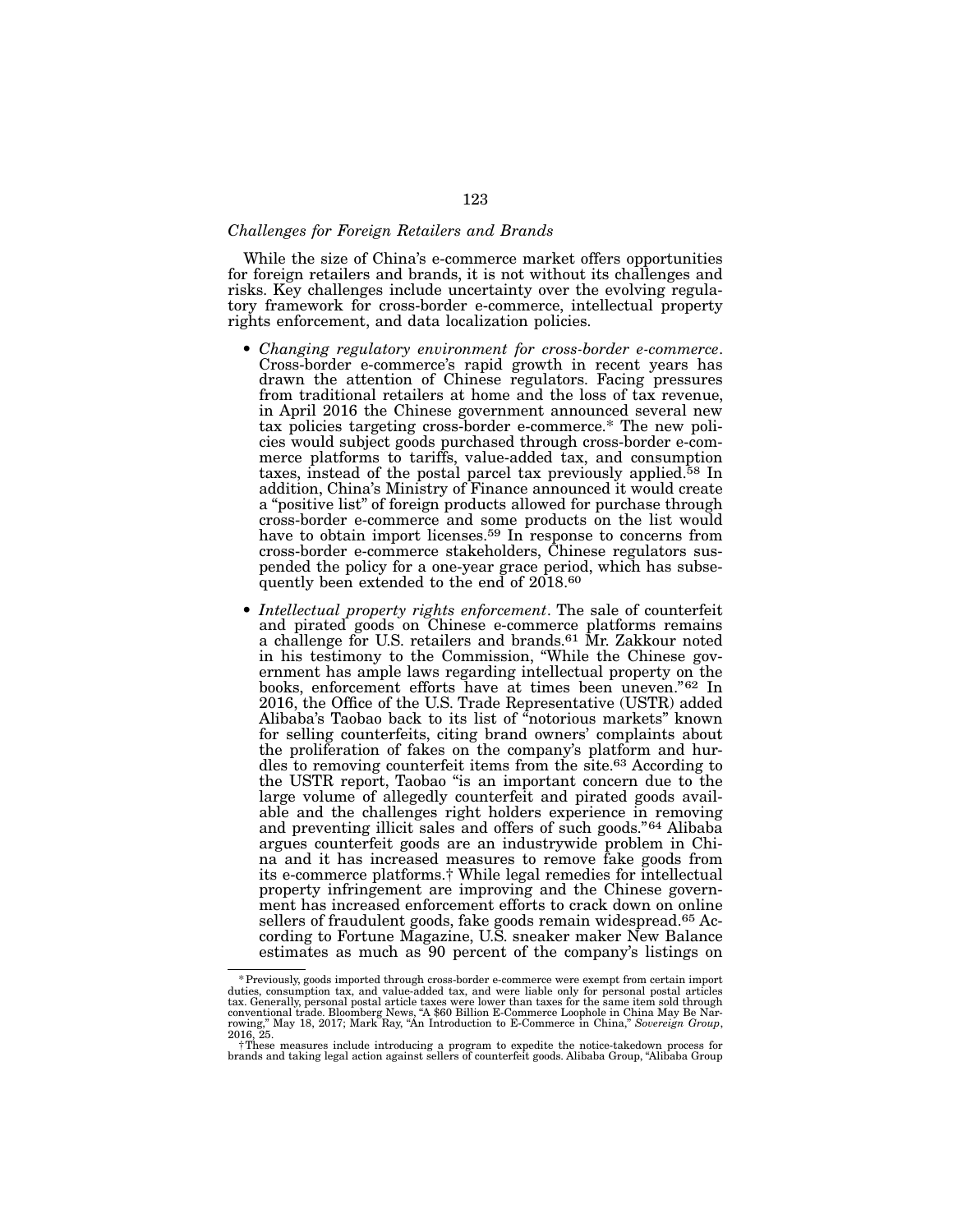Taobao are counterfeit.66 Alibaba said it removed 380 million infringing listings on Taobao in the first eight months of 2016.67

• *Data localization*. China's draft e-commerce law, released in December 2016, mandates the local storage of Chinese consumer data.68 Under the draft law, both foreign platforms that allow Chinese companies to sell on them (e.g., Amazon China) and companies operating outside of China but targeting Chinese consumers would be subject to the requirement.<sup>69</sup> China's new cybersecurity law may also mandate data localization for companies in the e-commerce sector, depending on whether e-commerce is deemed "critical information infrastructure."\* (For more on China's cybersecurity law, see Chapter 1, Section 1, "Year in Review: Economics and Trade.") Data localization can increase costs for foreign companies, which would have to set up their own server or contract out to domestic suppliers to store data within China.70 Foreign companies have reported de facto requirements to store data locally, but the cybersecurity law and pending e-commerce law are expected to formally codify these requirements.71

## Logistics

Rising domestic consumption is fueling consumer demand for more efficient and reliable logistics services. The country's massive logis- tics sector is worth \$2.2 trillion, compared to the \$9 trillion global logistics market, according to logistics consultancy Armstrong & Associates.<sup>72</sup> China's domestic logistics industry remains underdeveloped; historically, most of China's investments focused on improving export logistics infrastructure at the expense of domestic logistics infrastructure.73 The World Bank's 2016 Logistics Performance Index puts China in 27th place out of 160 countries.74 China's logistics costs are relatively high, at 15 percent of gross domestic product (GDP) in 2016, compared to the global average of 13 percent.75 The industry is also extremely fragmented, with state-owned enterprises dominating logistics segments formerly or currently closed to private participation (e.g., Sinotrans in offshore shipping and China Post in domestic mail delivery), making it difficult for integrated service providers to emerge.76

The Chinese government has prioritized logistics improvements as key for expanding domestic consumption.<sup>77</sup> China's 13th Five-Year Plan directed that support be provided to the domestic logistics

Platform Governance Annual Report 2016," May 2017, 5; Michael Zakkour, "Amazon and Alibaba Fight Fakes with a New Weapon: Lawyers," *Forbes*, January 12, 2017; Cao Li, "Alibaba Faces<br>Growing Pressure over Counterfeit Goods," *New York Times*, December 22, 2016.<br>\*The law identifies some sectors, including energy,

and other sectors deemed important to national security as critical information infrastructure,<br>but does not define the term, leaving that decision to the State Council. Draft regulations issued<br>by the State Council in Jul mation infrastructure; it names a number of sectors—including cloud computing, big data, and other such large-scale public information network services—in addition to the sectors identified in the cybersecurity law. In addition, the draft regulation proposes a discretionary process for<br>identifying critical information infrastructure, to be jointly managed by the MIIT, Ministry of<br>Public Security, and Cyberspa are likely to be deemed critical information infrastructure as they could fall under a number<br>of sectors already identified; for example, as big data and cloud services providers. Paul Triolo,<br>Roger Creemers, and Graham We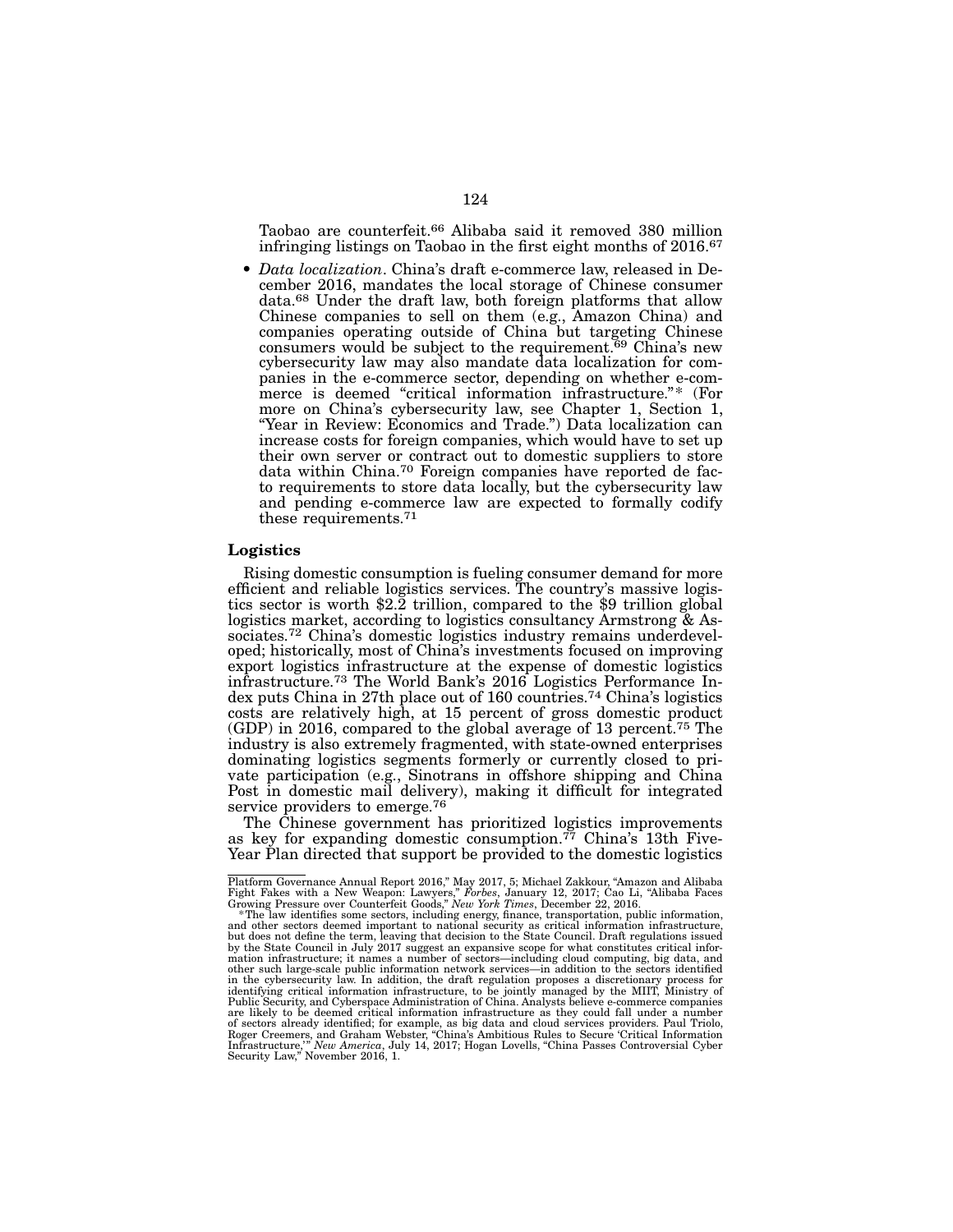industry and outlined policies to lower taxes and reduce costs in the logistics sector.78 Recent government policies have also emphasized greater industry consolidation and the international expansion of domestic firms.<sup>79</sup>

The domestic express delivery<sup>\*</sup> sector—the segment closest to Chinese consumers—owes much of its recent rapid growth to China's e-commerce boom.<sup>80</sup> China is the world's largest express deliv-<br>ery market, with total parcel volume reaching 31 billion parcels in 2016, about 1.5 times that of the United States.81 Online shopping accounted for 60 percent of China's parcel volume.82 The express delivery sector generated \$59 billion (RMB 397 billion) in revenue in 2016 and grew at a compound annual rate of about 40 percent over the past five years (see Figure 4).83



Figure 4: China Express Delivery Market, Annual Revenue, 2011–2016

Despite its recent growth, China's express delivery industry re- mains inefficient and highly fragmented, with an estimated 8,000 domestic competitors, mostly small and medium-sized firms.84 In 2015, China's top five express delivery companies—ZTO Express, YTO Express, STO Express, Yunda Express, and SF Express—held a combined 60 percent of total market share, with no single firm holding more than 15 percent market share.† State-owned China Post is another key player, although the company has been losing market share to private delivery companies.85

*Source:* State Postal Bureau via CEIC database.

<sup>\*</sup>Express delivery logistics involves companies moving mail or package shipments on a time-definite basis.

<sup>†</sup>In contrast, in mature logistics markets such as the United States, Europe, and Japan, the express delivery industry is generally consolidated among a few market leaders. In the United<br>States, for example, the top two players held 80 percent of market share by volume in 2015. U.S.<br>Securities and Exchange Commiss 30, 2016, 104.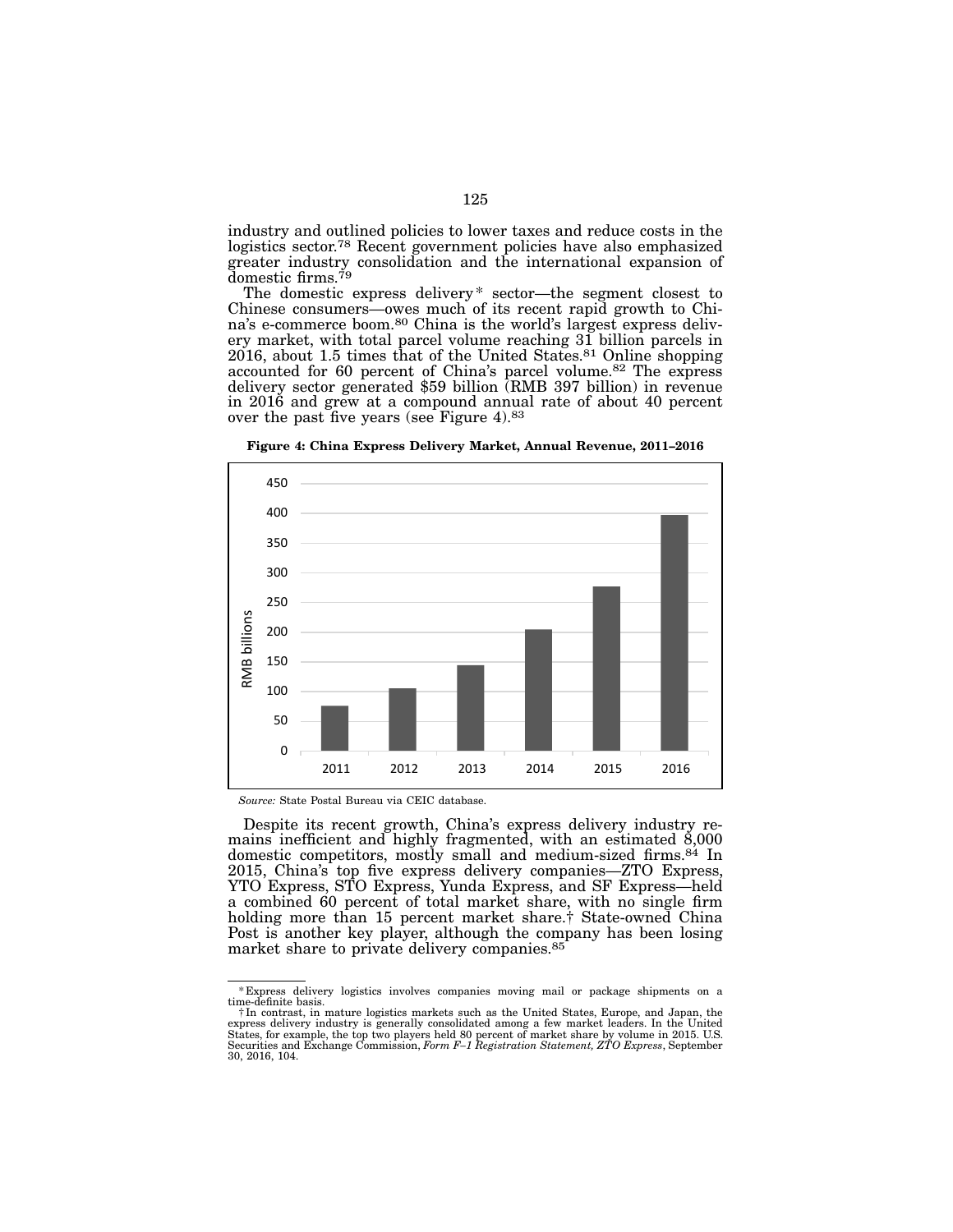The industry's fragmentation is due in part to local protection-<br>ism, whereby local governments require delivery firms to maintain local licenses and offices where they operate; the multiple levels of licensing and a lack of standardization in licensing requirements in different jurisdictions make it harder for firms to build up national networks.<sup>86</sup> Fierce competition in the sector has led to margin erosion: over the past decade, the average cost of delivering a package fell by almost 60 percent to \$1.90 (RMB 12.8) in 2016.<sup>87</sup> In the United States, the average cost per package is \$10.<sup>88</sup> Given these competitive dynamics, a growing number of express delivery companies are diversifying their businesses to cover other parts of the supply chain, such as warehousing services and logistics finance.<sup>89</sup> Over the last year, major private express delivery companies have gone public to raise capital for expanding and diversifying their businesses.\*<br>In response to the country's lagging domestic logistics infra-

structure, Chinese e-commerce companies are developing logistics capabilities.<sup>90</sup> Some companies, such as JD.com, Suning, and Vipshop, opted to develop self-owned and self-managed logistics networks.91 Alibaba took a different approach, launching Cainiao Network Technology, an alliance of express delivery firms and e-commerce companies, in 2013.92 Cainiao acts as a facilitator: its real-time information platform coordinates the shipping activ- ities, warehouses, transport fleets, and distribution centers owned by its member companies.93 Cainiao's network also includes major international logistics providers, such as DHL, the United States Postal Service, and Singapore Post.94 Cainiao's partnerships with domestic and international logistics companies enable it to integrate massive logistics data flows for improved delivery tracking and user feedback.95

## *U.S. Access to China's Logistics Market*

As a country that is the world's largest exporter and is also rebalancing toward value-added services like express delivery, China presents an attractive market for foreign logistics companies. Foreign logistics firms have been operating in China since the 1980s through joint ventures or other local operations.96 However, while established international express delivery operators like UPS, Fed-Ex, and DHL dominate China's international express delivery market, they represent only a small fraction of the domestic express delivery market.97

#### *Domestic Express Delivery*

Based on China's World Trade Organization (WTO) commitments, foreign express delivery companies have been able to establish foreign-owned subsidiaries in China since 2005.98 Nevertheless, foreign companies are blocked from the document segment of China's domestic express delivery market, where China Post maintains a le-

<sup>\*</sup> For example, ZTO Express listed on the New York Stock Exchange in October 2016. Over the past year, ST Express, STO Express, STO Express, and Yunda Express through reverse merger takeovers (i.e., the acquisition of a pub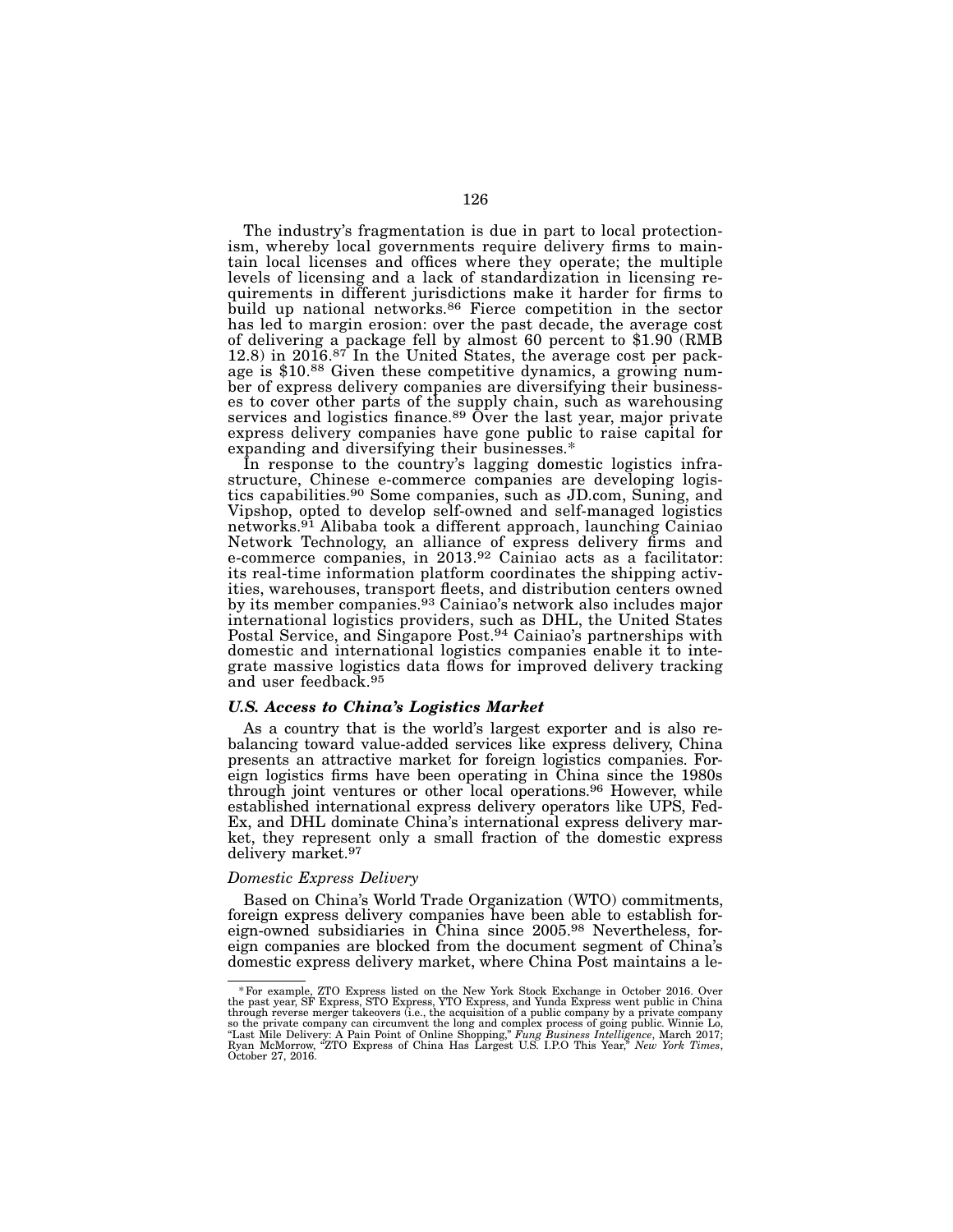gal monopoly.99 In addition, the USTR's *2016 Report to Congress on China's WTO Compliance* notes, "Over the years, China has issued a variety of measures that have appeared to undermine market access for foreign companies and have raised questions in light of China's obligations."100

Notably, China's 2009 Postal Law introduced a new permitting system that required private express delivery firms—both foreign and domestic—to reapply for licenses from the State Postal Bureau.101 However, according to the USTR, the State Post Bureau "severely delayed" the application approval process for foreign firms, "significantly hampering their ability to compete."102 Before the law went into effect, FedEx and UPS held 58 and 33 licenses, respectively, but they had to reapply for these licenses once the law went into effect.<sup>103</sup> It was not until 2012 that the two received new licenses, and it was only in 2014 that the companies returned to their 2009 license levels.<sup>104</sup> According to the USTR, during the same period the State Postal Bureau "continued to quickly approve permit requests from Chinese domestic delivery companies.<sup>"105</sup> Foreign firms continue to face discriminatory treatment in receiving approval for domestic licenses.106

China's domestic express market is of limited interest to foreign firms, due in part to regulatory complexity.107 A more significant challenge, however, is how intense competition between domestic companies has driven prices down, making it difficult for foreign firms to turn profits.<sup>108</sup> As a result, foreign express delivery firms have not made significant inroads: in 2015, foreign companies held less than 1 percent of market share in the domestic express sector.109 DHL withdrew from China's domestic delivery market in 2011, citing a lack of cost advantage.110

## *International Express Delivery*

China's international express delivery market was opened to foreign companies beginning in the early 1980s; at the time, China's state-owned players had limited capacity for international delivery.111 Foreign logistics firms continue to focus their China strategy on international delivery, mainly for multinational clients, but increasingly for Chinese companies in industries driving consumption growth in China.112 The big four global carriers (FedEx, UPS, DHL, and TNT) account for about 80 percent of China's international express market, due to their advanced freight solutions and global reach.113

Unlike the shipment of goods to Chinese consumers (discussed in the previous section, "Domestic Express Delivery"), foreign firms see growing opportunities in China's international express delivery market, particularly with the rise of cross-border e-commerce.<sup>114</sup> Over the past two years, Amazon has expanded its cross-border logistics offerings in China. Amazon obtained an ocean freight forwarding license in 2016, allowing it to handle the shipment of goods from Chinese sellers on its site to its warehouses in the United States, and the company is currently developing an air cargo service for Chinese customers.115 In May 2017, UPS announced a joint venture with SF Holding, the parent company of China's largest domestic express company SF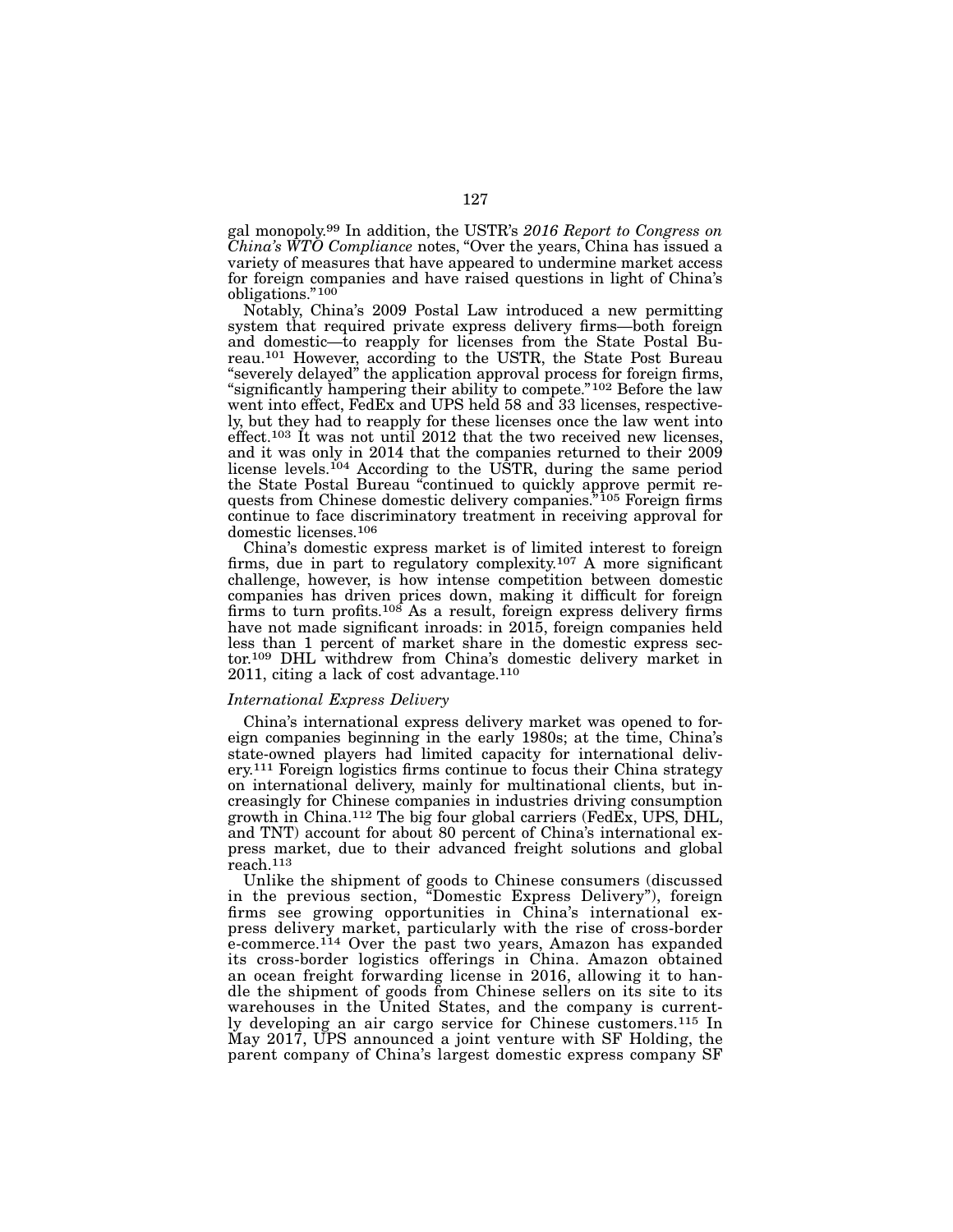Express, to provide international delivery services from China to the United States.116 The partnership will enable SF Express to leverage UPS's extensive global network and UPS to tap into SF Express's vast network within China.117

#### *Warehousing*

China suffers from a dearth of modern warehouses. According to industry experts, less than 20 percent of China's warehouses are categorized as modern, with fully computerized tracking systems and advanced retail technology.<sup>118</sup> To put this in perspective, China's stock of modern warehouses is about that of Southern California.119 Industry analysts estimate as much as \$2.5 trillion may be needed over the next decade for land and warehouse construction to cope with growing warehousing needs driven by China's e-commerce boom.120 As a result, China's warehouse sector has drawn investments from major international warehouse companies like Prologis and Global Logistics Properties as well as global private equity firms like Blackstone and Carlyle Group.<sup>121</sup>

#### Financial Services

Financial services have been a major driver of growth for China's services sector, increasing about 11 percent annually from 2012 to 2016.122 However, China has made limited progress in implementing reforms to improve the market orientation and efficiency of its financial system. Moreover, Chinese consumers' access to financial services remains limited, and improved access will be critical for raising domestic consumption levels. While China's traditional financial services sector lags behind that of developed markets, China's mix of a large and underserved small- and medium-sized enterprise (SME) market, rapid online and mobile penetration, e-commerce development, and regulatory facilitation has driven innovation in financial services.123 China's Internet giants have emerged as significant players in China's financial system, particularly in payments and lending.

Financial services are a mainstay of the U.S. economy and a leading services export to China. U.S. financial services exports to China have steadily grown over the last decade, from \$726 million in 2006 to \$4 billion in 2016 (see Figure 5).\* 124 Despite the size of China's financial sector, however, U.S. financial services exports to China were just 3.5 percent of total U.S. financial services exports, which reached \$113 billion in 2016.† 125 Although China has taken some steps to expand foreign firms' access to its financial markets since joining the WTO in 2001, foreign firms remain marginal players due to formal and informal market access barriers imposed by the Chinese government.‡ 126

<sup>\*</sup>The U.S. Bureau of Economic Analysis maintains separate categories for financial services and insurance services in its international transactions data. In this report, U.S. financial ser-<br>vices exports refers to both financial services and insurance services exports. U.S. Department<br>of Commerce, Bureau of Econ *Methods*, June 2014, 20–22.

f For comparison, in 2016, U.S. financial services exports to India, Japan, and the European<br>Union were \$1 billion, \$5.5 billion, and \$34.2 billion, respectively. U.S. Department of Commerce,<br>Bureau of Economic Analysis,

*and Country*, June 20, 2017. ‡A 2016 U.S. International Trade Commission working paper on the economy-wide effects of reduced policy barriers to foreign investment in China's financial services sector found that a 50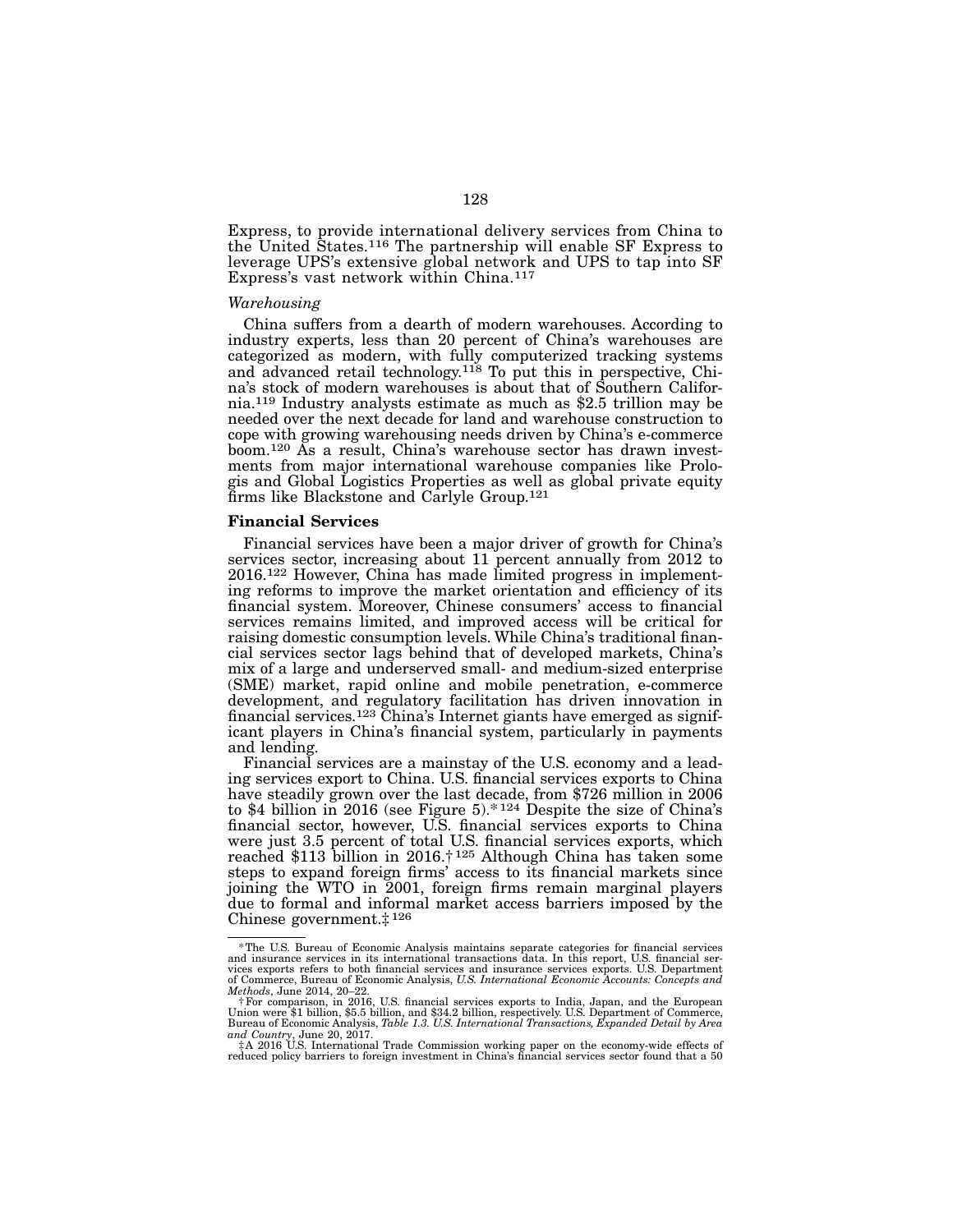

Figure 5: U.S. Financial Services Exports to China, 2006–2016

*Source:* U.S. Department of Commerce, Bureau of Economic Analysis

#### *Banking*

Foreign banks have helped China's banking sector develop by bringing in capital and expertise in corporate governance and risk management, but have struggled to build a presence in China.<sup>127</sup> While China has taken steps to gradually expand foreign firms' access to the banking sector since 2001, foreign banks continue to face ownership restrictions, licensing barriers, and restrictive technology policies.128 As a result, foreign banks remain minor players in China's banking sector. According to data from the China Banking Regulatory Commission (CBRC), foreign banks' market share in China was just 1.36 percent at the end of 2016, compared to 2.3 percent in  $2007$  (see Figure 6).<sup>129</sup> This is far below the 20 percent market share foreign banks hold on average in OECD countries and the nearly 50 percent market share foreign banks hold in emerging markets and developing countries.130

Profits at Chinese units of foreign banks have been declining: in 2015, the after-tax profit of foreign banks in China was \$2.3 billion (RMB 15.3 billion), a 22 percent decline year-on-year.131 Some foreign banks have even started to scale back their presence in China. In 2016, Citigroup sold its stake in China Guangfa Bank and Deutsche Bank sold its 20 percent stake in Hua Xia Bank.\* Still, many foreign banks

percent reduction of investment barriers would increase foreign affiliate sales in China's finan-<br>cial services sector by 58 percent. Wen Jin Yuan, "The Effect of Reducing Investment Barriers in<br>China's Construction and Fi

Trade Commission Working Paper, December 2016.<br>\*Analysts argue that foreign banks have been scaling back in China in part because of their<br>inability to gain traction with Chinese clients. Larger macroeconomic factors not s may also have factored into their decision; for example, foreign banks' global revenue and profits<br>have been suffering from a strong U.S. dollar and narrowing interest margins. Leng Cheng, "Still<br>Minor Players, Foreign Ban 2017.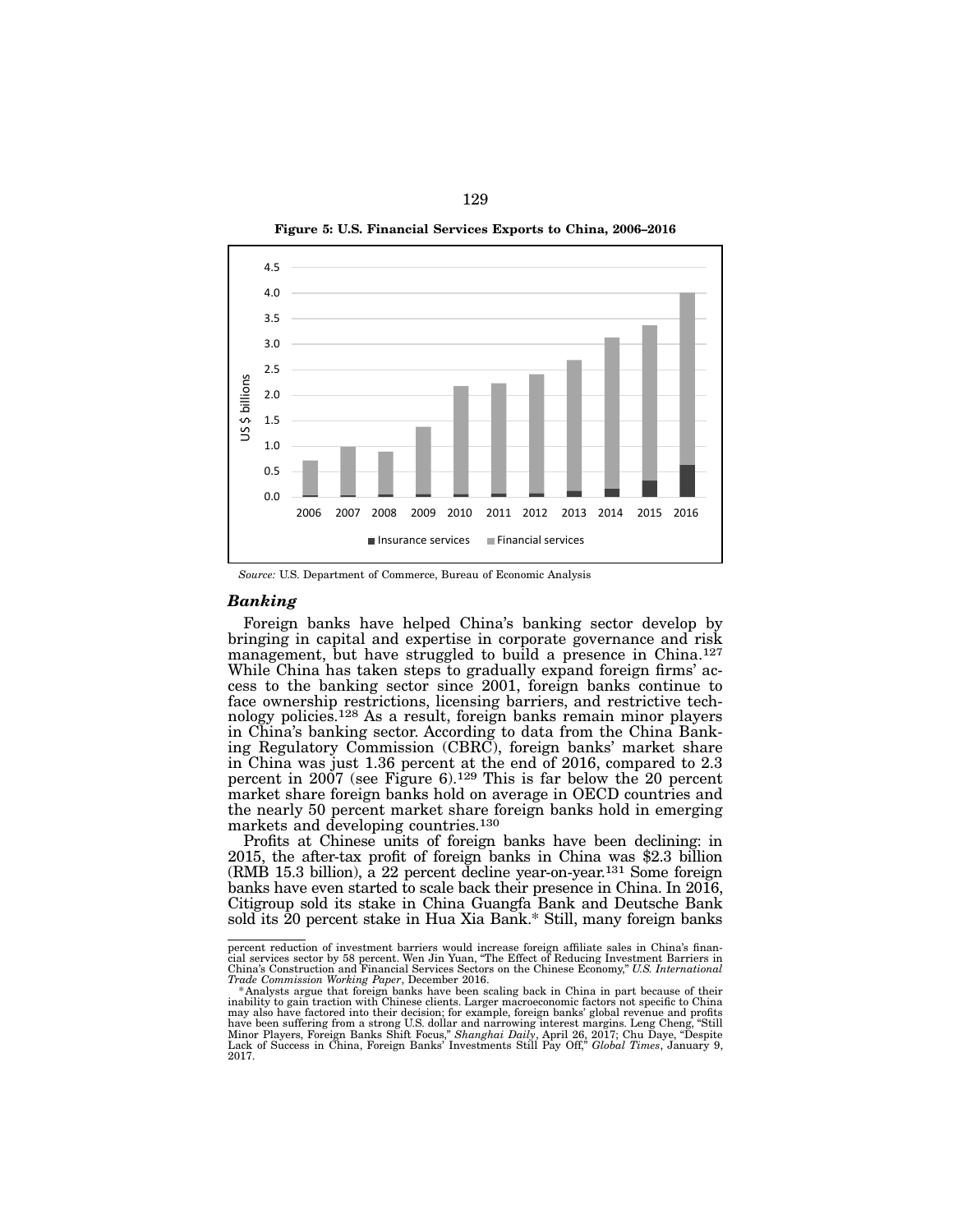



*Source:* China Banking Regulatory Commission via CEIC database.

are taking a long-term view in China and see their local offices as a platform to serve foreign clients in the country, while working to gain business with Chinese companies and wealthy individuals with overseas fundraising and wealth management needs.<sup>132</sup> A 2015 report from Ernst & Young noted the firm "[does not] expect many new foreign banking entities ... to seek to enter the mainland China market over the next five years. The greater opportunity lies with Chinese banking customers expanding cross-border, where they can be served by foreign banks with global networks."133

#### *Market Access for Foreign Banks*

In China, foreign banks can operate either as subsidiaries (which can be wholly foreign-owned or joint venture banks) or branches.134 China continues to limit foreign investment in its banking sector. Foreign equity holdings in domestic commercial banks are capped at 20 percent for a single foreign investor and 25 percent for total foreign ownership.\* 135 Foreign equity stakes in domestic securities and asset management companies are restricted to 49 percent.† 136

<sup>\*</sup>Under its WTO General Agreement on Trade in Services commitments, China agreed to allow foreign financial institutions to provide foreign currency services in China without client or geographic restrictions immediately upon accession. Within five years after accession, "any existing non-prudential measures re tains its restrictions on foreign equity in existing domestic banks are consistent with its WTO commitments, arguing "what China had committed in its services schedule was to allow qualified foreign financial institutions foreign financial institutions to establish Chinese-foreign joint-venture banks without any limita-<br>tion on the equity share. ...However, the issue of foreign equity participation in China's domestic<br>banks [is] an issue of

percent ownership cap for foreign investors, but did not specify a timetable. *Bloomberg News*,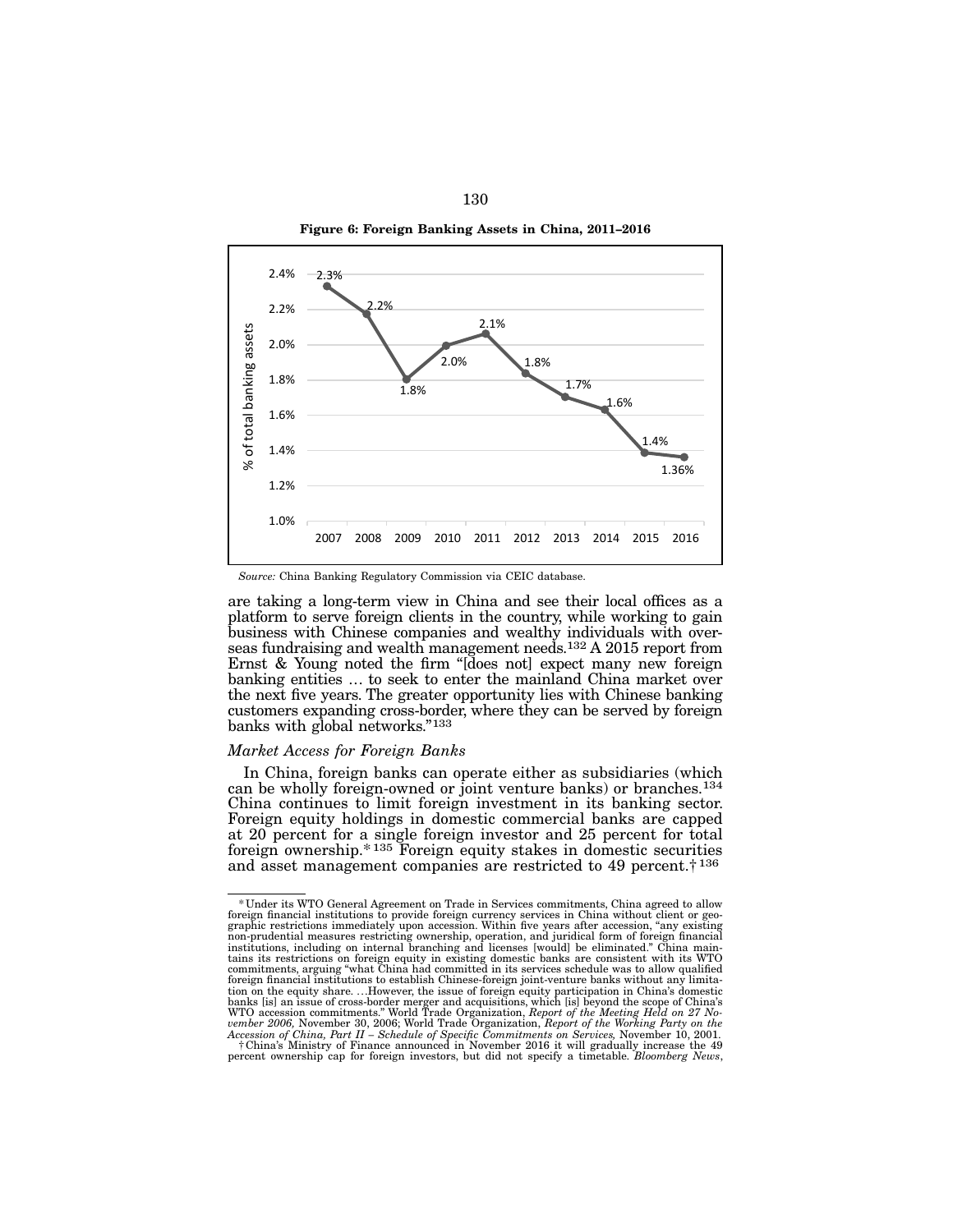Foreign banks have struggled to expand their branch networks due to restrictions on foreign bank branch openings.137 According to CBRC data, at the end of 2016 there were 39 locally incorporated foreign banks and 1,031 branches of foreign banks operating in China, or about 0.4 percent of China's network of 228,000 branches.<sup>138</sup> In her testimony to the Commission, Anne Stevenson-Yang, research director at J Capital Research, explained, "Without branches, [foreign banks] cannot collect deposits, and without deposits, they cannot extend loans, because loans are strictly limited to a proportion of deposits."139

In late 2014, China's State Council released amendments to the Foreign Bank Administrative Regulations relaxing restrictions on foreign bank branch openings and foreign banks engaging in RMB-denominated business.<sup>140</sup> Previously, the CBRC required foreign banks to operate a representative office in China for at least two years before setting up a branch in China, and foreign banks could apply for only one new branch at a time.<sup>141</sup> The amendments lifted these requirements and shortened the required waiting period for foreign banks to apply for an RMB license from three years after establishing operations in China to one year.142

China's technology policies pose additional challenges for foreign banks and other financial institutions operating in China. Under China's new cybersecurity law, critical information infrastructure providers—which includes the financial services sector—are required to store data collected during the course of their business operations within China, although China appears to have granted firms a grace period until 2018 to comply with some requirements.<sup>143</sup> The law also subjects critical information infrastructure operators to security reviews by Chinese authorities to ensure they use products that meet China's standards of "secure and controllable" technology, the exact parameters for which are unclear.<sup>144</sup> In his testimony to the Commission, Michael Hirson, Asia director at Eurasia Group, noted that depending on how China implements the law in practice, "this could result in anything from an irritation to a major business impediment." 145 According to Mr. Hirson, "The danger is that [foreign financial] firms will be unable to use significant parts of their global IT infrastructure in China, and be forced to use domestic substitutes," putting them at a significant disadvantage relative to domestic competitors.146 (For more on China's cybersecurity law, see Chapter 1, Section 1, "Year in Review: Economics and Trade.")

## *Payments*

Over the last six years, Chinese consumers have quickly shifted from making payments with cash to cards and digital alternatives.147 In 2010, 61 percent of China's retail consumption was transacted in cash; that share fell to an estimated 37 percent in 2016, according to data from financial research firm Kapronasia (see Figure 7).148 In 2016, 43 percent of consumer retail spending in China was card based, up from 35 percent in 2010.149 Most dramatically, digital (Internet and mobile) payments accounted for 20 percent

<sup>&</sup>quot;China Pledges to Allow More Ownership of Brokerages," November 11, 2016.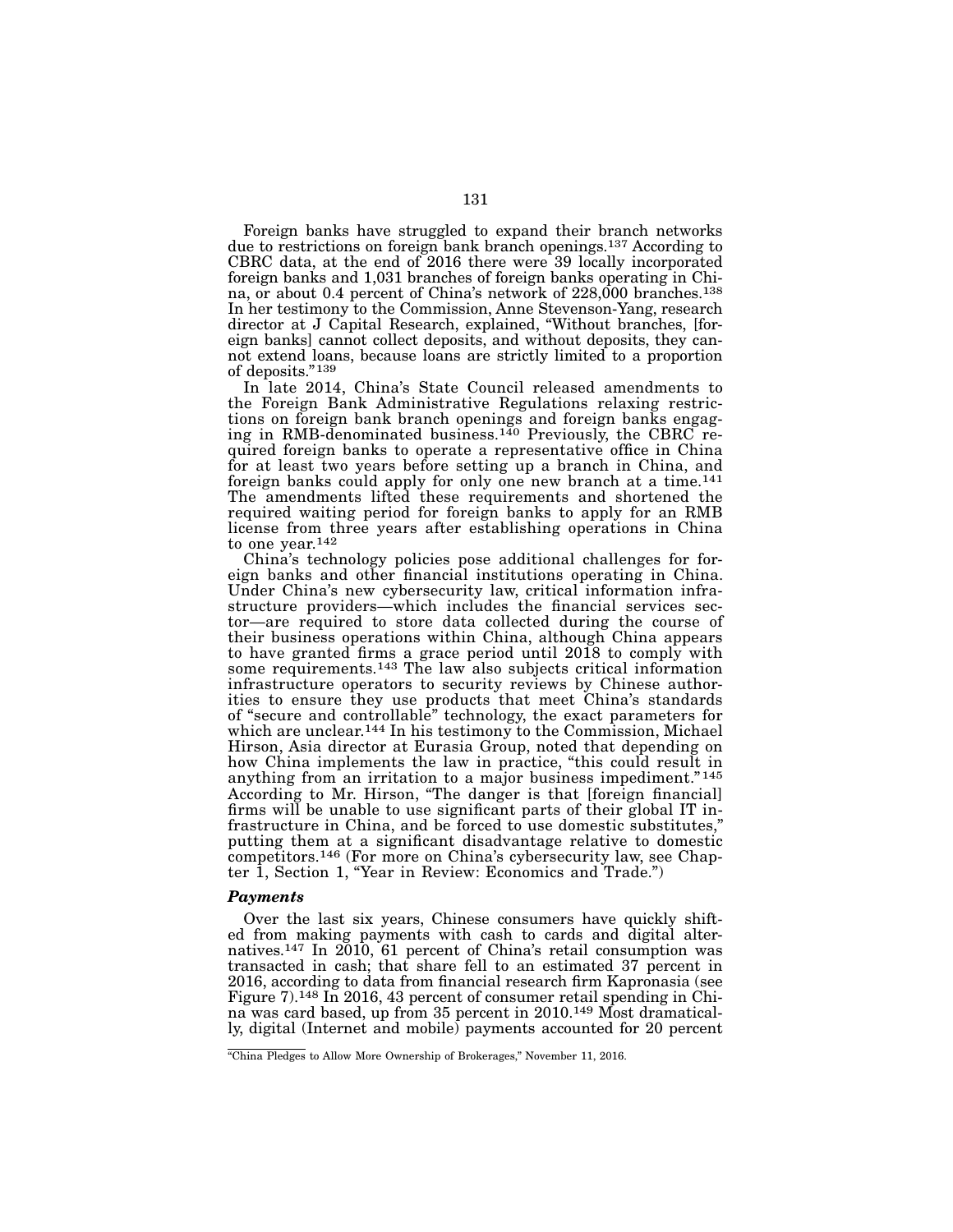of retail transaction volumes in 2016, up from 3 percent in 2010.150 The rapid uptake and use of bank cards and digital payments is due in large part to China's e-commerce boom and government policies promoting noncash payments.151



Figure 7: China Retail Consumption by Payment Type, 2010–2020

Note: Data from 2016 to 2020 are estimates.<br>Source: U.S.-China Economic and Security Review Commission, *Hearing on U.S. Access to Chi*<br>na's Consumer Market: E-Commerce, Logistics, and Financial Services, written testimony non Kapron, June 22, 2017.

one-third of China's adult population.\*157 .u.u<br>31.  $\overline{\mathfrak{a}}$ hinese bank card payment transactions reached cials, UnionPay has held a near-monopoly over China's bank card the country's state-owned payment card clearing and settlement<br>network. Owned by a consortium of Chinese state-owned banks and  $\mathbf{I}$ card market, accounting for 92 percent of the total number of bank 5 world's largest by 2020.154 Debit cards dominate China's payment market.<sup>152</sup> Until 2015, UnionPay was the sole entity allowed to pro-<br>vide clearing services for RMB transactions.<sup>153</sup> According to PBOC<br>data, Chinese bank card payment transactions reached \$8.4 trillion led by a succession of former People's Bank of China (PBOC) offi-Ud<br>|d<br>!s<br>!ly China's payments sector has long been dominated by UnionPay, network. Owned by a consortium of Chinese state-owned banks and in 2016 (see Figure 8) and the market is projected to become the cards in circulation in 2016.155 Low credit card penetration stems partly from a lack of consumer credit ratings.156 As of 2015, the PBOC had credit histories for 380 million Chinese citizens, less than

# 1.54 1 *Market Access for Foreign Payment Companies*

The size of China's payments market offers opportunities for U.S. 0 companies, but they face regulatory challenges and stiff competition 2006 2007 2008 2009 2010 2011 2012 2013 2014 2015 2016 from domestic incumbents. China committed to granting access to foreign payment companies as part of its accession to the WTO in

<sup>&</sup>lt;sup>\*</sup> In comparison, 89 percent of U.S. adults have credit scores. Zennon Kapron and Michelle<br>Meertens, "Social Networks, e-Commerce Platforms, and the Growth of Digital Payment Ecosys-<br>tems in China," *Better Than Cash Alli*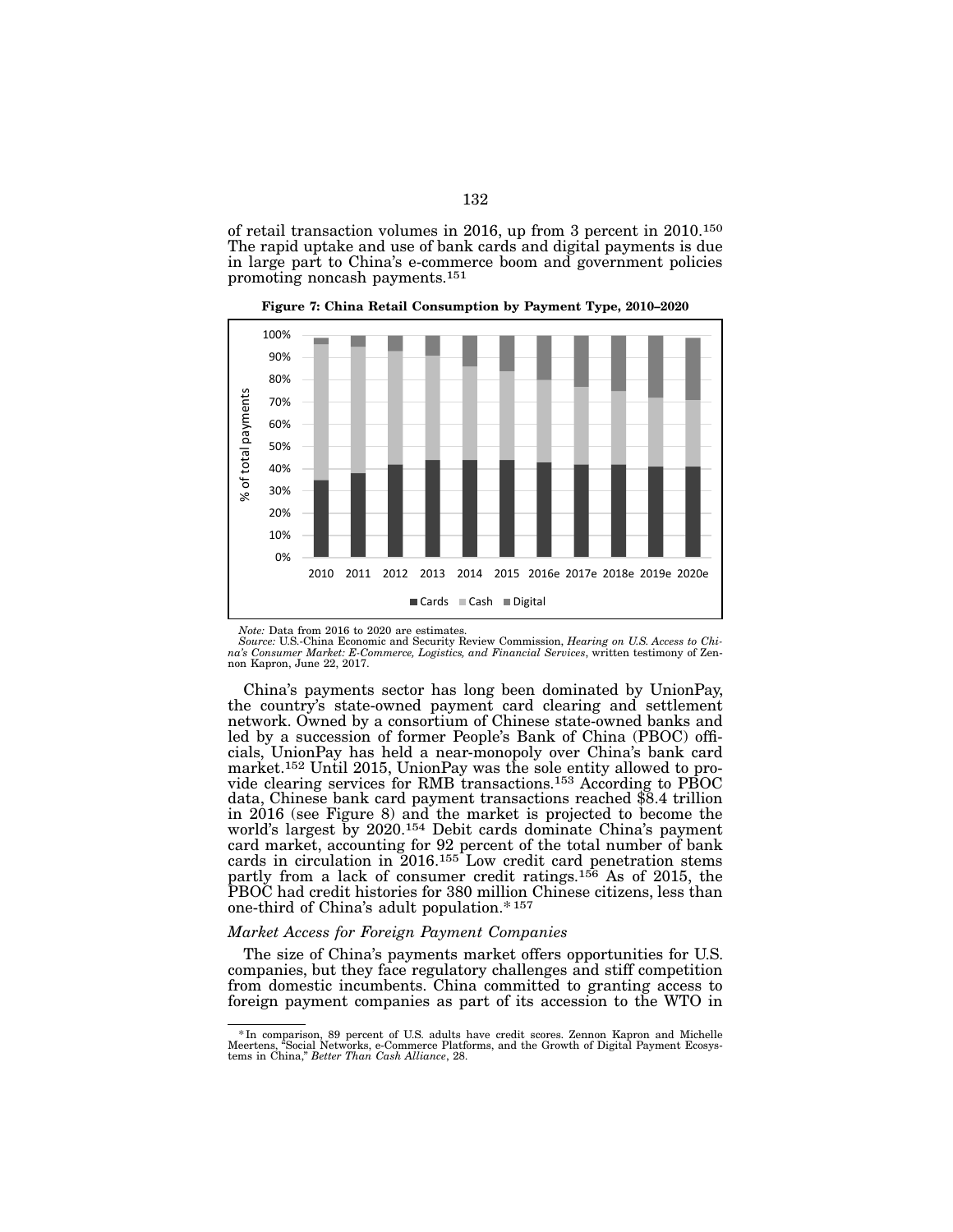Figure 8: Chinese Bank Card Payment Transactions, 2006–2016



*Source:* People's Bank of China via CEIC database.

2001, but did not honor that commitment, prompting a U.S. challenge.158 A 2012 WTO ruling determined China's policies governing access to its domestic electronic payments market unfairly discriminated against foreign payment card companies.<sup>159</sup> In response to the WTO ruling, in 2015 the State Council announced it would allow qualified domestic and foreign companies to apply for licenses to clear domestic Chinese payments.160 According to the PBOC, foreign companies can set up bank card clearing businesses by meeting the same requirements as domestic companies.\* Previously, UnionPay was the only entity allowed to provide clearing services for RMB transactions.161

However, in November 2014 the PBOC announced a new technical standard that would raise the costs of market participation for foreign card companies.162 The new PBOC rules require bank cards issued in China to comply with a technical standard known as PBOC 3.0.163 The PBOC 3.0 standard is only used by UnionPay and is incompatible with the global industry standard, EMV, because it uses different encryption methods.164 Visa, MasterCard, and other foreign payment companies would have to redesign their cards, potentially at great cost, to meet the new payment standards.165

As part of the initial outcomes of the 100-day action plan to address trade and investment issues between China and the United States, China agreed to issue guidelines to allow U.S.-owned suppliers of electronic payment services to "begin the licensing process."<sup>166</sup>

<sup>\*</sup>These requirements include that applicants hold at least RMB 1 billion (\$152 million) in registered capital and meet China's national and industry security standards. In addition, foreign bank card companies are required "China Opens Its Markets to Foreign Bank Card Companies," Reuters, June 7, 2016.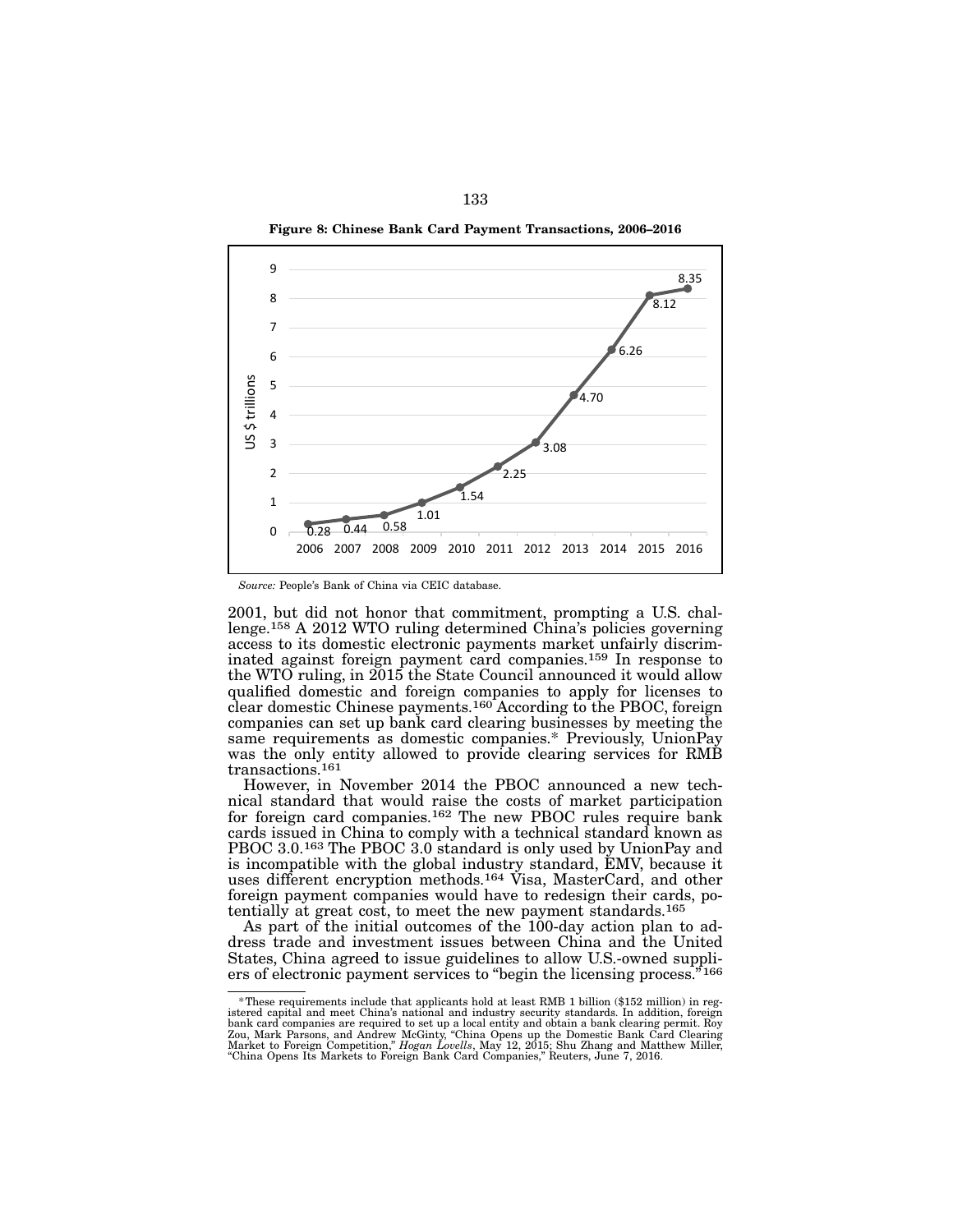The PBOC released guidelines in June 2017 laying out a two-step licensing process; industry analysts believe the process could take two years or longer.167 According to Ker Gibbs, chairman of the American Chamber of Commerce in Shanghai, "Opening the market for electronic payments is mainly symbolic.... At this point the domestic players are well entrenched so foreign companies will have a hard time entering."168 Nonetheless, major U.S.-based payment companies, including MasterCard and Visa, have indicated they plan to apply for domestic payment licenses.169

In order to operate in the Chinese market, U.S. payment networks like Visa and MasterCard partnered with Chinese banks to offer cobranded cards in China. Under this arrangement, foreign payment networks processed foreign currency payments for Chinese cardholders traveling abroad, while UnionPay processed domestic currency transactions.170 However, in late 2016 the PBOC issued a notice instructing Chinese banks not to renew cobranded cards.171 With the phasing out of cobranded cards in China, U.S. payment companies are experiencing declines in their reported volumes for cobranded cards, and it is estimated this negative trend will continue, particularly as UnionPay gains wider acceptance in international markets.172

#### *Insurance*

China's insurance market—the third largest in the world at \$1.8 trillion (RMB 12 trillion) in 2015—has been growing at a robust pace due to the continued expansion of China's middle class.173 There is substantial room for China's insurance sector to grow: international experience has shown that consumers in countries with relatively low but rapidly increasing wealth have a disproportionally increasing demand for insurance products.174 According to estimates from global reinsurer Munich Re, China's insurance penetration rate (defined as premium volume as a percentage of GDP) was 4.2 percent in 2016, below the global average of 6.2 percent.175 Growth in China's life insurance market has been particularly strong, expanding 30 percent year-on-year in 2016.176 In August 2014, the State Council released *Several Opinions on Accelerating the Development of the Modern Insurance Service Industry*, which recognized that "accelerating the development of the modern insurance service industry is an important part of improving the modern financial system" in China and endorsed further liberalization of China's insurance market.177

## *Market Access for Foreign Insurers*

Foreign insurers continue to face significant market access barriers, with regulations preventing most foreign insurers from owning more than half of a Chinese insurer.<sup>178</sup> Foreign insurers also face delays in license issuances and new product approvals.179 In the life insurance sector, foreign insurers can only participate through Chinese-foreign joint ventures, with foreign equity capped at 50 percent.180 The market share of foreign-invested insurers in China's life insurance market reached 6.4 percent in 2016.181 China also caps foreign equity at 50 percent in the health insurance sector.182 China allows wholly foreign-owned subsidiaries in the nonlife insur-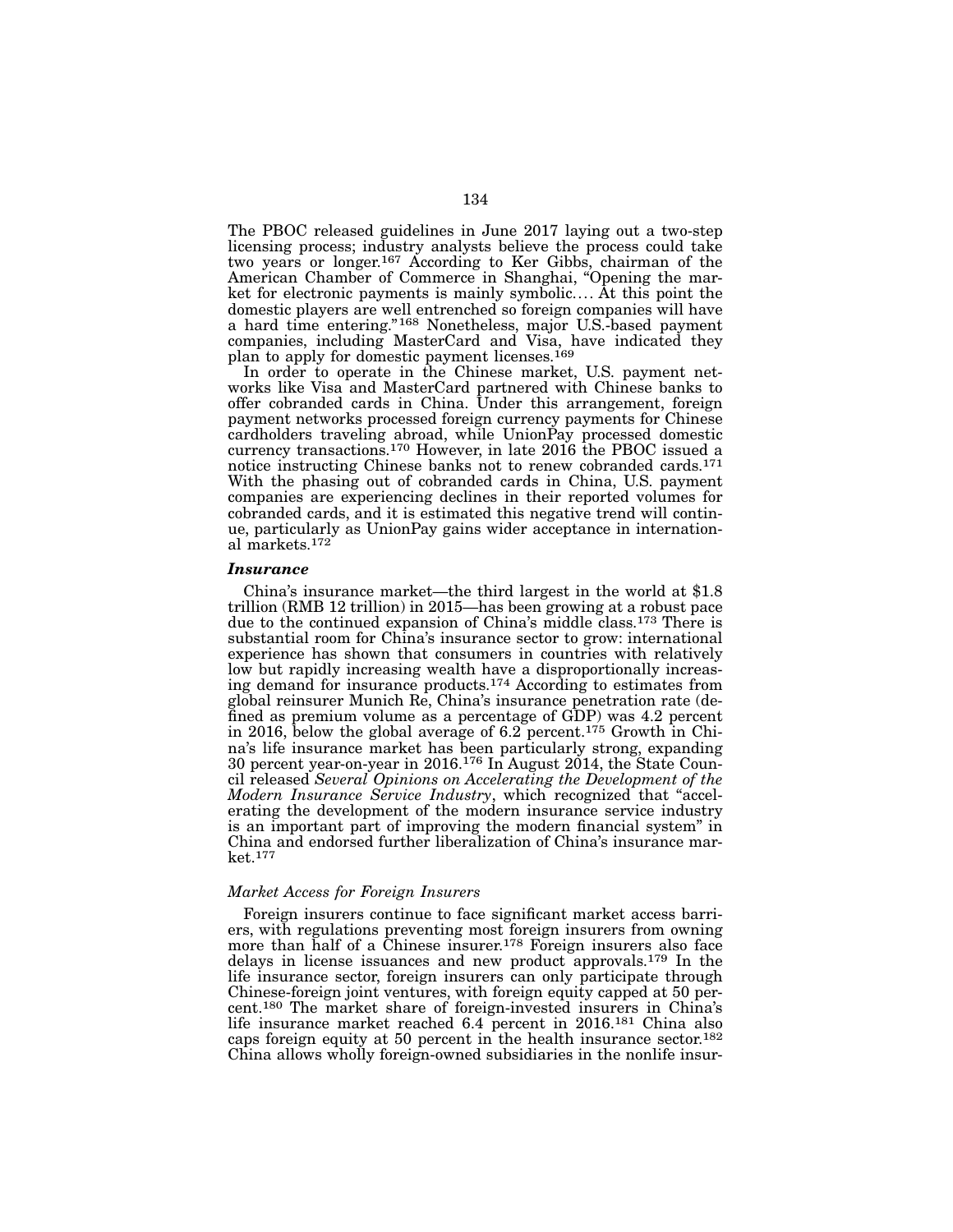ance sector (i.e., property and casualty insurance), but the market share of foreign insurers in the nonlife insurance sector is just 2 percent.183

## *Financial Technology's Growing Influence on China's Financial Services Sector*

Although parts of China's traditional financial services industry remain underdeveloped, China is quickly becoming a global leader in financial technology, or "fintech" (see the following textbox). China topped KPMG's ranking of global fintech companies in 2016, fea-<br>turing four of the top five companies on the list.<sup>184</sup> Fintech's rapid growth in China is the result of several factors, including "the scale of unmet needs being addressed by dominant technology leaders, combined with regulatory facilitation and easy access to capital."<sup>185</sup> Long neglected by China's traditional financial institutions, Chinese consumers and SMEs are rapidly adopting fintech services such as online banking, payments, investments, and insurance.\*

#### What Is Fintech?

The Financial Stability Board defines financial technology, or "fintech," as "technologically enabled innovation that could result in new business models, applications, products, or services with an associated material effect on financial markets and institutions and the provision of financial services."186 Examples of fintech innovations include peer-to-peer lending, equity crowdfunding, distributed ledger technology, and artificial intelligence and machine learning.<sup>187</sup> Although people most commonly associate fintech companies with startups breaking into areas traditional financial institutions have dominated, fintech players include what PricewaterhouseCoopers has called the "As, Bs, Cs, and Ds":<sup>188</sup>

- As are large, well-established financial institutions such as Bank of America, Chase, Wells Fargo, and Allstate.
- Bs are big technology companies that are active in the financial services space but not exclusively so, such as Apple, Google, Facebook, and Twitter.
- Cs are companies that provide infrastructure or technology that facilitates financial services transactions. This broad group includes companies like MasterCard, Fiserv, FirstData, various financial market utilities, and exchanges such as NASDAQ.
- Ds are disruptors: fast-moving companies, often startups, fo-<br>cused on a particular innovative technology or process. Com-<br>panies include Stripe (mobile payments), Betterment (auto-<br>mated investing), Lending Club (peer-t (retail banking), and Lemonade (insurance).

<sup>\*</sup>According to a 2016 report from Ernst & Young and DBS Bank, 40 percent of Chinese consumers are using new payment methods, compared to 4 percent of consumers in Singapore. Thirty-five percent of Chinese consumers are usi in China: Redefining Financial Services," *Ernst & Young and DBS Bank*, November 2016, 4.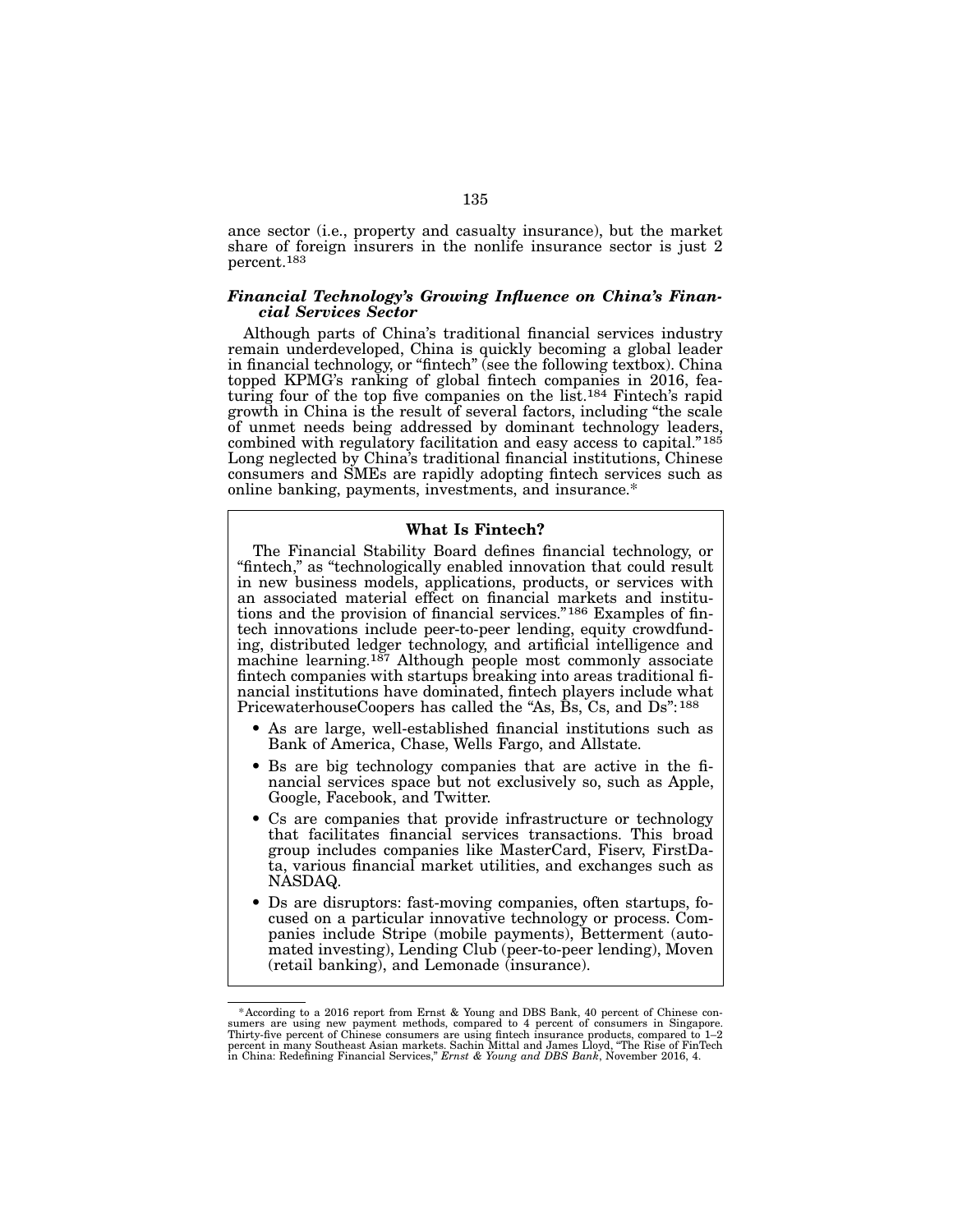Leading domestic Internet companies looking to serve Chinese consumers across the full spectrum of financial and nonfinancial activities underpin fintech's rise in China.189 These firms are able to leverage big data from e-commerce, messaging, social media, and other Internet-based services to provide new financial products. Their entry into China's financial sector—long dominated by large, state-owned firms—has reshaped the industry. Starting off with payments, Chinese Internet companies have since moved into other financial segments, targeting individual consumers and SMEs with unmet financial needs.<sup>190</sup> "Digital payment platforms remain a critical part of the underlying fintech infrastructure in China but are also an important source of transaction and financial data that is increasingly being leveraged by the payment companies for new fintech platforms, products, and services," notes Zennon Kapron, principal at Shanghai-based fintech consultancy Kapronasia.<sup>191</sup>

Chinese fintech players are directly challenging traditional financial institutions. Analysis from Ernst & Young and DBS Bank estimates that traditional banks lost \$22.8 billion in card fees to digital payments in 2015.<sup>192</sup> Diverting payments from traditional banks also cuts incumbents off from important relationships with merchants and retail customers, which in turn cuts into other key business lines, such as loans, deposits, and investments.193 In response to competition from fintech firms, Chinese commercial banks have worked on developing their own fintech capabilities and partnered with fintech firms to launch digital initiatives.<sup>194</sup>

# *Digital Payments*

Chinese consumers, accustomed to shopping online, have leapfrogged from cash into digital payments, largely bypassing payment cards.195 The transaction value of third-party mobile payments in China leapt from \$15 billion (RMB 100 billion) in 2011 to an estimated \$5.7 trillion (RMB 38.5 trillion) in 2016—more than 50 times the size of the U.S. mobile payments market (see Figure 9).196

Alibaba's Alipay and Tencent's WeChat Pay dominate the market, accounting for 55 percent and 37 percent of market share, respectively, in the fourth quarter of 2016.<sup>197</sup> These platforms allow users to make payments in online shops—using their phone as wallets—and transfer money between friends all on one app, functions that are generally disaggregated in payment services available in the United States (e.g., in the United States, these functions are served, respectively, by PayPal, Apple Pay, and Venmo).<sup>198</sup> In addition, payment through  $QR$  codes<sup>\*</sup> on online payment platforms is increasingly commonplace in Chinese restaurants and shops, where users can make payments by opening up Alipay or WeChat on their smartphones and having their QR codes scanned.<sup>199</sup>

#### *Peer-to-Peer Lending*

Online peer-to-peer (P2P) lending is a rapidly growing part of China's fintech industry—and at \$120 billion (RMB 816 billion) in outstanding loans at the end of 2016, China is the largest P2P

<sup>\*</sup>A Quick Response (QR) code is a type of barcode that can be read by a digital device and stores information. *Investopedia*, "Quick Response (QR) Code."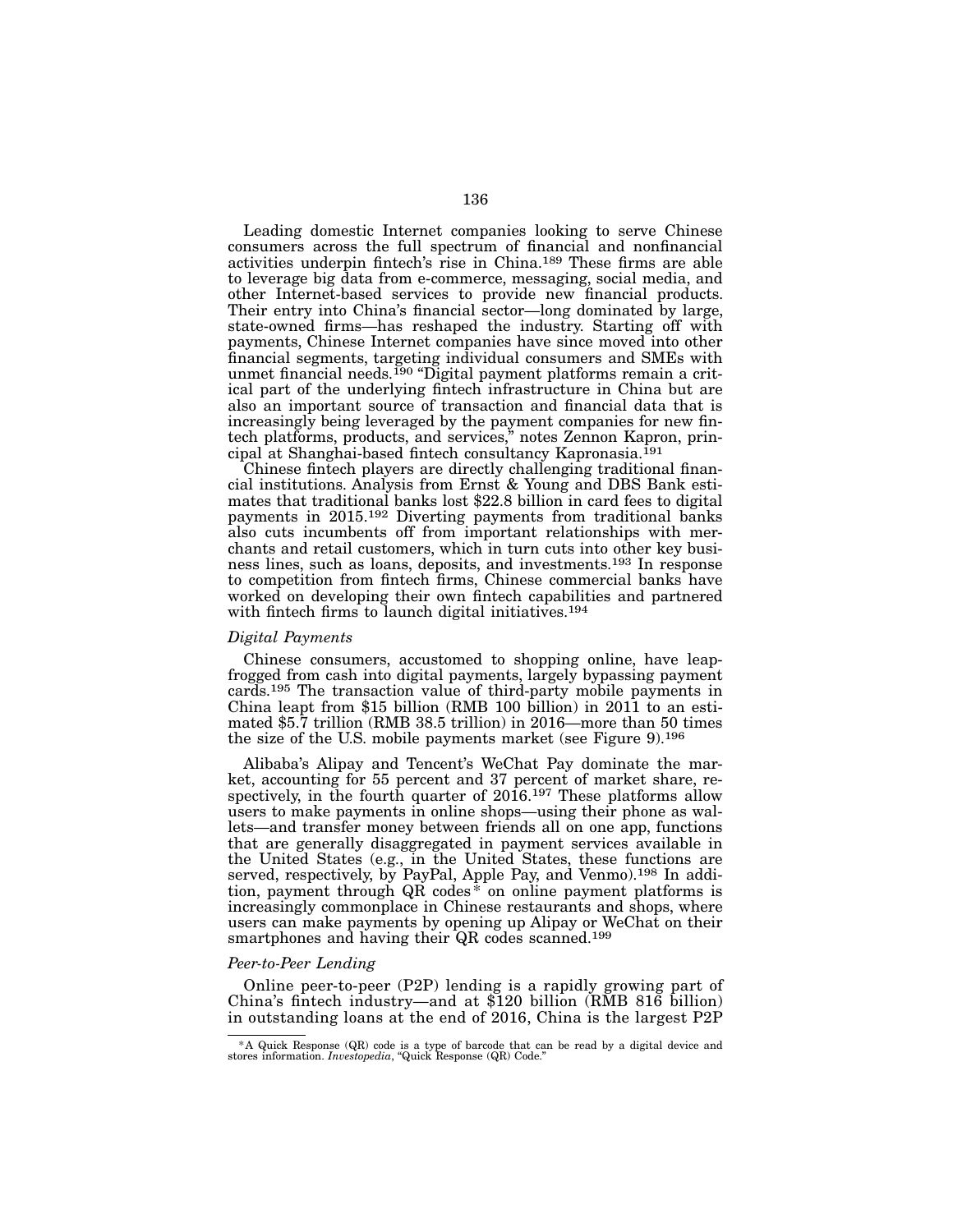Figure 9: Transaction Value of Chinese Third-Party Mobile Payments, 2011–2016



*Note:* Data for 2016 are estimates.

*Source:* iResearch Consulting Group, "GMV of China's Third Party Mobile Payment, 2011– 2019," February 3, 2017.

lending market in the world.200 Major players in China include Yirendai, Dianrong, and Lufax.<sup>201</sup> The sector has been rife with defaults and fraud due to Beijing's initial hands-off approach to regulating the sector. According to the CBRC, as of June 2016 almost half of China's 4,127 P2P platforms were "problematic" meaning they were involved in fraud or had defaulted.202 Regulators have stepped in to clean up the online finance sector, introducing new rules in 2016 that bar online lenders from providing guarantees for investment principal or returns, cap the size of loans for individuals and companies, and require lenders to use custodian banks.203

#### *Credit Rating*

A major challenge for China's financial sector has been the lack of accurate and complete credit information for consumers and businesses.204 The lack of capability to assess credit risk has been a key obstacle for Chinese banks to expand lending to small businesses and consumers.205 Chinese technology companies have started to fill this gap. In January 2015, the PBOC cleared eight private companies to develop consumer credit scoring services, including Alibaba and Tencent.<sup>206</sup> Soon after receiving PBOC approval, Ant Financial launched its Sesame Credit product, which uses the company's massive trove of user data to assess the creditworthiness of consumers and small businesses.207 Beijing is closely watching Sesame Credit and other private initiatives as it moves toward establishing a na-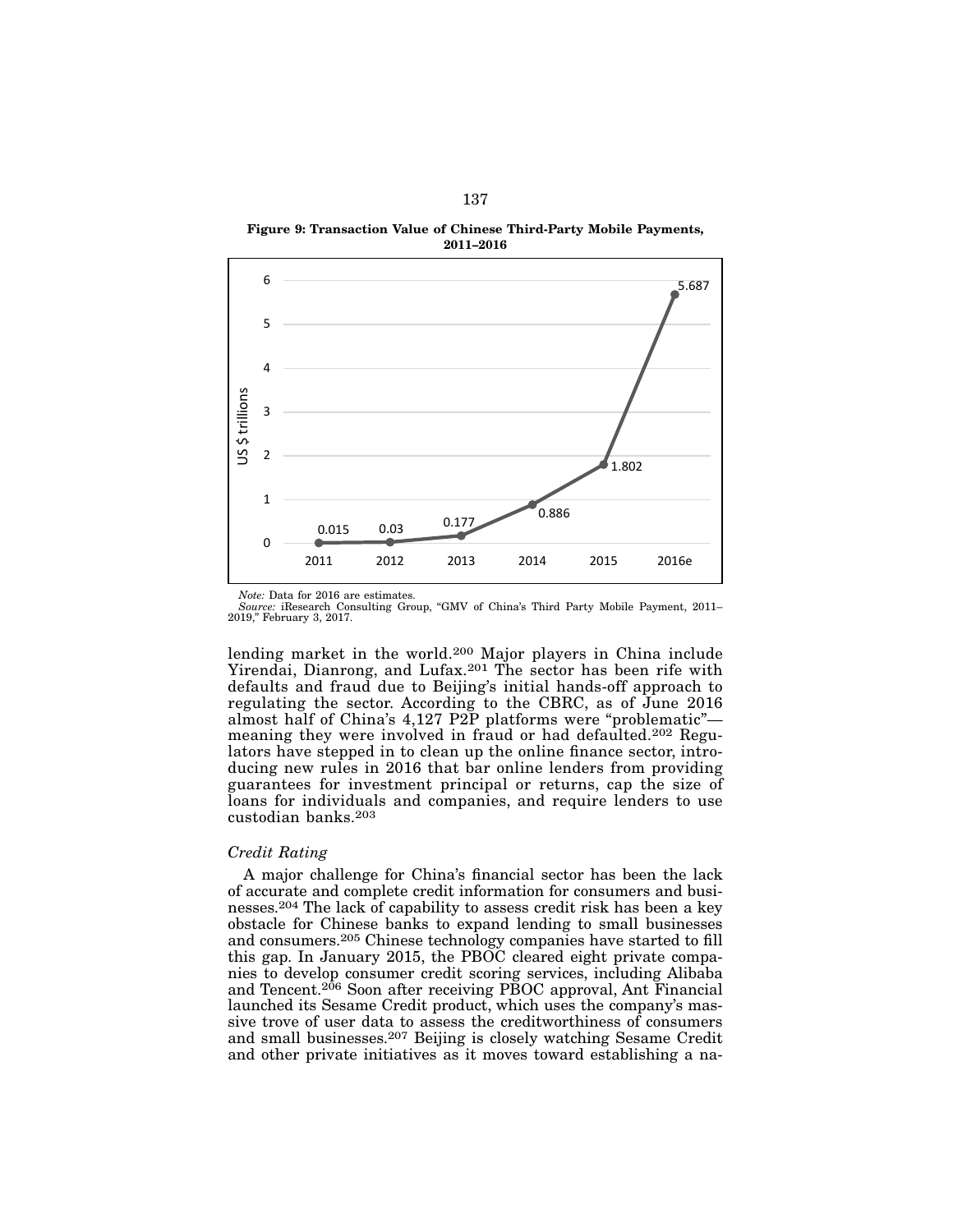tionwide social credit system.\* 208 (For more on China's proposed national social credit system, see Chapter 3, Section 5, "China's Domestic Information Controls, Global Media Influence, and Cyber Diplomacy.")

## *Opportunities and Challenges for U.S. Fintech Firms*

Foreign entrants have experienced limited levels of success in a market dominated by strong domestic competitors and government restrictions on operations. Notably, Apple introduced its mobile payment service, Apple Pay, to China in February 2016 through a partnership with UnionPay, some of the country's largest banks, and Chinese digital payment processors Lian Lian, PayEase, and YeePay.<sup>209</sup> The partnership allows Apple to avoid the challenges foreign companies have encountered with obtaining payment licenses.<sup>210</sup> Third-party providers of payment services were only required to obtain a payment business license beginning in 2010, when the PBOC issued the first set of regulatory measures governing nonbank third-party payment providers.<sup>211</sup> From May 2011—when the PBOC first started issuing third-party payment licenses—to August 2016—when the PBOC announced it would indefinitely halt issuing payment licenses to nonfinancial payment providers—only two foreign-invested companies, Edenred China and Sodexo Pass China, received payment licenses.<sup>212</sup> Despite its partnership with Union-Pay and Chinese banks, Apple Pay entered China at a point when the country's mobile payment market is already highly consolidated, and as a result has struggled to gain traction with Chinese consumers.213

Foreign companies will need to monitor the emerging regulatory environment for fintech. In July 2015, the PBOC, CBRC, China Insurance Regulatory Commission, China Securities Regulatory Commission, and MIIT jointly released China's first comprehensive regulation on fintech, *Guiding Opinions on Promoting the Healthy Development of Internet Finance*.214 The *Guiding Opinions* established basic rules on Internet payment, Internet insurance, online lending, crowdfunding, and the online sales of funds.215 Over the last year, the PBOC has stepped up efforts to regulate the industry.216 Most recently, in May 2017 the PBOC set up a committee to monitor fintech's impact on financial markets, financial stability, monetary policy, and payment and clearing.<sup>217</sup> Chinese regulators are still in the process of working out how to protect consumers and control risk around these platforms while encouraging innovation in China's financial industry.218

<sup>\*</sup> Media reports suggest Chinese regulators' support for private credit scoring platforms may be waning; none of the eight firms that received initial approval from the PBOC to develop private credit scoring platforms have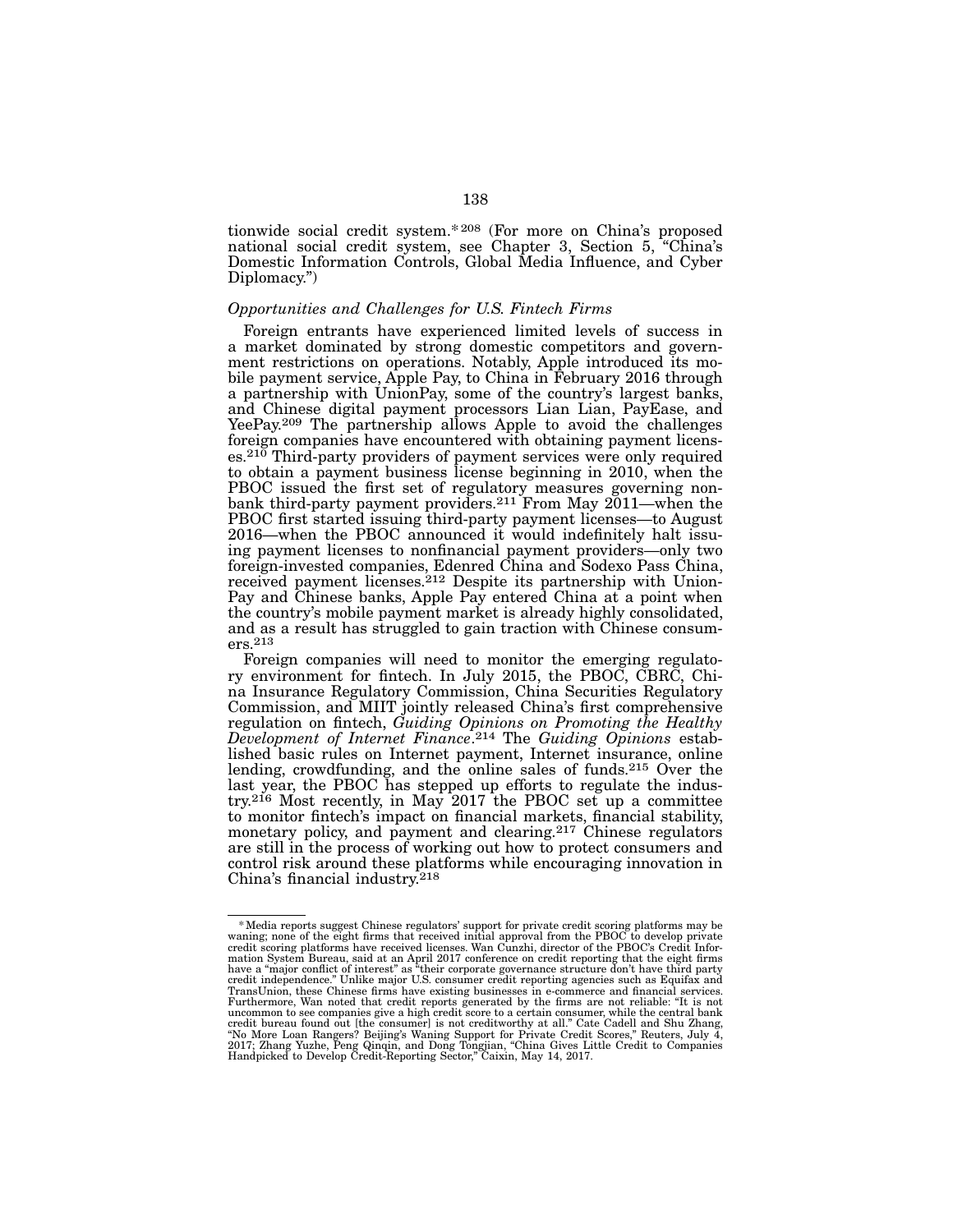#### Chinese Financial Firms in the United States

Unlike China, the United States maintains a policy of national treatment<sup>\*</sup> towards foreign investors in the financial services sector.<sup>219</sup> Chinese financial firms' presence in the United States high- lights China's lack of reciprocity in financial services market access.

In the United States, Chinese banks have focused on providing financing to Chinese companies overseas and offering U.S. cus- tomers access to RMB-denominated deposits.220 China's "big four" state-owned commercial banks—the Industrial and Commercial Bank of China, Bank of China, China Construction Bank, and Agricultural Bank of China—all operate in the United States.221 However, their presence has been limited due to the dominance of major U.S. banks like Bank of America, Citigroup, JP Morgan, and Wells Fargo, along with U.S. regulators' concerns about the adequacy of Chinese supervision of banks and Chinese banks' tions against China Construction Bank and Agricultural Bank of China in July 2015 and September 2016, respectively, for deficien- cies in their anti-money laundering controls.222

Over the past year, Chinese technology companies have also set their sights on the U.S. financial services sector. Ant Financial, an Alibaba affiliate company focused on financial services, entered the U.S. market through a deal with U.S. payment processor First Data and is attempting to acquire MoneyGram, the U.S.-based cross-border money transfer provider.223 Ant Financial's May 2017 deal with First Data allows its payment service, Alipay, to be used at the point of sale for First Data's four million business clients in the United States.224

Alibaba's bid for MoneyGram has drawn congressional scrutiny. In a February 2017 op-ed in the *Wall Street Journal*, U.S. Representatives Robert Pittenger and Chris Smith claimed that, due to the Chinese government's ownership stake in Ant Financial, the deal would give the Chinese government "significant access to, and information on, financial markets and specific international consumer money flows."‡ 225 A May 2017 letter from two U.S. senators to U.S. Treasury Secretary Steven Mnuchin called upon the Committee on Foreign Investments in the United States (CFIUS) to investigate the deal, citing national security concerns.226 The letter claimed the deal would give Ant Financial access to U.S. citizens' financial data.227 The letter said Ant Financial's acquisition

<sup>\*</sup>The goal of national treatment is to accord foreign firms treatment that is no less favorable than that provided to domestic firms. National treatment clauses aim to prevent discrimination against foreign firms in favor of domestic firms. U.S. Department of the Treasury, *National Treatment under* 

U.S. Laws and Regulations, 1998; World Trade Organization, "Principles of the Trading System."<br>The Foreign Bank Supervision Enhancement Act of 1991 requires the U.S. Federal Reserve<br>to make a determination that a foreign vised in their home country before approving the acquisition. In 2012, the Industrial and Commercial Bank of China gained approval from the Federal Reserve to acquire a U.S. subsidiary of Hong Kong's Bank of East Asia, the first time the Federal Reserve approved a Chinese financial institution to acquire a U.S. bank. Shahien Nasiripour, "First U.S. Approval for Chinese Bank<br>Purchase," *Financial Times*, May 9, 2012; Sullivan & Cromwell LLP, "Federal Reserve Approves<br>First Acquisition in the United St

In response to the op-ed, Douglas Feagin, president of Ant Financial International, wrote, "Ant ‡<br>Financial is a private sector company and while a handful of Chinese state-owned or -affiliated<br>funds own non-controlling mi Nor do they have board representation or any special rights." Douglas Feagin, "Ant Financial's MoneyGram Deal Is Clean," *Wall Street Journal*, February 28, 2017.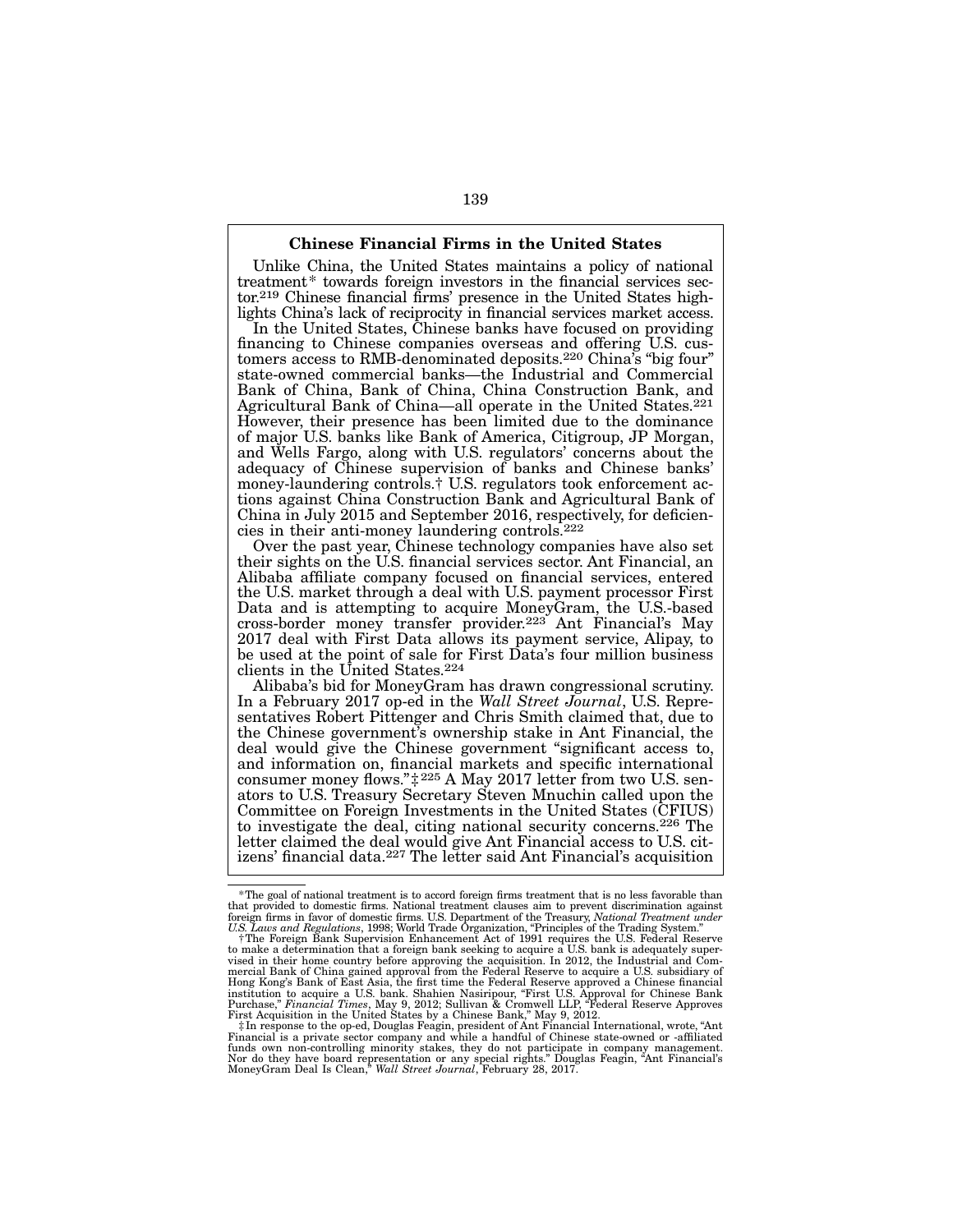## Chinese Financial Firms in the United States—*Continued*

of MoneyGram "should trigger no less concern than if a Chinese company were to take control of a large, well-known bank" and noted the deal "highlights the inequity between U.S. and Chinese companies when it comes to international acquisitions.... [T]here is virtually no chance that a U.S. financial services company would be permitted to acquire a Chinese [rival]."<sup>228</sup> MoneyGram's board voted to approve Ant Financial's offer in May 2017.<sup>229</sup> Both parties expect the deal will be completed in the second half of 2017, pending CFIUS approval.230

## Implications for the United States

Services are the mainstay of the U.S. economy, accounting for 80 percent of private sector jobs.\*231 The United States maintains a sizable services trade surplus with China, which reached \$38 billion in 2016, up from \$438 million in 2006.232 China's strong income growth, expanding middle class, and government policies focused on rebalancing the economy towards consumption should further boost U.S. services trade with China. In particular, the rapid growth in China's e-commerce, logistics, and financial services sectors could present opportunities for U.S. companies.

Despite the growth potential for U.S. companies, the playing field in China's consumer market remains decidedly uneven and highlights the lack of reciprocity in market access for services. China maintains market access barriers that restrict U.S. services companies, including caps on foreign equity, discriminatory licensing requirements, and data localization policies. While China has gradually opened up its services sector to foreign participation, the pace has been slow and may have come too late to be meaningful for U.S. companies. For example, while China's regulatory framework for foreign investment in the e-commerce sector has undergone significant liberalization over the last two years, China's e-commerce market has already become highly saturated, with Alibaba and JD.com holding over 80 percent market share combined.<sup>233</sup>

China's consumer market is being reshaped by the country's major technology companies; armed with government support, capital reserves, and troves of consumer data, they have become dominant players by integrating social media, e-commerce, and financial services, and capturing the consumer experience. China's restrictions on foreign participation in the country's digital ecosystem limit the ability of U.S. companies to similarly leverage Chinese consumer data. In addition, state-owned enterprises remain major players in the services sector, particularly in banking, transportation, and telecommunications.234 U.S. firms cannot go toe-to-toe with China's technology giants and state-owned enterprises, and in most con- sumer segments, are largely relegated to partnering with domestic firms. U.S. services trade with China will not reach its full potential as long as these barriers remain.

<sup>\*</sup>In comparison, services account for 42 percent of all employment in China. World Bank, "Em-ployment in Services (% of Total Employment)." *http://data.worldbank.org/indicator/SL.SRV. EMPL.ZS*.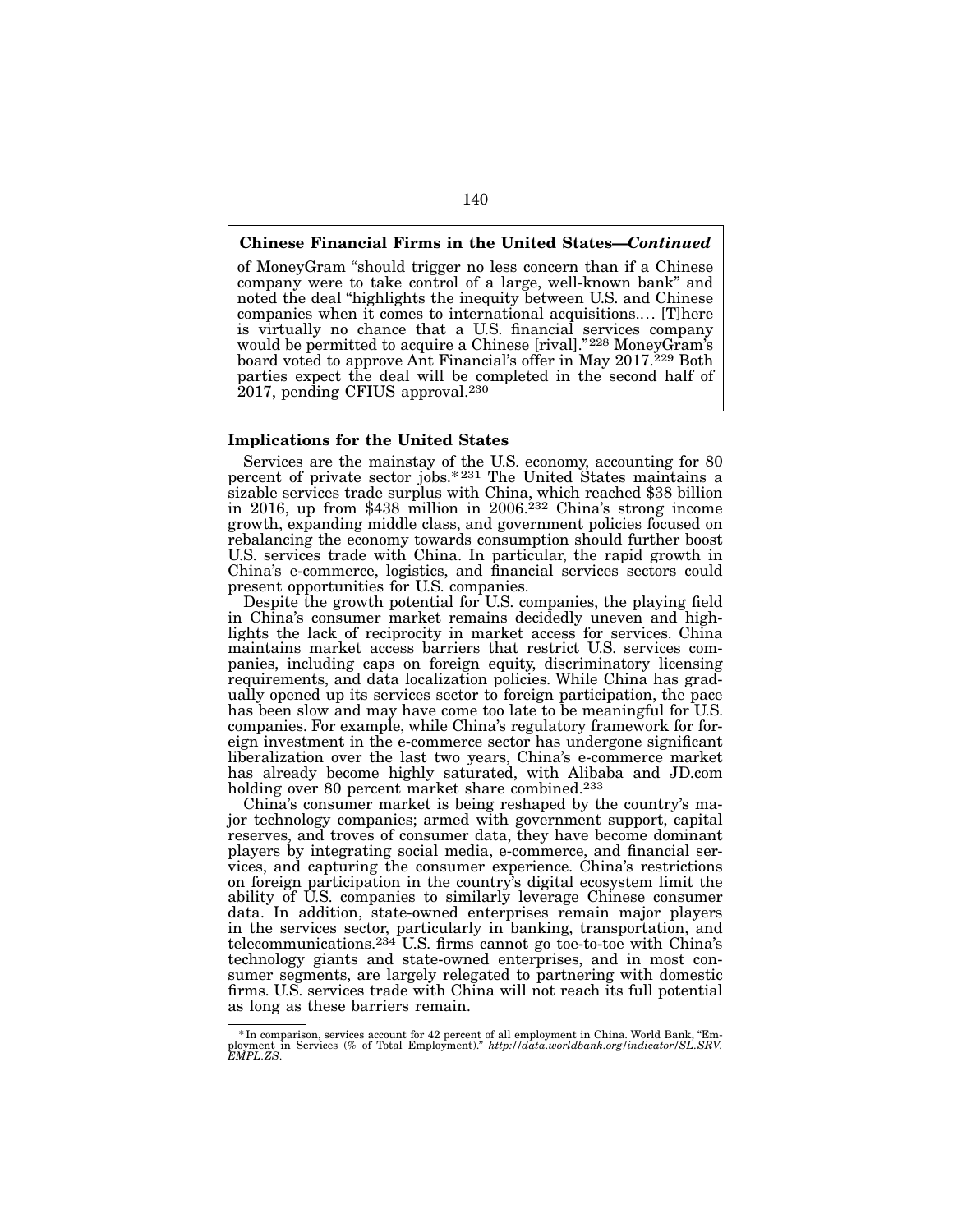#### Addendum I: E-Commerce, Logistics, and Financial Services Market Access Barriers

| <b>E-Commerce</b>                      |                                                                                                                                                                                                                                                                                                                                                                                                                                                                                |  |  |  |
|----------------------------------------|--------------------------------------------------------------------------------------------------------------------------------------------------------------------------------------------------------------------------------------------------------------------------------------------------------------------------------------------------------------------------------------------------------------------------------------------------------------------------------|--|--|--|
| Barrier                                | <b>Description</b>                                                                                                                                                                                                                                                                                                                                                                                                                                                             |  |  |  |
| Licensing                              | Although as of 2015, foreign investors are allowed to estab-<br>lish wholly foreign-owned e-commerce companies in China,<br>to date only one foreign company has been awarded the<br>value-added telecommunications services permit for online<br>data processing and transaction processing business nec-<br>essary to operate an e-commerce company.                                                                                                                         |  |  |  |
| Data localization                      | China's draft e-commerce law mandates local storage<br>of Chinese consumer data. Under the draft law, foreign<br>platforms allowing Chinese companies to sell on them<br>and companies operating outside of China but targeting<br>Chinese consumers would be subject to the requirement.<br>China's new cybersecurity law may also mandate data<br>localization for companies in the e-commerce sector if<br>e-commerce is deemed "critical information infrastruc-<br>ture." |  |  |  |
| Logistics                              |                                                                                                                                                                                                                                                                                                                                                                                                                                                                                |  |  |  |
| Barrier                                | <b>Description</b>                                                                                                                                                                                                                                                                                                                                                                                                                                                             |  |  |  |
| Ownership ban                          | Foreign companies are blocked from operating in the doc-<br>ument segment of China's domestic express delivery mar-<br>ket, where China Post maintains a monopoly.                                                                                                                                                                                                                                                                                                             |  |  |  |
| Licensing                              | While both domestic and foreign firms have to apply for<br>business licenses to operate in the express delivery sector,<br>foreign companies experience longer waiting periods than<br>domestic companies for getting their business licenses ap-<br>proved.                                                                                                                                                                                                                   |  |  |  |
| <b>Financial Services</b>              |                                                                                                                                                                                                                                                                                                                                                                                                                                                                                |  |  |  |
| <b>Barrier</b>                         | <b>Description</b>                                                                                                                                                                                                                                                                                                                                                                                                                                                             |  |  |  |
| Ownership caps                         | Foreign equity in domestic commercial banks is capped at<br>20 percent for a single investor and 25 percent for total<br>foreign ownership.<br>Foreign equity in domestic securities and asset manage-<br>ment companies is capped at 49 percent.<br>In the life insurance and health insurance sectors, foreign<br>equity is capped at 50 percent.                                                                                                                            |  |  |  |
| Licensing                              | Foreign-invested banks and branches of foreign banks<br>seeking to engage in RMB business are required to op-<br>erate in China for a year before applying for a RMB<br>license.<br>While foreign companies are allowed to apply for li-<br>censes to clear domestic Chinese payments, to date only<br>two foreign-invested companies have received payment<br>licenses.                                                                                                       |  |  |  |
| China-specific techni-<br>cal standard | PBOC rules released in November 2014 require bank<br>cards issued in China to comply with a technical standard<br>known as PBOC 3.0. The standard is only used by Union-<br>Pay and is incompatible with the global industry standard,<br>EMV. Foreign payment companies will have to redesign<br>their cards to meet the new technical standard.                                                                                                                              |  |  |  |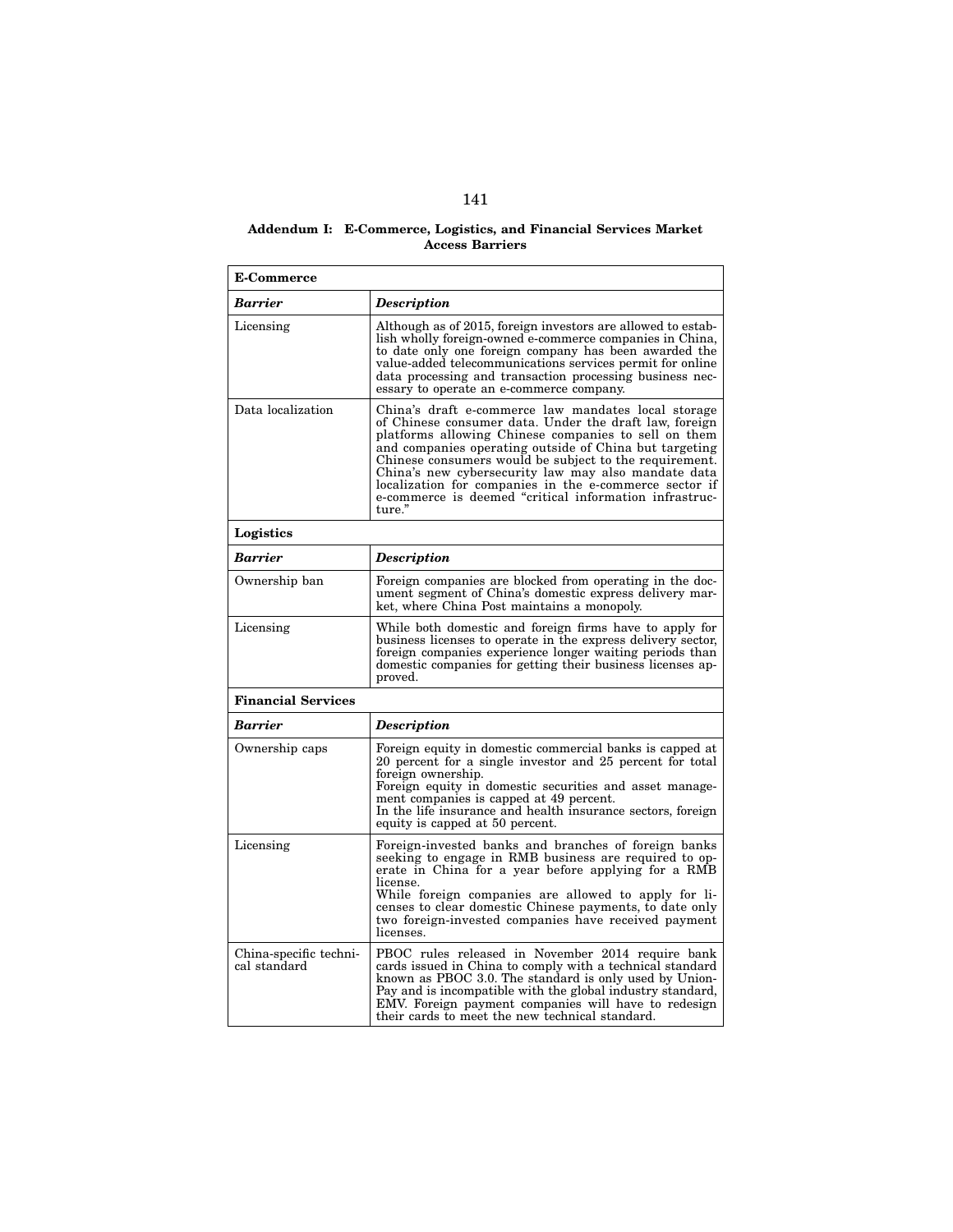#### Addendum I: E-Commerce, Logistics, and Financial Services Market Access Barriers—*Continued*

| security review | Data localization and   Under China's new cybersecurity law, critical information<br>infrastructure providers—which includes the financial ser-<br>vices sector—are required to store data collected during<br>the course of their business operations within China.<br>Critical information infrastructure operators are also sub-<br>ject to security reviews by Chinese authorities to ensure |
|-----------------|--------------------------------------------------------------------------------------------------------------------------------------------------------------------------------------------------------------------------------------------------------------------------------------------------------------------------------------------------------------------------------------------------|
|                 | they use products that meet China's standards of "secure"<br>and controllable" technology.                                                                                                                                                                                                                                                                                                       |

*Sources:* Various;235 compiled by Commission staff.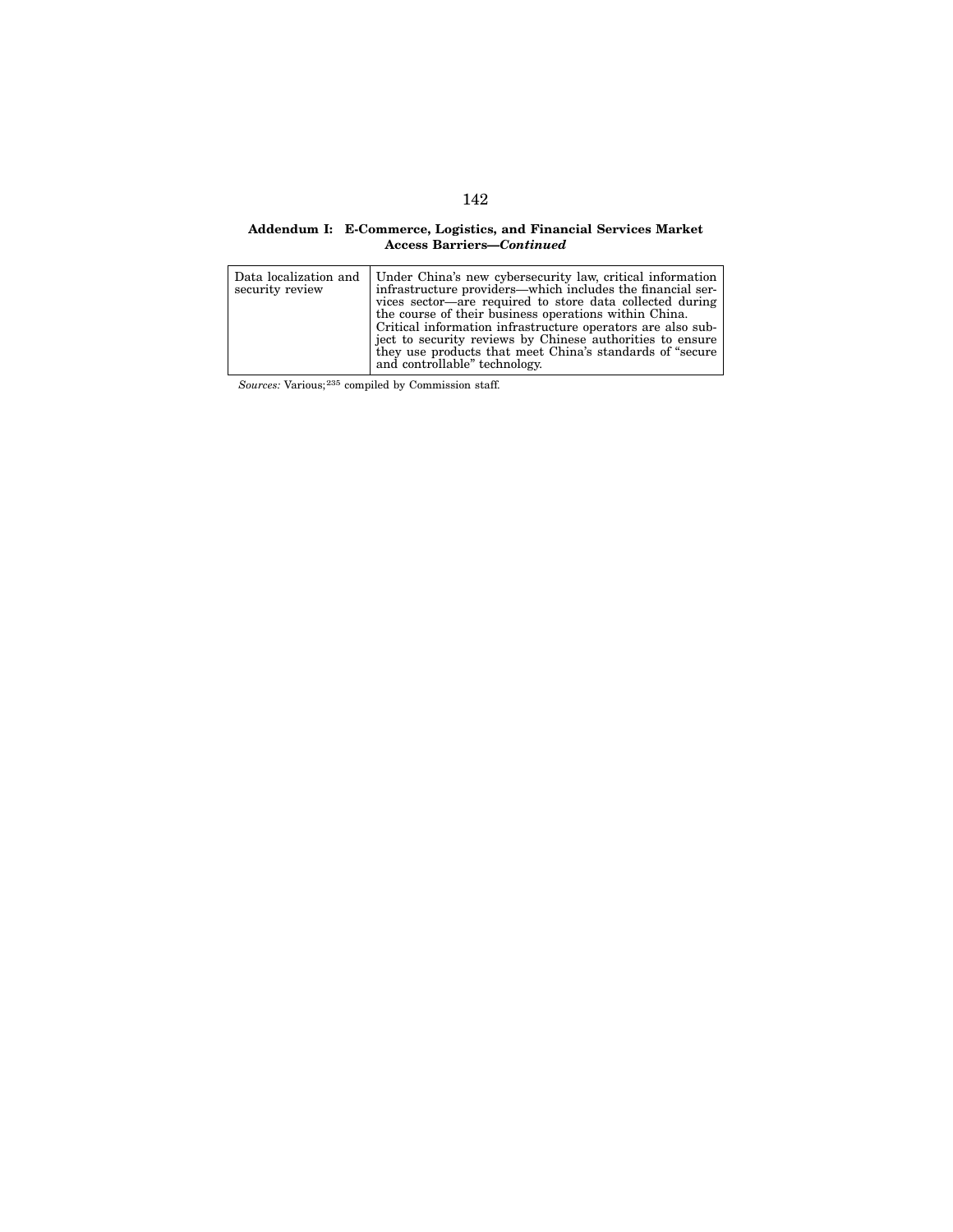## ENDNOTES FOR SECTION 3

1. Office of the U.S. Trade Representative, *2016 Report to Congress on China's WTO Compliance*, January 2017, 27.

2. U.S. Department of Commerce, International Trade Administration, *China eCommerce Overview*, 2016.

3. Organization for Economic Cooperation and Development, "Glossary of Statistical Terms," January 17, 2013.

4. United Nations Conference on Trade and Development, "In Search of Cross-Border E-Commerce Trade Data," *UNCTAD Technical Notes on ICT for Development*, April 2016, 1.

5. Organization for Economic Cooperation and Development, "Glossary of Statistical Terms," January 17, 2013.

6. United Nations Conference on Trade and Development, "In Search of Cross-Border E-Commerce Trade Data," *UNCTAD Technical Notes on ICT for Development*, April 2016, 1.

7. Vanessa Zeng, "E-Commerce Has Shifted China's Retail Landscape," *Forrester*, November 7, 2014.

8. U.S.-China Economic and Security Review Commission, *Hearing on U.S. Access to China's Consumer Market: E-Commerce, Logistics, and Financial Services*, written testimony of Michael Zakkour, June 22, 2017, 4; Vanessa Zeng, "E-Commerce Has Shifted China's Retail Landscape," *Forrester*, November 7, 2014.

9. Jon Russell, "Half of China's Population Now Uses the Internet on a Mobile Device," *TechCrunch*, January 23, 2017.

10. Youchi Kuo, "3 Great Forces Changing China's Consumer Market," *World Economic Forum*, January 4, 2016.

11. Vanessa Zeng, "E-Commerce Has Shifted China's Retail Landscape," *Forrester*, November 7, 2014.

12. U.S.-China Economic and Security Review Commission, *Hearing on U.S. Access to China's Consumer Market: E-Commerce, Logistics, and Financial Services*, written testimony of Michael Zakkour, June 22, 2017, 15–16; Hogan Lovells, "E-Commerce Liberalization in China: State Council and MIIT Push Forward," June 2015, 3.

13. Mark Ray, "An Introduction to E-Commerce in China," *Sovereign Group*, 2016, 12.

14. U.S.-China Economic and Security Review Commission, *Hearing on U.S. Access to China's Consumer Market: E-Commerce, Logistics, and Financial Services*, written testimony of Michael Zakkour, June 22, 2017, 7; U.S.-China Economic and Security Review Commission, *Hearing on U.S. Access to China's Consumer Market: E-Commerce, Logistics, and Financial Services*, written testimony of Richard Cant, June 22, 2017, 3.

15. Richard Dobbs et al., "China's E-Tail Revolution," *McKinsey Global Institute*, March 2013.

16. Richard Dobbs et al., "China's E-Tail Revolution," *McKinsey Global Institute*, March 2013.

17. Helen H. Wang, "Three Strategies to Win in China's E-Commerce Market," *Forbes*, October 16, 2016.

18. U.S.-China Economic and Security Review Commission, *Hearing on U.S. Access to China's Consumer Market: E-Commerce, Logistics, and Financial Services*, written testimony of Michael Zakkour, June 22, 2017, 5.

19. Alyssa Abkowitz, "China's Tencent and JD.com Launch Targeted Brand Advertising on WeChat," *Wall Street Journal*, May 19, 2016; Doug Young, "How Tencent Uses WeChat to Target Alibaba," *Forbes*, May 23, 2014.

20. Kevin Wei Wang, Alan Lau, and Fang Gong, "How Savvy, Social Shoppers Are Transforming Chinese E-Commerce, *McKinsey & Company*, April 2016.

21. U.S.-China Economic and Security Review Commission, *Hearing on U.S. Access to China's Consumer Market: E-Commerce, Logistics, and Financial Services*, written testimony of Richard Cant, June 22, 2017, 3; Chenan Xia, "Cross-Border E-Commerce Is Luring Chinese Shoppers," *McKinsey Quarterly*, February 2016; Youchi Kuo, "3 Great Forces Changing China's Consumer Market," *World Economic Forum*, January 4, 2016.

22. Wai-Chan Chan, Imke Wouters, and Rae Wu, "China Cross-Border E-Commerce: An Opportunity Not to Be Missed," *Oliver Wyman*, August 2016, 3.

23. U.S.-China Economic and Security Review Commission, *Hearing on U.S. Access to China's Consumer Market: E-Commerce, Logistics, and Financial Services*, written testimony of Michael Zakkour, June 22, 2017, 4; Chenan Xia, "Cross-Border E-Commerce Is Luring Chinese Shoppers," *McKinsey Quarterly*, February 2016.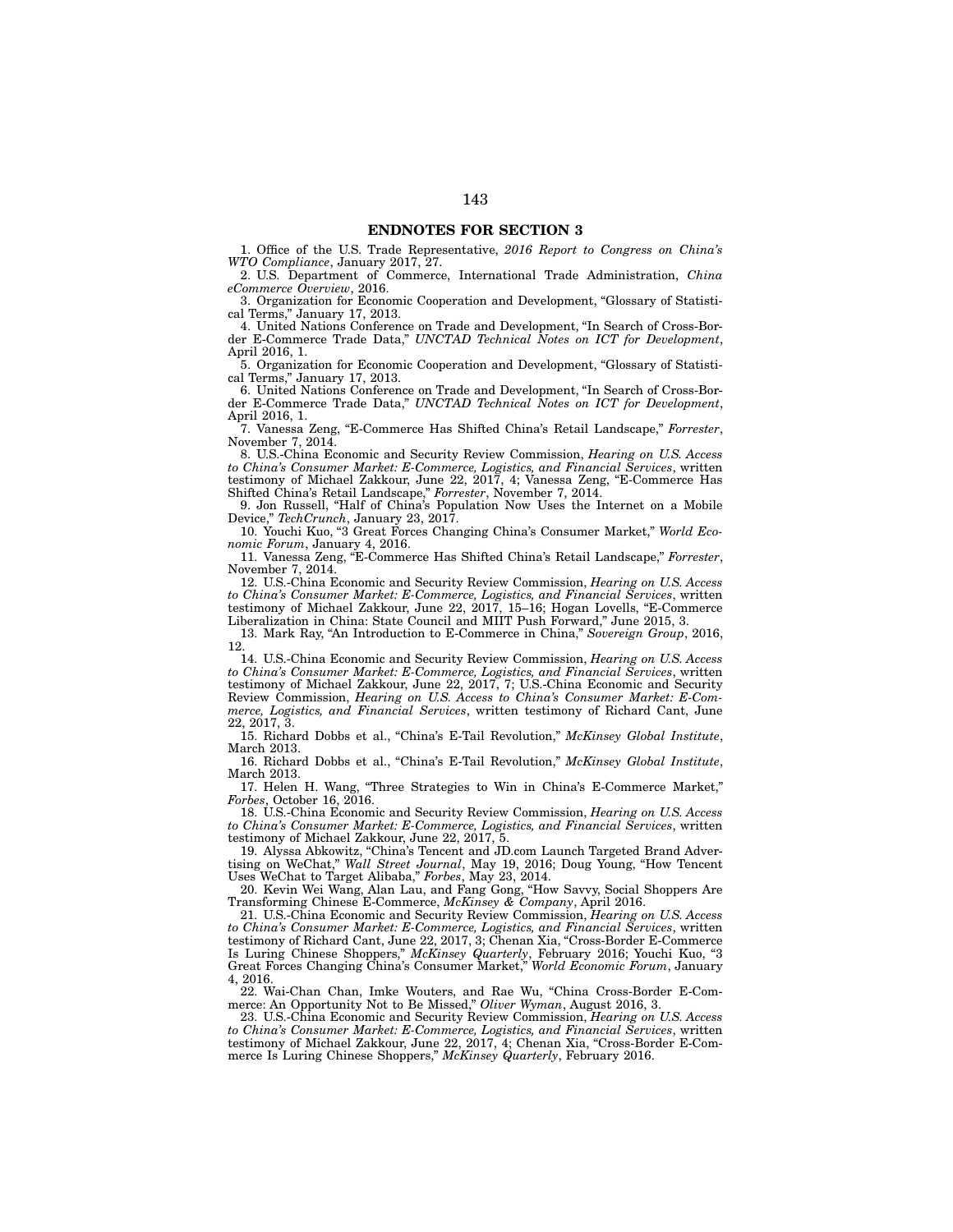24. Chenan Xia, "Cross-Border E-Commerce Is Luring Chinese Shoppers," *McKinsey Quarterly*, February 2016.

25. Yingzhi Yang and Yuan Yang, "PayPal Joins Baidu in Fight for China's Payments Market," *Financial Times*, July 26, 2017; Alibaba Group, "Form 20–F," June 15, 2017, 7; *Forbes,* "Weibo Advertising to Continue Driving Revenue for Sina," May 12, 2017; Chris Biggs et al., "What China Reveals about the Future of Shopping," *Boston Consulting Group and Alibaba,* May 4, 2017; iResearch Consulting Group, "The GMV of China's Third-Party Mobile Payment Hit 18.5 Trillion Yuan in Q4 2016," April 10, 2017; Zennon Kapron and Michelle Meertens, "Social Networks, e-Commerce Platforms, and the Growth of Digital Payment Ecosystems in China," *Better Than Cash Alliance*, 6; Tencent, "Tencent Announces 2016 Fourth Quarter and Annual Results," March 22, 2017; JD.com, "JD.com Announces Fourth Quarter and Full Year 2016 Results," March 2, 2017; Stat Counter, "Search Engine Market Share in China," December 2016.

26. Sidley Austin, "Liberalization of Foreign-Invested E-Commerce Business in China," August 3, 2015.

27. Hogan Lovells, "E-Commerce Liberalization in China: State Council and MIIT Push Forward," June 2015.

28. Hogan Lovells, "E-Commerce Liberalization in China: State Council and MIIT Push Forward," June 2015, 3.

29. Sarah Nassauer and Laurie Burkitt, "Wal-Mart Takes Full Ownership of Chinese E-Commerce Venture Yihaodian," *Wall Street Journal*, July 23, 2015.

30. Rick Carew, Alyssa Abkowitz, and Sarah Nassauer, "Wal-Mart to Sell Chinese E-Commerce Business to JD.com," *Wall Street Journal*, June 20, 2016.

31. iResearch Consulting Group, "Retail E-Commerce Sales Share in China, by Site, 2016," February 21, 2017; China E-Business Research Center via CEIC database.

32. Rick Carew, Alyssa Abkowitz, and Sarah Nassauer, "Wal-Mart to Sell Chinese E-Commerce Business to JD.com," *Wall Street Journal*, June 20, 2016.

33. *New York Times*, "Walmart Sells E-Commerce Site in China, Forging Strategic Alliance," June 20, 2016.

34. Sidley Austin, "Liberalization of Foreign-Invested E-Commerce Business in China," August 3, 2015.

35. Ian Lewis and Frank Wang, "Wal-Mart Acquisition Shows China E-Commerce Is Opening Up," *Law 360*, September 17, 2015.

36. Sheji Ho and Felicia Moursalien, "Forget China, There's an E-Commerce Gold Rush in Southeast Asia," *TechCrunch*, June 22, 2015.

37. eMarketer, "Alibaba's Tmall Maintains Reign over China's Retail E-Commerce," February 21, 2017.

38. eMarketer, "Alibaba's Tmall Maintains Reign over China's Retail E-Commerce," February 21, 2017.

39. *Forbes,* "How Alibaba Is Working Towards Establishing Itself in the United States?" February 25, 2016; James Peltz, "Why Chinese E-Commerce Giant Alibaba Stumbled with Its U.S. Shopping Site," *Los Angeles Times*, July 9, 2015.

40. Reuters, "Alibaba's Ma Meets Trump, Promises to Bring One Million Jobs to United States," January 9, 2017.

41. Dustin Walsh, "Gateway '17 Looks to Connect Michigan Business to China," *Crain's Detroit Business,* June 18, 2017.

42. BusinessWire, "Joint Statement for the Inaugural U.S.-China Business Leaders Summit," July 19, 2017.

43. John Rutwitch and Paul Carsten, "Alibaba Opens First U.S. Cloud Center, Enters Hotly Contested Market," Reuters, March 3, 2015.

44. He Wei, "Survey Says More E-Shoppers to Buy Foreign Stuff by 2020," *China Daily*, February 16, 2017.

45. eMarketer, "China Embraces Cross-Border E-commerce," June 14, 2016.

46. Michael Zakkour, Vice President, China/APAC Practice, Tompkins International, interview with Commission staff, April 21, 2017.

47. U.S.-China Economic and Security Review Commission, *Hearing on U.S. Access to China's Consumer Market: E-Commerce, Logistics, and Financial Services*, written testimony of Richard Cant, June 22, 2017, 5.

48. U.S.-China Economic and Security Review Commission, *Hearing on U.S. Access to China's Consumer Market: E-Commerce, Logistics, and Financial Services*, written testimony of Richard Cant, June 22, 2017, 5.

49. China-Britain Business Council, *China Business Handbook*, 2016, 33.

50. U.S.-China Economic and Security Review Commission, *Hearing on U.S. Access to China's Consumer Market: E-Commerce, Logistics, and Financial Services*, written testimony of Richard Cant, June 22, 2017, 5.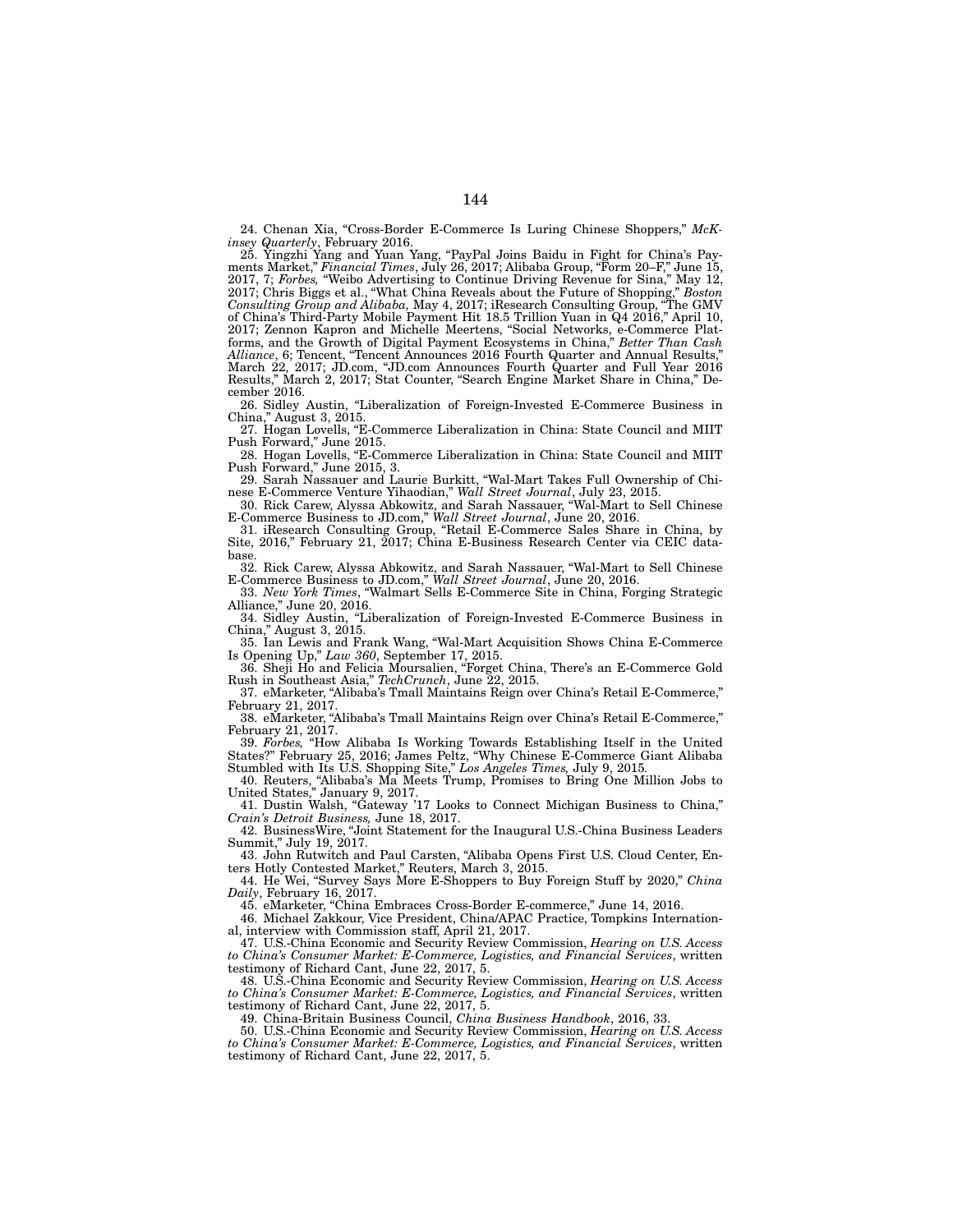51. U.S.-China Economic and Security Review Commission, *Hearing on U.S. Access to China's Consumer Market: E-Commerce, Logistics, and Financial Services*, written testimony of Richard Cant, June 22, 2017, 6; China-Britain Business Council, *China Business Handbook*, 2016, 33.

52. U.S.-China Economic and Security Review Commission, *Hearing on U.S. Access to China's Consumer Market: E-Commerce, Logistics, and Financial Services*, written testimony of Richard Cant, June 22, 2017, 6.

53. U.S.-China Economic and Security Review Commission, *Hearing on U.S. Access to China's Consumer Market: E-Commerce, Logistics, and Financial Services*, written testimony of Richard Cant, June 22, 2017, 6.

54. China-Britain Business Council, *China Business Handbook*, 2016, 33.

55. China-Britain Business Council, *China Business Handbook*, 2016, 33.

56. Hau Lee et al., "U.S.-to-China B2C E-Commerce: Improving Logistics to Grow Trade," *Stanford Graduate School of Business White Paper*, August 2016.

57. Mark Ray, "An Introduction to E-Commerce in China," *Sovereign Group*, 2016, 23.

58. Deborah Weinswig, "International Retailers' Guide to Cross-Border Ecommerce in China," *Fung Global Retail & Technology*, December 2, 2016, 16.

59. Bloomberg News, "A \$60 Billion E-Commerce Loophole in China May Be Narrowing," May 18, 2017; U.S. Department of Agriculture, Foreign Agriculture Service, *Chinese Government Policies Change for Cross-Border E-Commerce*, December 7, 2016.

60. Chen Mengfa and Wu Gang, "China Postpones New Tax Rules on E-Commerce Imports, Again," Caixin, September 21, 2017; Mark Schaub and Chen Bing, "MOF-COM Holds Back Implementation of Tough E-Commerce Policies," *King & Wood Mallesons*, March 24, 2017; U.S. Department of Agriculture, Foreign Agriculture Service, *Chinese Government Policies Change for Cross-Border E-Commerce*, December 7, 2016.

61. U.S.-China Economic and Security Review Commission, *Hearing on U.S. Access to China's Consumer Market: E-Commerce, Logistics, and Financial Services*, written testimony of Michael Zakkour, June 22, 2017, 17; U.S.-China Economic and Security Review Commission, *Hearing on U.S. Access to China's Consumer Market: E-Commerce, Logistics, and Financial Services*, written testimony of Richard Cant, June 22, 2017, 11.

62. U.S.-China Economic and Security Review Commission, *Hearing on U.S. Access to China's Consumer Market: E-Commerce, Logistics, and Financial Services*, written testimony of Michael Zakkour, June 22, 2017, 17.

63. Office of the United States Trade Representative, *2016 Out-of-Cycle Review of Notorious Markets*, December 2016, 12.

64. Office of the United States Trade Representative, *2016 Out-of-Cycle Review of Notorious Markets*, December 2016, 12.

65. Mark Melnicoe, "China's Draft E-Commerce Law Aims to Protect IP Rights," Bloomberg BNA, January 26, 2017; U.S. Department of Commerce, International Trade Administration, *China E-Commerce*, December 29, 2016.

66. Scott Cendrowski, "How New Balance Ran into a Wall in China," *Fortune*, May 28, 2016.

67. Kathy Chu and Liza Lin, "Fake Goods on Alibaba Hurt U.S. Small Businesses," *Wall Street Journal*, March 6, 2017.

68. Mark Melnicoe, "China E-Commerce Proposed Law Includes Data Security," Bloomberg BNA, February 1, 2017.

69. Mark Melnicoe, "China E-Commerce Proposed Law Includes Data Security," Bloomberg BNA, February 1, 2017.

70. Mark Melnicoe, "China E-Commerce Proposed Law Includes Data Security," Bloomberg BNA, February 1, 2017.

71. U.S.-China Business Council, "Technology Security and IT in China: Benchmarking and Best Practices," July 2016, 9.

72. Louise Lucas, "China's Ecommerce Gold Rush Is On, and Deliverymen Dig In," *Financial Times*, January 30, 2017.

73. U.S.-China Economic and Security Review Commission, *Hearing on U.S. Access to China's Consumer Market: E-Commerce, Logistics, and Financial Services*, written testimony of Cathy Roberson, June 22, 2017, 11; *Economist*, "Logistics: The Flow of Things," July 12, 2014.

74. World Bank, "2016 Logistics Performance Index." *https://lpi.worldbank.org/ international/global/2016*.

75. Xinhua, "China Takes More Measures to Reduce Logistics Costs," July 6, 2017; Bert Hofman, "Performance and Prospects of Global Logistics," CaiNiao Global Smart Logistics Conference, Hangzhou, China, May 22, 2017.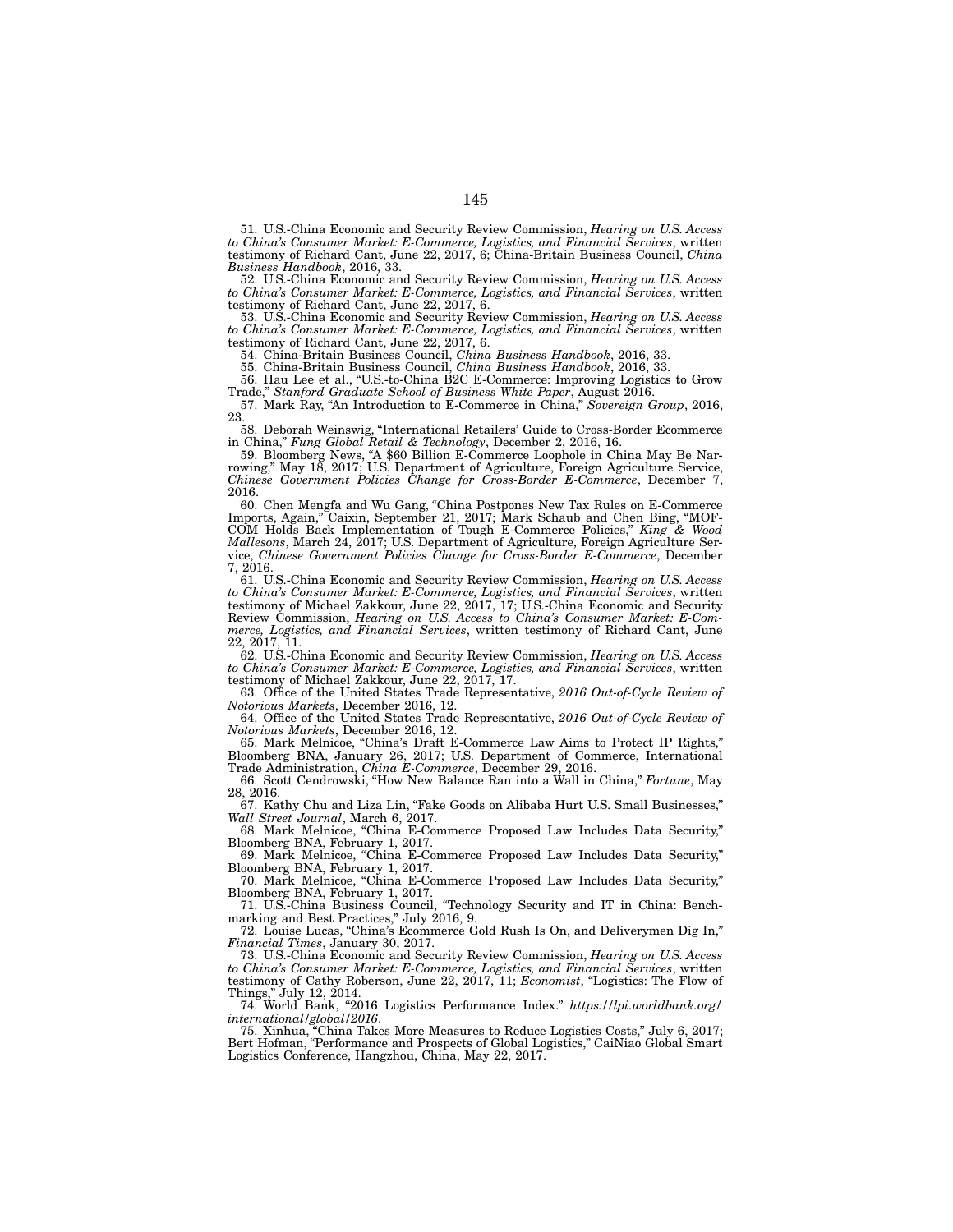76. *Economist*, "Logistics: The Flow of Things," July 12, 2014.

77. PricewaterhouseCoopers, "What China Plans to Do in 2016 and the Next Five Years," March 2016, 5; Xinhua, "China Takes More Measures to Reduce Logistics," July 6, 2017.

78. *China Daily*, "China's Logistics Sector Continues to Grow in 2016," March 9, 2017; Office of the U.S. Trade Representative, *2016 USTR Report to Congress on China's WTO Compliance*, January 2017, 161.

79. Xinhua, "China Takes More Measures to Reduce Logistics Costs," July 6, 2017; Daniel Ren, "China's Big Five Parcel Delivery Companies Seek to Raise Funds Ahead of Consolidation Wave," *South China Morning Post,* October 18, 2016; Jing Yang,

"Six-Year Logistics Blueprint Released," *South China Morning Post,* October 6, 2014*.* 80. Iris Mir, "Logistics Revolution in China: Will Delivery Companies Deliver?" *CKGSB Knowledge*, June 24, 2013.

81. Jill Mao, "Six Chinese Billionaires Spring Up With Delivery Fortunes Worth \$47 Billion," Bloomberg, February 28, 2017; Elzio Barreto and Julie Zhu, "ZTO Spurs Huge China Valuations for Benefits of U.S. Listing," Reuters, October 21, 2016.

82. Jill Mao, "Six Chinese Billionaires Spring up with Delivery Fortunes Worth \$47 Billion," Bloomberg, February 28, 2017.

83. State Postal Bureau via CEIC database.

84. Ryan McMorrow, "ZTO Express of China Has Largest U.S. IPO This Year," *New York Times*, October 27, 2016.

85. U.S. Securities and Exchange Commission, *Form F–1 Registration Statement, ZTO Express*, September 30, 2016, 104; He Wei, "Delivery Firm Cancels IPO," *China Daily*, December 31, 2013.

86. *Economist*, "Courier Firms: The Big Sort," November 10, 2016; U.S. Securities and Exchange Commission, *Amendment No. 1 to Form F–1 Registration Statement, ZTO Express*, October 14, 2016, 129; Knowledge@Wharton, "Myriad Bottlenecks: Tackling Logistics," July 4, 2012.

87. Jill Mao, "Six Chinese Billionaires Spring up with Delivery Fortunes Worth \$47 Billion," Bloomberg, February 28, 2017; *Economist*, "Courier Firms: The Big Sort," November 10, 2016.

88. Jill Mao, "Six Chinese Billionaires Spring up with Delivery Fortunes Worth \$47 Billion," Bloomberg, February 28, 2017.

89. Winnie Lo, "Last Mile Delivery: A Pain Point of Online Shopping," *Fung Business Intelligence*, March 2017; Teresa Lam and Lucia Leung, "Express Delivery Sector Enters a 'New Era of Service'; New Business Models Bring New Opportunities," *Fung Business Intelligence Center*, 2016.

90. U.S.-China Economic and Security Review Commission, *Hearing on U.S. Access to China's Consumer Market: E-Commerce, Logistics, and Financial Services*, written testimony of Cathy Roberson, June 22, 2017, 7.

91. Iris Mir, "Logistics Revolution in China: Will Delivery Companies Deliver?" *CKGSB Knowledge*, June 24, 2013.

92. *Economist*, "Courier Firms: The Big Sort," November 10, 2016.

93. Hau Lee et al., "U.S.-to-China B2C E-Commerce: Improving Logistics to Grow Trade," *Stanford Graduate School of Business White Paper*, August 2016, 18.

94. Hau Lee et al., "U.S.-to-China B2C E-Commerce: Improving Logistics to Grow<br>Trade." Stanford Graduate School of Business White Paper. August 2016, 18. *Stanford Graduate School of Business White Paper, August 2016, 18.* 

95. Hau Lee et al., "U.S.-to-China B2C E-Commerce: Improving Logistics to Grow Trade," *Stanford Graduate School of Business White Paper*, August 2016, 18.

96. Andrew Batson, "China Is Poised to Approve New Postal Law," *Wall Street Journal*, April 24, 2009.

97. Drake Bennett, "Alibaba and China's Shipping Problem," Bloomberg, May 29, 2014.

98. Office of the U.S. Trade Representative, *2016 USTR Report to Congress on China's WTO Compliance*, January 2017, 160.

99. Office of the U.S. Trade Representative, *2016 USTR Report to Congress on China's WTO Compliance*, January 2017, 160; Consumer Postal Council, "Index of Postal Freedom: China," 2012.

100. Office of the U.S. Trade Representative, *2016 USTR Report to Congress on China's WTO Compliance*, January 2017, 160.

101. Office of the U.S. Trade Representative, *National Trade Estimate Report on Foreign Trade Barriers—China*, 2013, 18.

102. Office of the U.S. Trade Representative, *National Trade Estimate Report on Foreign Trade Barriers—China*, 2013, 18.

103. Brenda Goh, "UPS, FedEx Get Approval for Express Services in More Chinese Cities," Reuters, August 14, 2014.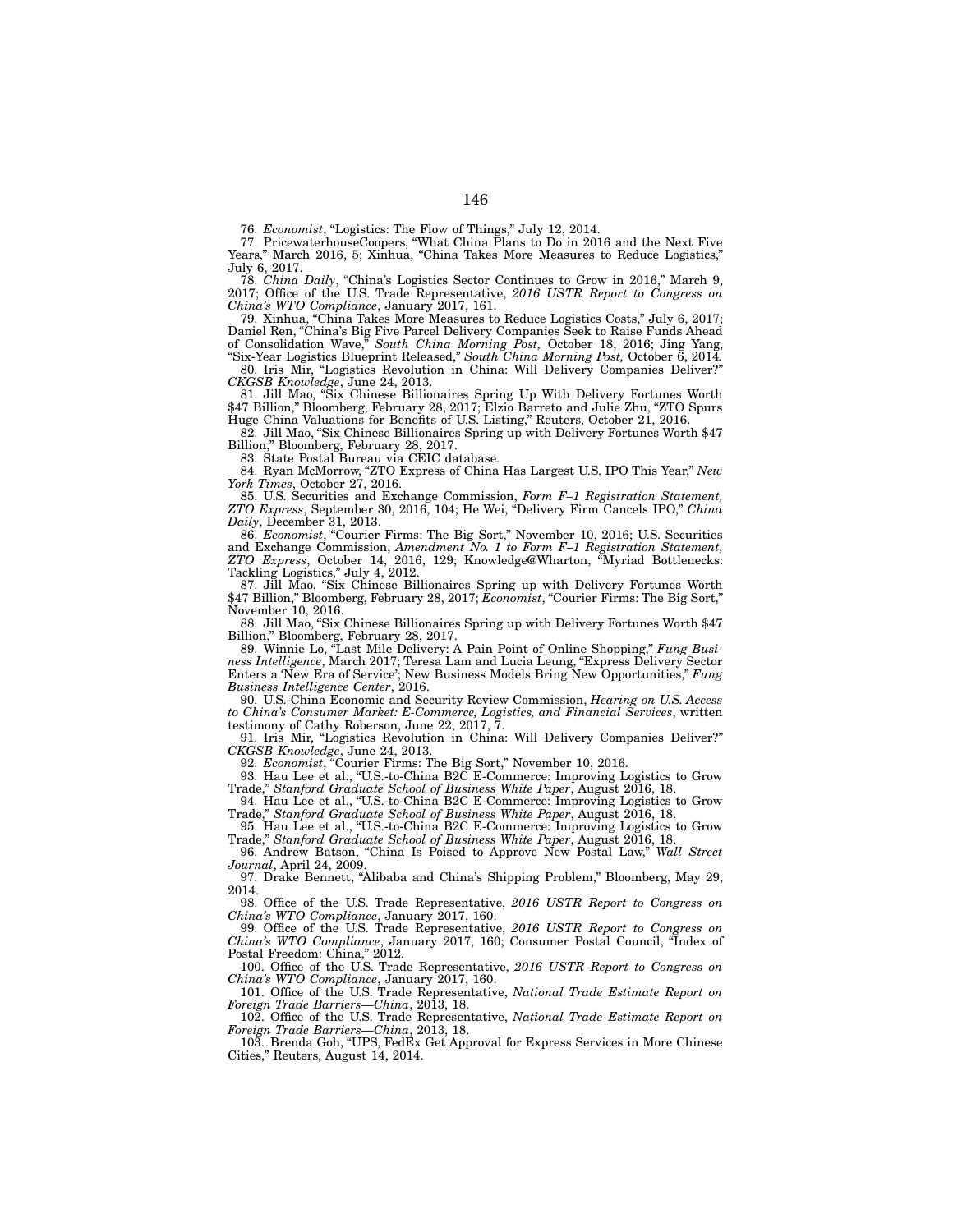104. Brenda Goh, "UPS, Fedex Gets Approval for Express Services in More Chinese Cities," Reuters, August 14, 2014; Bruce Einhorn, "In China, FedEx and UPS Wait for Regulators to Renew Permits," *Bloomberg Businessweek*, March 6, 2014.

105. Office of the U.S. Trade Representative, *National Trade Estimate Report on Foreign Trade Barriers—China*, 2013, 84.

106. Office of the U.S. Trade Representative, *National Trade Estimate Report on Foreign Trade Barriers*, 2017, 89; Office of the U.S. Trade Representative, *National Trade Estimate Report on Foreign Trade Barriers—China*, 2013, 92.

107. U.S.-China Economic and Security Review Commission, *Hearing on U.S. Access to China's Consumer Market: E-Commerce, Logistics, and Financial Services*, written testimony of Cathy Roberson, June 22, 2017, 13.

108. U.S.-China Economic and Security Review Commission, *Hearing on U.S. Access to China's Consumer Market: E-Commerce, Logistics, and Financial Services*, written testimony of Cathy Roberson, June 22, 2017, 13.

109. Hau Lee et al., "U.S.-to-China B2C E-Commerce: Improving Logistics to Grow Trade," *Stanford Graduate School of Business White Paper*, August 2016, 17.

110. Brenda Goh, "UPS, FedEx Get Approval for Express Services in More Chinese Cities," Reuters, August 14, 2014.

111. Consumer Postal Council, "Index of Postal Freedom: China," 2012.

112. U.S. Department of Commerce, International Trade Administration, *China – Express Delivery*, June 2016; *Forbes*, "Why UPS Is Expanding Its Presence in China," June 3, 2014.

113. Greg Knowler, "Consolidation Coming to China's Price Driven Courier Market," *Journal of Commerce*, December 2, 2014; Fung Business Intelligence Center, "Logistics Industry in China," August 2013, 13; Zacks Equity Research, "FedEx, UPS Moving on Chinese Market," June 29, 2012.

114. U.S.-China Economic and Security Review Commission, *Hearing on U.S. Access to China's Consumer Market: E-Commerce, Logistics, and Financial Services*, written testimony of Cathy Roberson, June 22, 2017, 13.

115. Laura Stevens and Erica E. Phillips, "Amazon Plans Air Cargo Service for Chinese Customers," *Wall Street Journal,* March 15, 2017; Mari Saito and Brenda Goh, "Amazon Expands Logistics Reach in China," Reuters, February 9, 2016; Leslie Hook, "Amazon Lands China Ocean Shipping License," *Financial Times,* January 14, 2016.

116. Trefor Moss, "UPS, China's S.F. Express Joins Forces to Offer Special Delivery Business," *Wall Street Journal*, May 25, 2017.

117. Trefor Moss, "UPS, China's S.F. Express Joins Forces to Offer Special Delivery Business," *Wall Street Journal*, May 25, 2017.

118. Stephen Aldred and Clare Jim, "As China E-Commerce Basks in Alibaba IPO Glow, Ageing Warehouses Lure Global Investors," Reuters, May 11, 2014.

119. Jones Lang LaSalle, "China60: From Fast Growth to Smart Growth," 2015, 8. 120. Stephen Aldred and Clare Jim, "As China E-Commerce Basks in Alibaba IPO Glow, Ageing Warehouses Lure Global Investors," Reuters, May 11, 2014.

121. U.S.-China Economic and Security Review Commission, *Hearing on U.S. Access to China's Consumer Market: E-Commerce, Logistics, and Financial Services*, written testimony of Cathy Roberson, June 22, 2017, 6; Elzio Barreto, "As China E-Commerce Booms, Private Equity Sees Room for Growth in Storage Space," Reuters, August 23, 2016; Stephen Aldred and Clare Jim, "As China E-Commerce Basks in Alibaba IPO Glow, Ageing Warehouses Lure Global Investors," Reuters, May 11, 2014.

122. Benedikt Rauch and Michael Menhart, "Weaker Economic Growth—But the Insurance Market Is Booming," *Munich Re*, January 24, 2017.

123. Sachin Mittal and James Lloyd, "The Rise of FinTech in China: Redefining Financial Services," *Ernst & Young and DBS Bank*, November 2016, 5.

124. U.S. Department of Commerce, Bureau of Economic Analysis, *Table 1.3. U.S. International Transactions, Expanded Detail by Area and Country – China*, June 20, 2017.

125. U.S. Department of Commerce, Bureau of Economic Analysis, *U.S. International Trade in Goods and Services, Exhibit 3. U.S. Exports of Services by Major Category*, December 2016.

126. U.S.-China Economic and Security Review Commission, *Hearing on U.S. Access to China's Consumer Market: E-Commerce, Logistics, and Financial Services*, written testimony of Michael Hirson, June 22, 2017, 1.

127. Maggie Zhang and Alun John, "Ten Years On, What Are Foreign Banks Getting from China's Big Bang?" *South China Morning Post*, April 29, 2017; Ran Li et al., "Consequences of China's Opening to Foreign Banks," in Ligang Song et al., eds., *China's Domestic Transformation in A Global Context*, ANU Press, 2015, 67–87; Nicholas Hope, James Laurenceson, and Fengming Qin, "The Impact of Direct Investment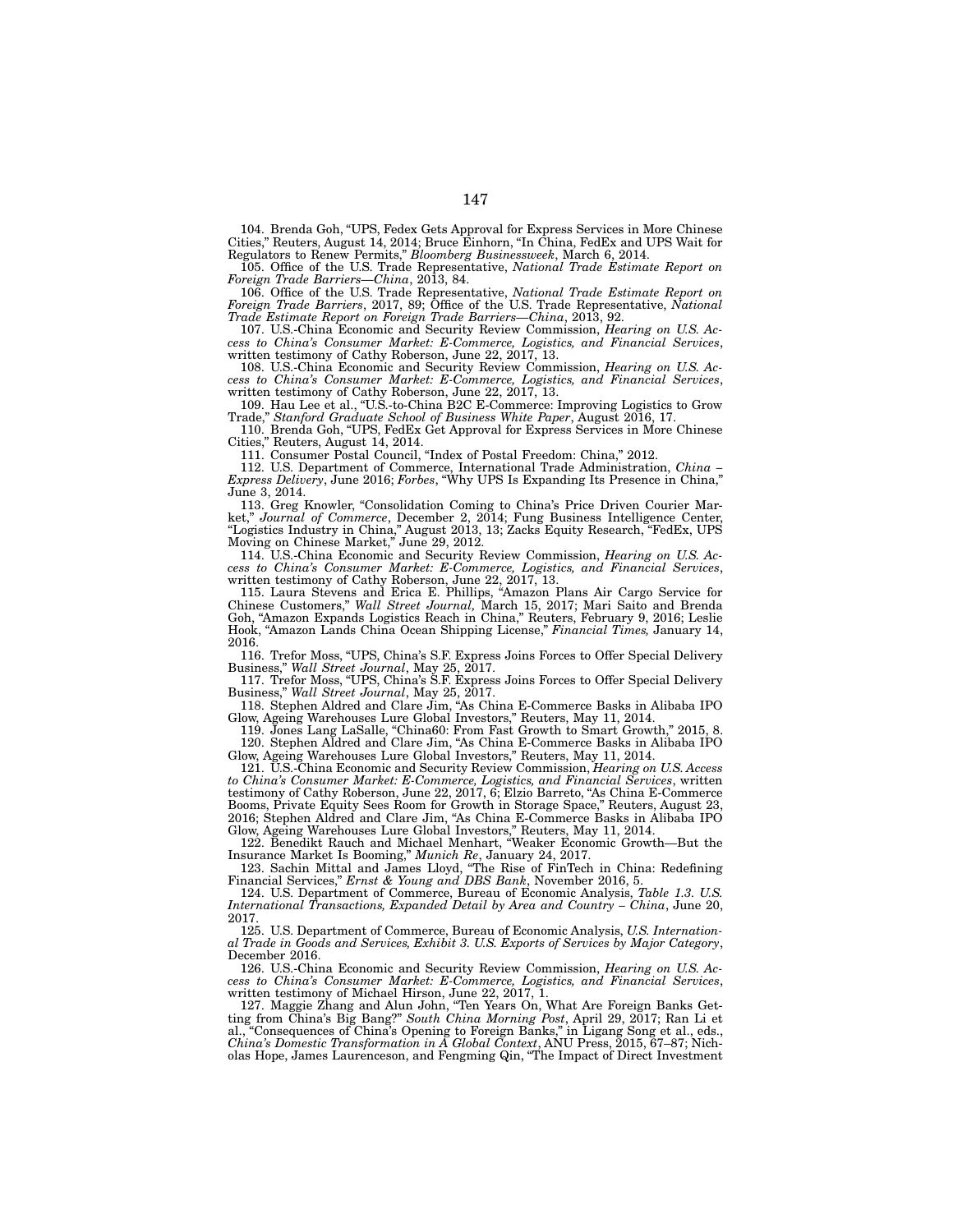by Foreign Banks on China's Banking Industry," *Stanford Center for International Development Working Paper*, April 2008, 21–22.

128. American Chamber of Commerce in the People's Republic of China, "American Business in China White Paper," 2017, 164–178.

129. China Banking Regulatory Commission via CEIC database.

130. Stijn Claessens and Neeltje van Horen, "Foreign Banks: Trends, Impact and Financial Stability," *International Monetary Fund Working Paper*, January 2012, 3. 131. China Banking Regulatory Commission via CEIC database.

132. U.S.-China Economic and Security Review Commission, *Hearing on U.S. Access to China's Consumer Market: E-Commerce, Logistics, and Financial Services*, written testimony of Anne Stevenson-Yang, June 22, 2017, 2; Gabriel Wildau, "China Eases Rules for Foreign Banks," *Financial Times*, December 21, 2014.

133. Ernst & Young, "Banking in Asia-Pacific: Size Matters and Digital Drives Competition," 2015, 8.

134. Norton Rose Fulbright, "Supervision of International Bank Branches—China." 135. U.S.-China Economic and Security Review Commission, *Hearing on U.S. Ac-*

*cess to China's Consumer Market: E-Commerce, Logistics, and Financial Services*, written testimony of Michael Hirson, June 22, 2017, 5; Norton Rose Fulbright, "Financial Institutions M&A in China," December 2014.

136. Norton Rose Fulbright, "Financial Institutions M&A in China," December 2014.

137. U.S.-China Economic and Security Review Commission, *Hearing on U.S. Access to China's Consumer Market: E-Commerce, Logistics, and Financial Services*, written testimony of Anne Stevenson-Yang, June 22, 2017, 1.

138. Maggie Zhang and Alun John, "Ten Years On, What Are Foreign Banks Getting from China's Big Bang?" *South China Morning Post*, April 29, 2017.

139. U.S.-China Economic and Security Review Commission, *Hearing on U.S. Access to China's Consumer Market: E-Commerce, Logistics, and Financial Services*, written testimony of Anne Stevenson-Yang, June 22, 2017, 2.

140. Sun Hong, "Chinese Banking Restrictions Relaxed: New Rules Further Open Banking Sector to Investors," *Norton Rose Fulbright*, January 2015.

141. Knowledge@Wharton, "Foreign Banks in China Can Leverage Digital Expertise for Growth," February 20, 2015; Patrick H. Hu, "China Further Opens up to Foreign Banks," *Jones Day*, January 2015.

142. Sun Hong, "Chinese Banking Restrictions Relaxed: New Rules Further Open Banking Sector to Investors," *Norton Rose Fulbright*, January 2015; Gabriel Wildau, "Chinese Eases Rules for Foreign Banks," *Financial Times*, December 21, 2014.

143. U.S.-China Economic and Security Review Commission, *Hearing on U.S. Access to China's Consumer Market: E-Commerce, Logistics, and Financial Services*, written testimony of Michael Hirson, June 22, 2017, 7–8; Sui-Lee Wee, "China's New Cybersecurity Law Leaves Foreign Firms Guessing," *New York Times*, May 31, 2017; American Chamber of Commerce in the People's Republic of China, "American Business in China White Paper," 2017, 166.

144. Sui-Lee Wee, "China's New Cybersecurity Law Leaves Foreign Firms Guessing," *New York Times*, May 31, 2017.

145. U.S.-China Economic and Security Review Commission, *Hearing on U.S. Access to China's Consumer Market: E-Commerce, Logistics, and Financial Services*, written testimony of Michael Hirson, June 22, 2017, 8.

146. U.S.-China Economic and Security Review Commission, *Hearing on U.S. Access to China's Consumer Market: E-Commerce, Logistics, and Financial Services*, written testimony of Michael Hirson, June 22, 2017, 8.

147. Sachin Mittal and James Lloyd, "The Rise of FinTech in China: Redefining Financial Services," *Ernst & Young and DBS Bank*, November 2016, 17.

148. U.S.-China Economic and Security Review Commission, *Hearing on U.S. Access to China's Consumer Market: E-Commerce, Logistics, and Financial Services*, written testimony of Zennon Kapron, June 22, 2017, 3.

149. U.S.-China Economic and Security Review Commission, *Hearing on U.S. Access to China's Consumer Market: E-Commerce, Logistics, and Financial Services*, written testimony of Zennon Kapron, June 22, 2017, 3.

150. U.S.-China Economic and Security Review Commission, *Hearing on U.S. Access to China's Consumer Market: E-Commerce, Logistics, and Financial Services*, written testimony of Zennon Kapron, June 22, 2017, 3.

151. Patti Waldmeir and Simon Rabinovitch, "China Falls out of Love with Cash," *Financial Times*, February 27, 2014.

152. Gabriel Wildau, "Ant's Alipay Challenges China UnionPay's Dominance," *Financial Times*, July 31, 2016.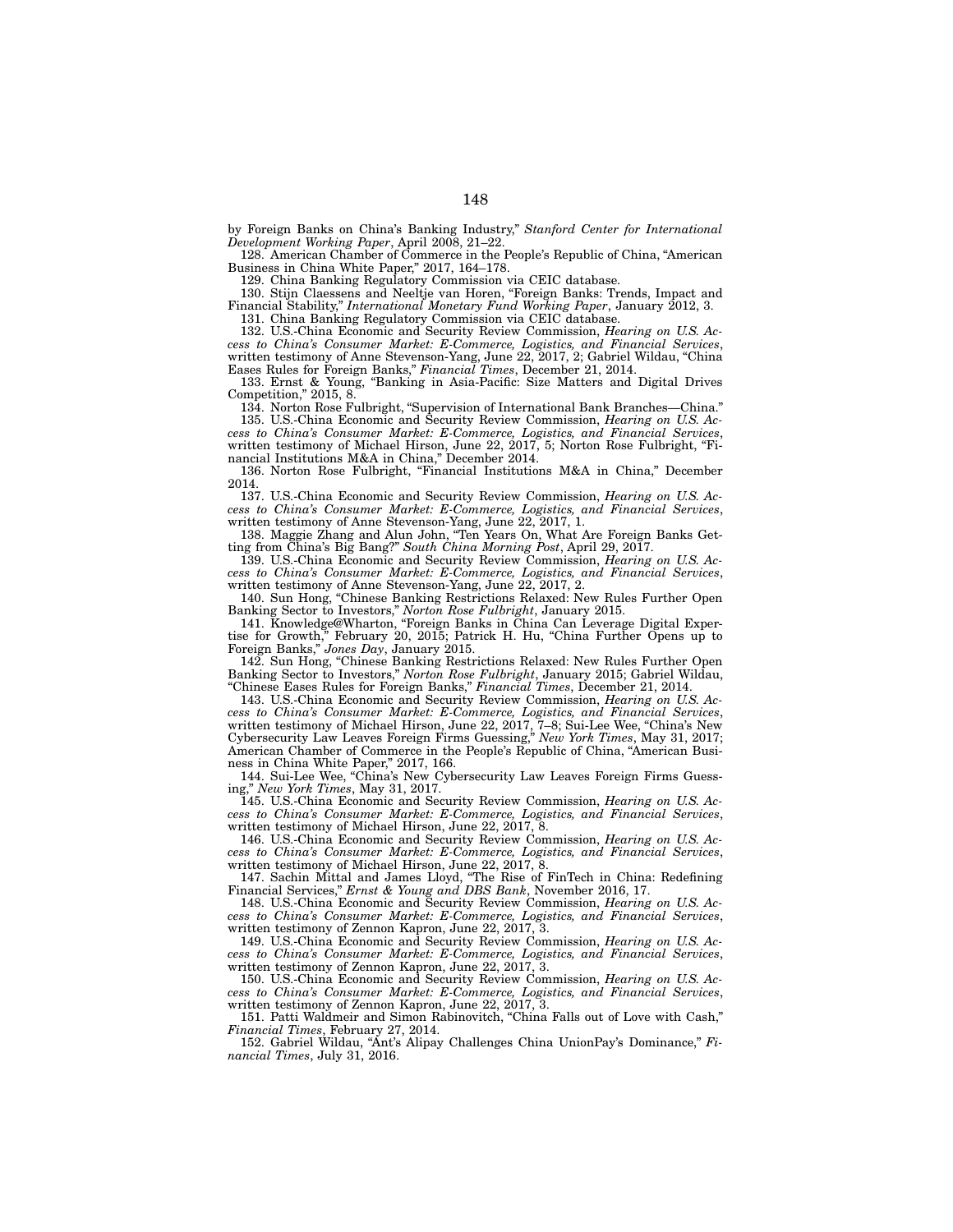153. AnnaMaria Andriotis, "China Opens Market Access to U.S. Credit-Card Networks," *Wall Street Journal*, May 12, 2017.

154. People's Bank of China via CEIC database; Shu Zhang and Matthew Miller, "China Opens Its Markets to Foreign Bank Companies," Reuters, June 7, 2016.

155. People's Bank of China via CEIC database.

156. *Economist*, "Credit in China: Just Spend," November 17, 2016.

157. *Economist*, "Credit in China: Just Spend," November 17, 2016.

158. Christopher Balding, "Trump Makes a Decent Deal with China," Bloomberg, May 12, 2017.

159. World Trade Organization, *China—Certain Measures Affecting Electronic Payment Services*, Dispute DS413.

160. Roy Zou, Mark Parsons, and Andrew McGinty, "China Opens up the Domestic Bank Card Clearing Market to Foreign Competition," *Hogan Lovells*, May 12, 2015; Davis Polk, "China Opens Bank Card Clearing Market to Foreign Competition," May 11, 2015.

161. *DavisPolk*, "China Opens Bank Card Clearing Market to Foreign Competition," May 11, 2015.

162. Gabriel Wildau, "Visa and MasterCard Face down China Techno-Nationalism," *Financial Times*, June 14, 2015.

163. Gabriel Wildau, "Visa and MasterCard Face down China Techno-Nationalism," *Financial Times*, June 14, 2015.

164. Li Xiaoxiao and Zhang Yuzhe, "Visa and MasterCard Confront China's Stacked Deck," *China File*, November 17, 2014.

165. Gabriel Wildau, "Visa and MasterCard Face down China Techno-Nationalism," *Financial Times*, June 14, 2015.

166. U.S. Department of Commerce, *Joint Release: Initial Results of the 100-Day Action Plan of the U.S.-China Comprehensive Economic Dialogue*, May 11, 2017.

167. Sumeet Chatterjee, "U.S. Bank Card Companies to Seek Licenses to Operate in China in Months," Reuters, July 20, 2017; Doug Palmer, "China Drags Its Feet on Opening Market to Electronic Payments like Visa and MasterCard," *Politico*, July 12, 2017.

168. Shawn Donnan and Tom Mitchell, "Trump Administration Hails U.S.-China Trade Deal," *Financial Times*, May 12, 2017.

169. Sumeet Chatterjee, "U.S. Bank Card Companies to Seek Licenses to Operate in China in Months," Reuters, July 20, 2017; AnnaMaria Andriotis, "China Opens Market Access to U.S. Credit-Card Networks," *Wall Street Journal*, May 12, 2017.

170. Don Weinland, "Bank Card Groups to Lose China Market Share," *Financial Times*, December 2016.

171. Don Weinland, "Bank Card Groups to Lose China Market Share," *Financial Times*, December 2016.

172. AnnaMaria Andriotis, "China Opens Market Access to U.S. Credit-Card Networks," *Wall Street Journal*, May 12, 2017.

173. Xinhua, "China Becomes the World's Third Largest Insurance Market," February 8, 2016.

174. Benedikt Rauch and Michael Menhart, "Weaker Economic Growth—But the Insurance Market Is Booming," *Munich Re*, January 24, 2017.

175. Benedikt Rauch and Michael Menhart, "Weaker Economic Growth—But the Insurance Market Is Booming," *Munich Re*, January 24, 2017.

176. Allianz, "Insurance Markets in 2016: China Saves the Day," March 13, 2017. 177. American Chamber of Commerce in the People's Republic of China, "American

Business in China White Paper," 2017, 272.

178. U.S.-China Economic and Security Review Commission, *Hearing on U.S. Access to China's Consumer Market: E-Commerce, Logistics, and Financial Services*, written testimony of Christine Bliss, June 22, 2017, 4.

179. American Chamber of Commerce in the People's Republic of China, "American Business in China White Paper," 2017, 274.

180. American Chamber of Commerce in the People's Republic of China, "American Business in China White Paper," 2017, 274.

181. American Chamber of Commerce in the People's Republic of China, "American Business in China White Paper," 2017, 272.

182. American Chamber of Commerce in the People's Republic of China, "American Business in China White Paper," 2017, 274.

183. Office of the U.S. Trade Representative, *2016 Report to Congress on China's WTO Compliance*, January 2017, 18.

184. KPMG, "The Fintech 100 – Announcing the World's Leading Fintech Innovators for 2016," October 24, 2016.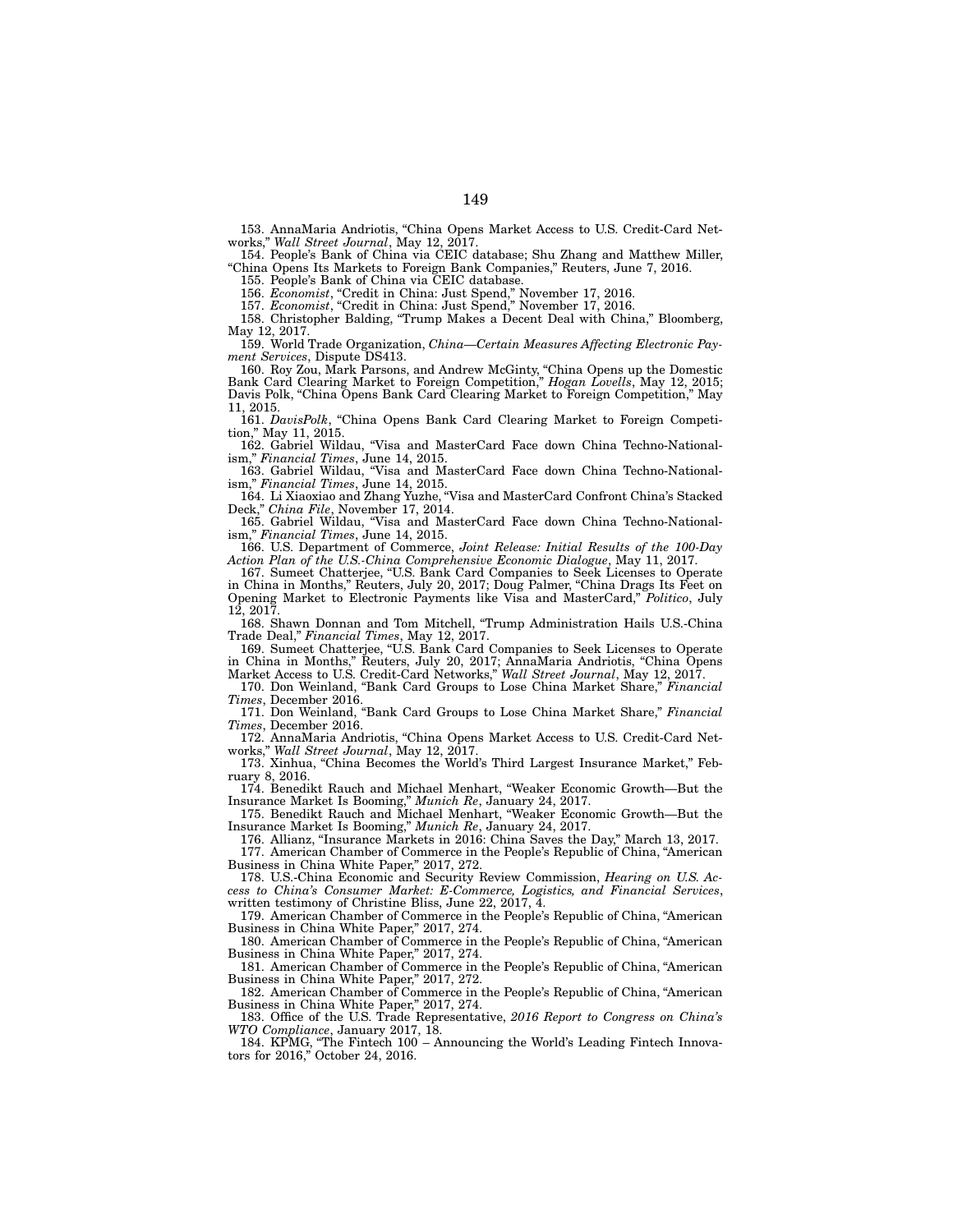185. Sachin Mittal and James Lloyd, "The Rise of FinTech in China: Redefining Financial Services," *Ernst & Young and DBS Bank*, November 2016, 4.

186. Financial Stability Board, "Financial Stability Implications from FinTech: Supervisory and Regulatory Issues that Merit Authorities' Attention," June 27, 2017, 7.

187. John Schindler, "FinTech and Financial Innovation: Drivers and Depth," *Federal Reserve Board of Governors,* 2017, 2; Financial Stability Board, "Monitoring of Fintech." *http://www.fsb.org/what-we-do/policy-development/additional-policyareas/monitoring-of-fintech/.*

188. PricewaterhouseCoopers, "What Is FinTech?" April 2016, 3.

189. Sachin Mittal and James Lloyd, "The Rise of FinTech in China: Redefining Financial Services," *Ernst & Young and DBS Bank*, November 2016, 4.

190. Sachin Mittal and James Lloyd, "The Rise of FinTech in China: Redefining Financial Services," *Ernst & Young and DBS Bank*, November 2016, 31–36.

191. Gabriel Wildau and Leslie Hook, "China Mobile Payments Dwarf Those in U.S. as Fintech Booms, Research Shows," *Financial Times*, February 13, 2017.

192. Sachin Mittal and James Lloyd, "The Rise of FinTech in China: Redefining Financial Services," *Ernst & Young and DBS Bank*, November 2016, 23.

193. Sachin Mittal and James Lloyd, "The Rise of FinTech in China: Redefining Financial Services," *Ernst & Young and DBS Bank*, November 2016, 23.

194. Sachin Mittal and James Lloyd, "The Rise of FinTech in China: Redefining Financial Services," *Ernst & Young and DBS Bank*, November 2016, 24.

195. Sachin Mittal and James Lloyd, "The Rise of FinTech in China: Redefining Financial Services," *Ernst & Young and DBS Bank*, November 2016, 17.

196. Louise Lucas and Yuan Yang, "Tencent Credit Check Takes Mobile Payments Battle to Alibaba," *Financial Times,* August 7, 2017; Gabriel Wildau and Leslie Hook, "China Mobile Payments Dwarf Those in U.S. as Fintech Booms, Research Shows," *Financial Times*, February 13, 2017; iResearch Consulting Group, "GMV of China's Third Party Mobile Payment, 2011–2019," February 3, 2017.

197. Louise Lucas, "Race for China's \$5.5 Trillion Mobile Payment Market Hots Up," *Financial Times*, May 1, 2017; iResearch Consulting Group, "The GMV of China's Third-Party Mobile Payment Hit 18.5 Trillion Yuan in Q4 2016," April 10, 2017. 198. *Economist*, "In Fintech, China Shows the Way," February 25, 2017.

199. *Economist*, "In Fintech, China Shows the Way," February 25, 2017.

200. Don Weinland, "China P2P Lenders Braced for Regulatory Crackdown," *Financial Times*, January 9, 2017; Shu Zhang and Nick Heath, "China Takes Forceful Steps to Tame Unruly Peer-to-Peer Lending Sector," Reuters, August 24, 2016.

201. MJ Kim, "A Brief Look at the Current State of China's P2P Lending Industry," *TechNode,* March 10, 2017.

202. Shu Zhang and Nick Heath, "China Takes Forceful Steps to Tame Unruly Peer-to-Peer Lending Sector," Reuters, August 24, 2016.

203. Louise Lucas and Sherry Fei Ju, "One of China's Biggest P2P Lenders Quits Ahead of Clampdown," *Financial Times*, July 30, 2017; Don Weinland, "China P2P Lenders Braced for Regulatory Crackdown," *Financial Times*, January 9, 2017; Shu Zhang and Nick Heath, "China Takes Forceful Steps to Tame Unruly Peer-to-Peer Lending Sector," Reuters, August 24, 2016.

204. Zennon Kapron, "Alibaba and Credit Scoring: More Thoughts on Sesame Credit," *Kapronasia*, February 3, 2015.

205. Gabriel Wildau, "Alibaba's Finance Arm Launches Credit Scoring Service," *Financial Times*, January 27, 2015.

206. Zennon Kapron and Michelle Meertens, "Social Networks, e-Commerce Platforms, and the Growth of Digital Payment Ecosystems in China," *Better Than Cash Alliance*, 28.

207. Zennon Kapron and Michelle Meertens, "Social Networks, e-Commerce Platforms, and the Growth of Digital Payment Ecosystems in China," *Better Than Cash Alliance*, 9.

208. Amy Hawkins, "Chinese Citizens Want the Government to Rank Them," *Foreign Policy*, May 24, 2017; Simon Denyer, "China's Plan to Organize Its Society Relies on 'Big Data' to Rate Everyone," *Washington Post*, October 22, 2016.

209. Paul Carsten, "Apple Pay Takes on China's Internet Kings in Mobile Payments," Reuters, February 18, 2016; *China Retail News*, "Apple Introduces Payment Service in China," February 18, 2016.

210. Bloomberg News, "Apple Pay Enters China through UnionPay's Network," February 18, 2016.

211. Hunton & Williams, "China Enacts Administrative Measures for Online Payment Businesses," January 13, 2016.